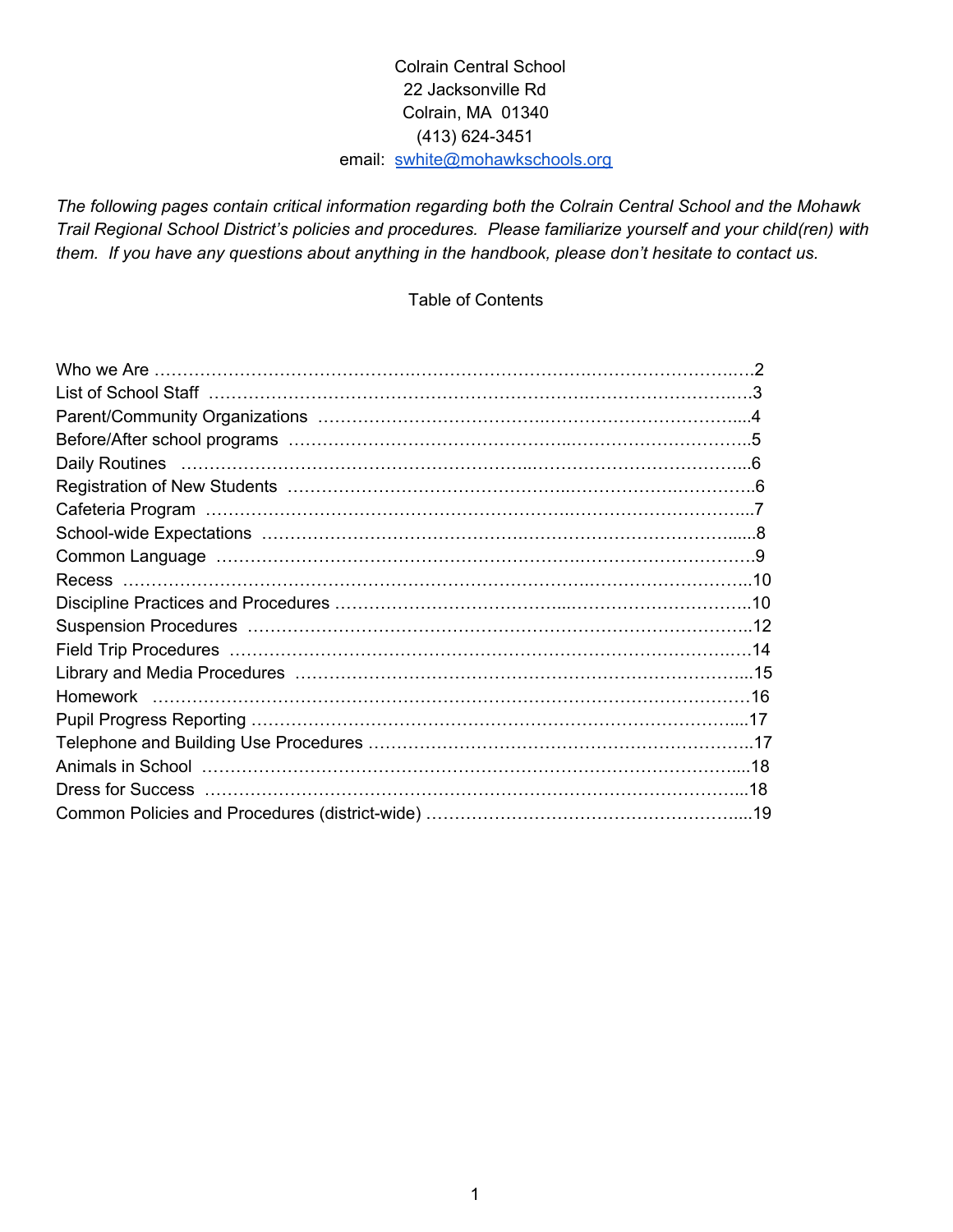# **Who are we?**

 Colrain Central School is a Service Learning school with a special emphasis on environmental science. Service learning is a form of project-based learning, in which academic and social goals are accomplished through community service and working with real partners to solve real problems. By design, it develops citizenship and good character and provides a rich context for academic instruction and student learning.

# **Statement of Philosophy**

 At Colrain Central School, we take care of ourselves, each other, our school, and the world around us. Everything we do is tied to these ideals.

 Our **vision statement** is: Colrain Central School is a rural, service-learning community that nurtures students as problem-solvers and caring, contributing citizens.

 Our **mission statement** is: The mission of CCS is to provide students with a rigorous, creative, and safe educational environment that partners with the rural community-from farm to wilderness-in which we live. Through collaboration and problem solving, students will learn to take care of themselves, each other, their school, and the world around them.

# **Core Principles of Service Learning:**

- Learning has a real-world application.
- Set of partnerships between school and other community resources
- Social/Emotional needs are embedded and planned for (skills, trauma-sensitive teaching practices, etc)
- Routines for self-care/care of others (for both students and staff) are scheduled into the day.
- ● Learning should be exciting and engaging. Students are learning by exploring- hands on, active learning.
- Projects should reach all learners and include everyone. They are the curriculum, not an add-on.
- Strong family connections and engagement.
- Teachers bring their personal passions to their classrooms.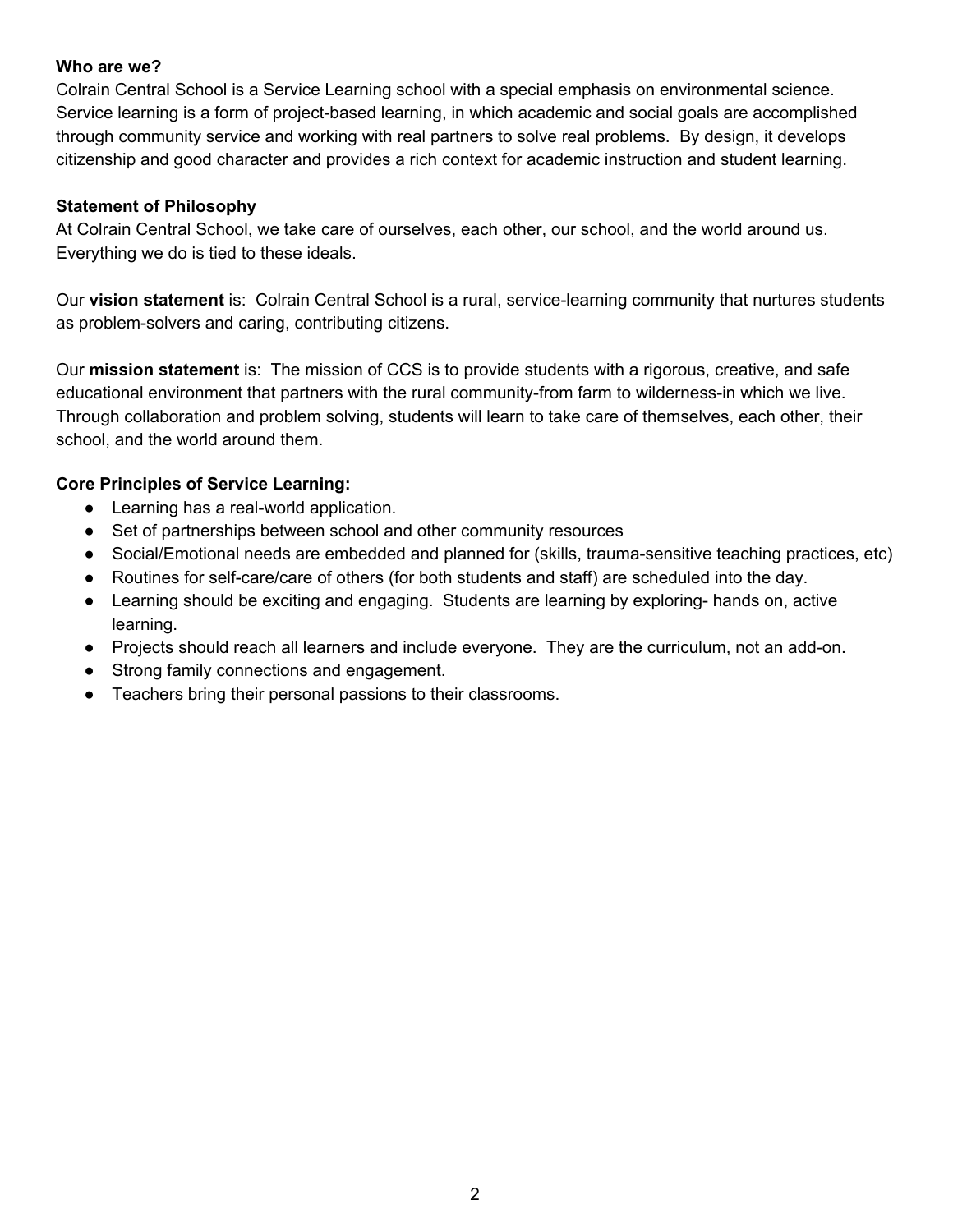## **Colrain Central 2017-2018 School Staff**

# **Classroom Teachers:**

| Preschool: | <b>Ellen Miller</b>       |
|------------|---------------------------|
|            | Kindergarten: Amy Socquet |
| 1st grade: | Lena Jillson              |
| 2nd grade: | Luann Lord                |
| 3rd grade: | Suzanne Taylor            |
| 4th grade: | <b>Tabitha Shearer</b>    |
| 5th grade: | Melissa Norwood           |
| 6th grade: | Gwennan Ickes             |
|            |                           |

## **Support Staff:**

 Administrative Assistant: Sandy White Cafeteria Manager: Tina Crossman Custodian: Chris Goddard After School Program Coordinator: Jillian Soucie

**Principal:** Amy Looman

#### **Paraprofessionals:**

 Sharon Wickland Shearer Sue Booth-Daniels Lisa Burton Carrie Hill Mary Holloway Alice Lemelin Heidi Patenaude David Nelson Genie Shearer Robin Tower

#### **Specialists:**

 Special Education Teacher: Title I Interventionist: Speech Language Pathologist: Special Education Liaison: Physical Education Teacher: Service Learning Coordinator: Reading Interventionist: Reading/Special Education: Psychologist: Occupational Therapist: Physical Therapist: Adjustment Counselor: School Nurse: Art Teacher: Music Teacher: Inclusion Specialist:

Ramsey Steward Sarah Jensen Jennifer Martin Rachel Glick TBA Lauren Sullivan Carolyn Goodnow Leanne Kieras Vicky Rockstroh Jana Standish Susan Mitchell Rebecca Cummings Liz Tyler Joan Fitzgerald Talia Miller TBA

#### **Central Office:**

 Director of Pupil Services: Leann Loomis Director of Curriculum and Assessment: Sarah Jetzon Superintendent: Michael Buoniconti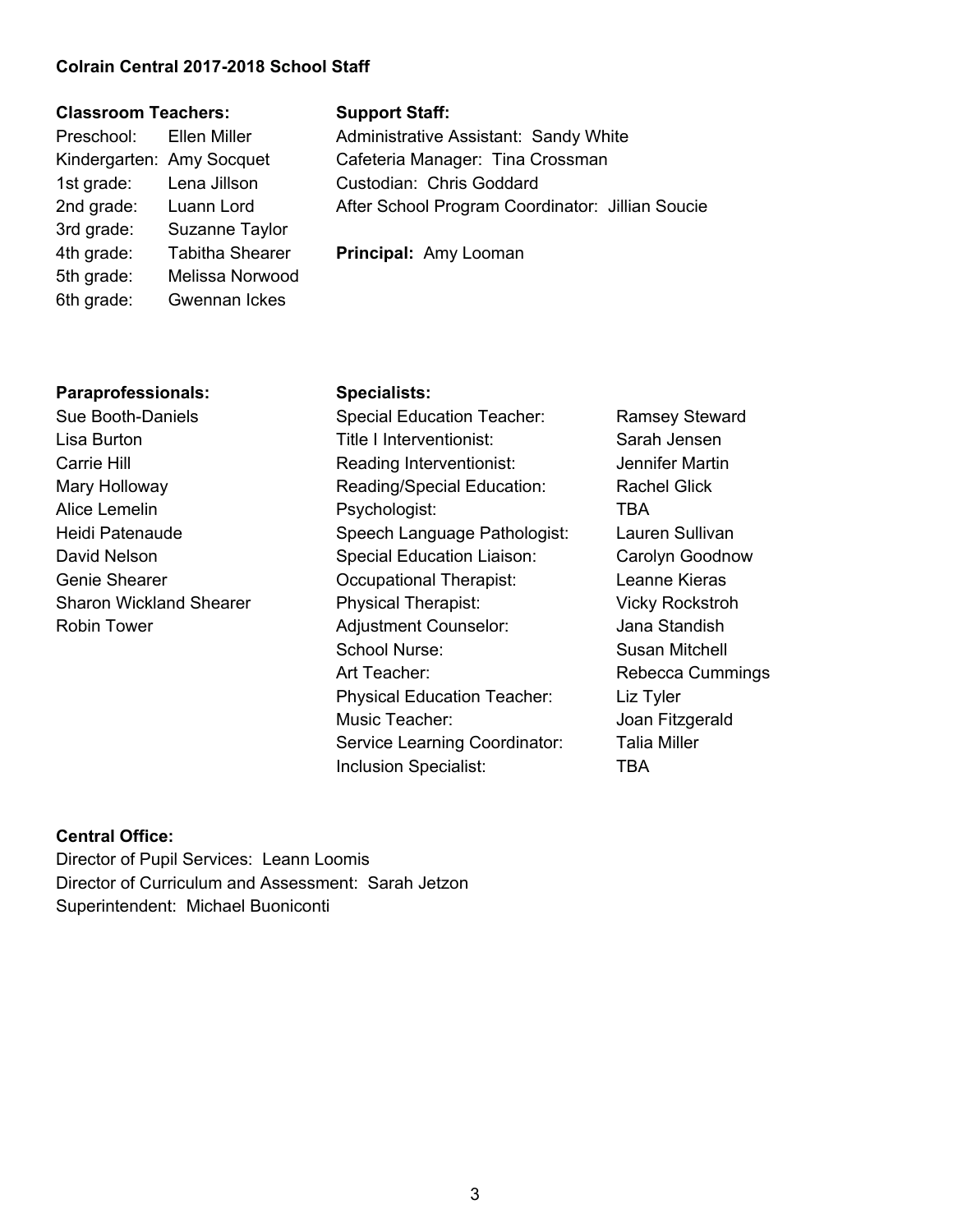# **Parent/Community Organizations**

# <span id="page-3-0"></span> **Local Education Council (LEC)**

 The Colrain Local Education Council (LEC) is a committee of parents, staff, and community members who serve as an advisory board for the principal under the state's mandate for local control of schools. The council meets on a monthly basis and works with the principal to determine the needs of the school, to review the yearly budget, to develop school policies, and to develop and implement a yearly School Improvement Plan to meet the assessed needs of the school. LEC meetings are posted and open to the public and everyone is invited to attend. If needed, elections are held each September to fill seats vacated by parents and staff members. Community members are invited by the principal to serve on the council. Please contact the front office if you are interested in serving on this council.

# **Parent/Teacher Organization (PTO)**

 Colrain's PTO plays an important role in our school. The PTO meets on a monthly basis, has an active Facebook page, and sends out regular emails with important information on upcoming events. This group sponsors and/or participates in many annual social activities and events including: parent forums, the Fruit, Flower and Vegetable Fair, and the fall Craft Fair. In addition, the PTO raises money each year for equipment and supplies for the school, for scholarships, and for other such endowments. They have been working to raise funds to upgrade and improve our playground. We hope that all parents and staff will take an active role in this important organization.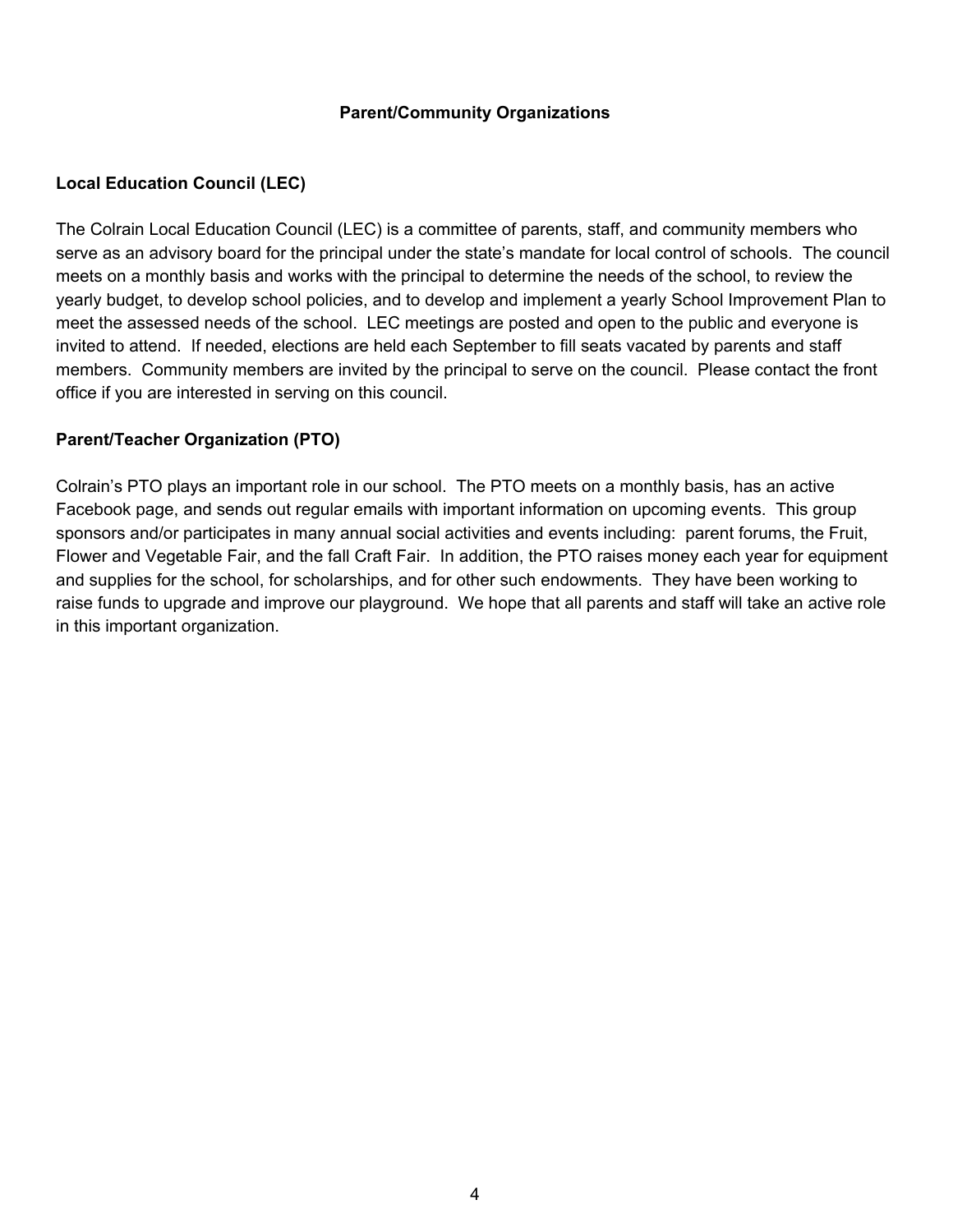# <span id="page-4-0"></span>**Before/After School Programs**

 All programs will be open all regular school days and early-release days. They will not run during school vacations, snow days, or on days when school is released early due to bad weather. Drop-ins are welcome if necessary, but please send a note in the morning if possible. If a child's bill is not in good standing, he/she will not be able to attend the program(s) until it is.

# **Before School Care**

 We will continue our long-standing Before School Program under the direction of Ms. Genie Shearer. *The program will* begin <u>one hour</u> before the start of school: 7:30 on a regular day, 8:30 on a one hour delayed opening, and 9:30  *on a two hour delayed opening.* Students have time for some homework help, games, activities, and movement before the school day begins. The cost for this program is \$4 per day for one student, \$6 per day for two students, and \$8 per day for 3 or more students.

# **After School Care**

 Ms. Jill Soucie will again be our After School Program coordinator and she is planning many fun activities and programs for the coming year.. This program will run each day that school is in session from dismissal time until 5:30. The cost for this program is \$6/hour for one student and \$5/hour for all subsequent family members.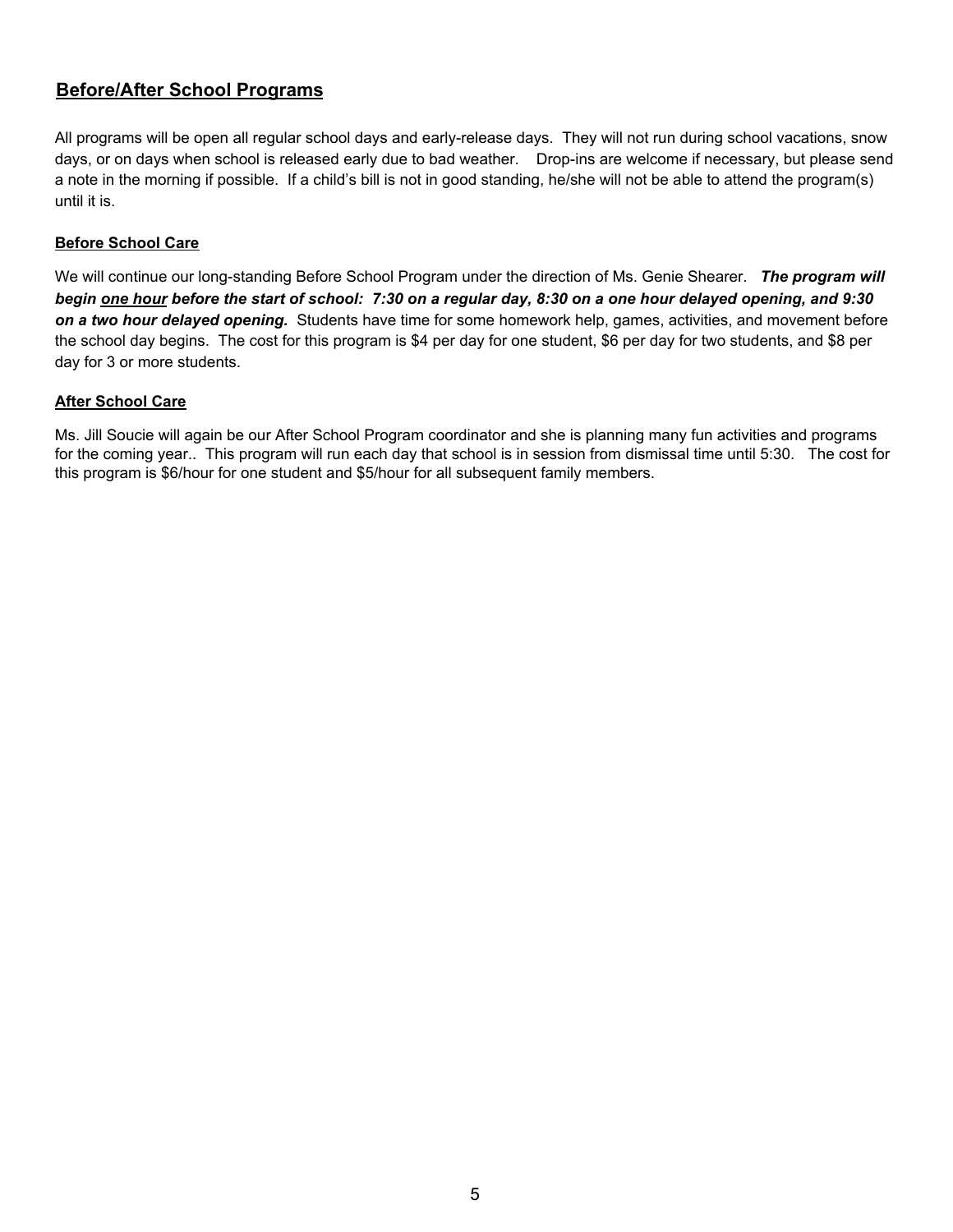# **Daily Routines**

# <span id="page-5-0"></span>**Daily Schedule**

Ouschool day begins promptly at 8:45. Students arrive between 8:30 and 8:45 during which time they can either eat breakfast in the cafeteria, or go to "Meet and Greet" and visit with their friends. We ask parents to drop their children off in the front lobby, rather than walking them to their classrooms each day. This allows students to begin to foster independence and start their day with a clear distinction between home and school. Ofcourse there may be times when there needs to be exceptions to this, but as a general rule please say goodbye by the front office or the back door.

 Dismissal is at 3:15 at which time students are released either to their busses or to the front lobby for pickup. The lunch and recess block is between 12:00-1:00. day, except for illness, appointment, or religious exemption. All students are expected to be in school for the entire

 There are early release days throughout the school year for staff development, parent/teacher conferences, and before holiday breaks. Please check the calendar online at the Colrain Central School website: <https://colrain.mohawkschools.org/Calendar> for early release days and dismissal times. Please also note that dismissal times for elementary schools and Mohawk Trail Regional School are different.

# **Bus Transportation (Travel Kuz: 413-489-3194 x 10)**

 All children riding the bus must observe the required safety rules and maintain appropriate behavior. At the beginning of the school year, every parent will be sent a copy of the rules and regulations concerning bus transportation. We ask you to sign this form and return it to the school. Please help us to provide for the safety of all our students by reinforcing the behavior expected on the school bus. And please be aware that inappropriate behavior can result in a loss of bus privileges. Please see more detailed information in the common chapters of this handbook.

 We would like to remind parents and guardians to please send a note to school if they wish for their child to get off the bus at a different stop or to take a different bus on any given day. Bus drivers cannot allow changes without such written permission from the school.

 If you plan an event (i.e. birthday party, outing) which would require several children to ride a different bus on a given day, please call the bus company prior to that date in order to check on available space on the bus. It is possible for a bus to be filled to capacity and not have room to carry additional students.

# **Registration of New Students**

 Parents or guardians of students new to Colrain Central School should register their child(ren) at least one day before the child is to begin school. The school must have a copy of each student's medical records, immunization records, birth certificate, and a copy of any Individual Education Plan (when applicable) prior to the student's entry into school. Please feel free to call the office to arrange a meeting with the principal and/or classroom teacher and for a tour of the building.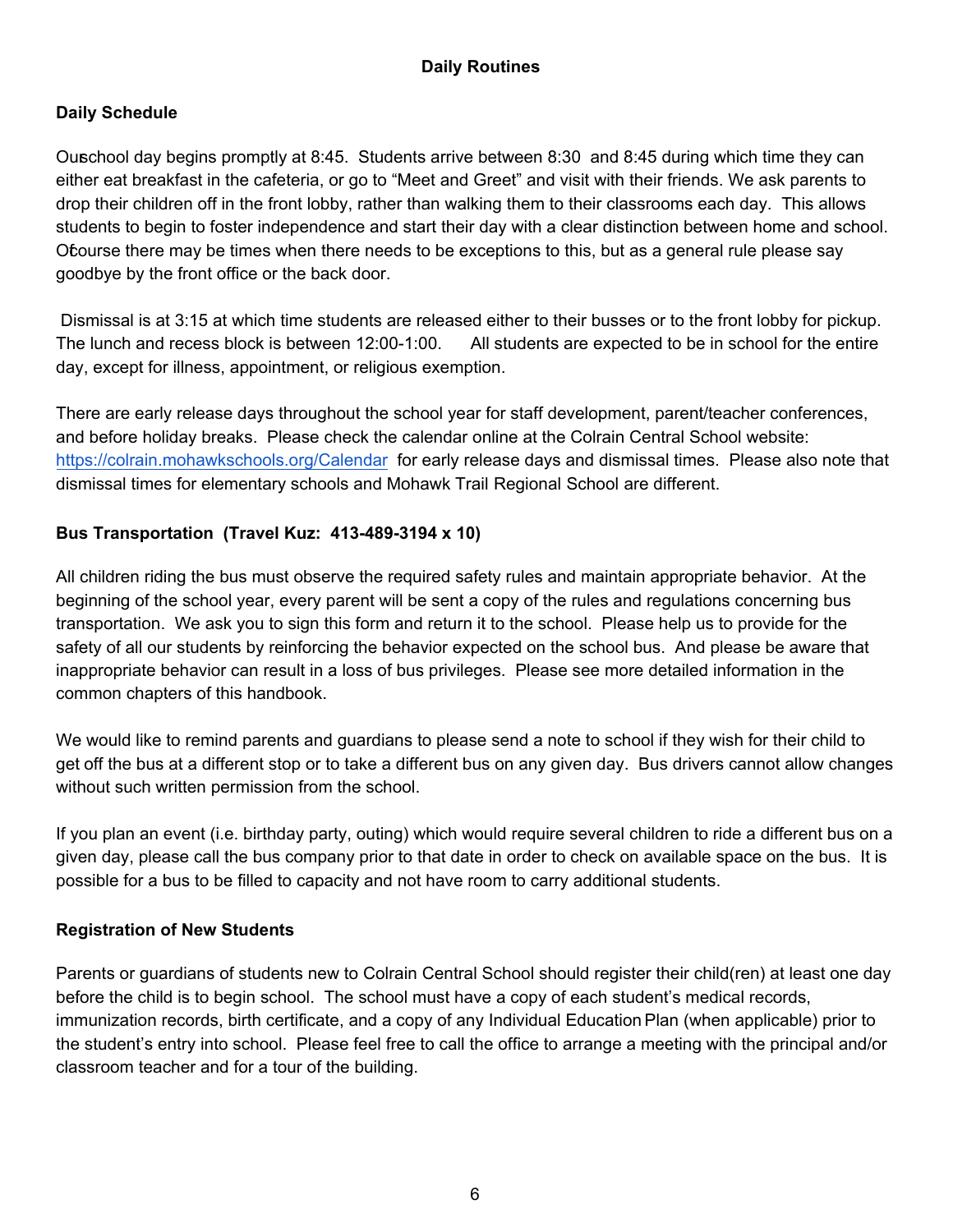# <span id="page-6-0"></span>**Cafeteria Program**

 Breakfast is served each morning. Students wishing to eat breakfast should report to the cafeteria immediately after arriving at school in the morning. Children may purchase a school lunch or bring their lunch to school each day. Milk may be purchased on a daily basis by students bringing a lunch from home.

Breakfast/Lunch prices for the 2019-2020 school year are as follows:

 Student breakfast: \$1.25 Reduced student breakfast: \$0.30 Student lunch: \$2.60 Reduced student lunch: \$0.40 Milk: \$0.50

 Payment for breakfast is collected when the meal is served each day. Money for school lunches is collected each Friday. Free and reduced price meals are offered according to federal guidelines. Applications for free and reduced price meals are sent home at the beginning of the school year and are available in the front office at any other time of the year, if needed. We encourage all families to complete this form annually. The information is kept confidential and is used to bring federal funds into the school.

 Workers: All students in grades 3-6 are expected to help their school by working on a rotating basis in the cafeteria at lunch. This gives them a sense of responsibility and is a physical example of one way we can take care of ourselves, each other, our school, and the world around us.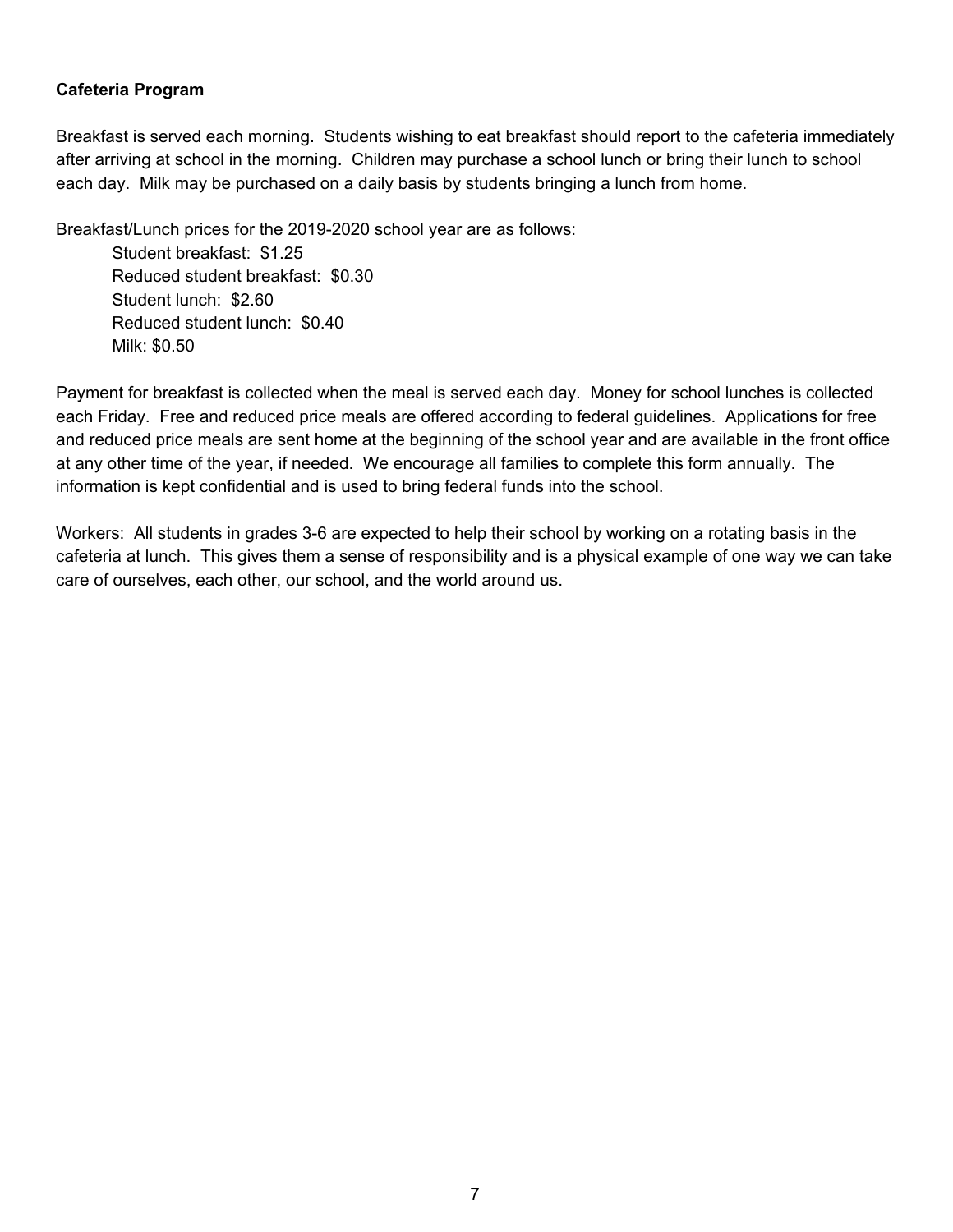# <span id="page-7-0"></span>**Expectations**

 To create the best learning environment in our school community, the following all-school expectations were developed and govern all aspects of school life:

Take care of ourselves.

Take care of each other.

Take care of our school and the world around us.

 Our rules and expectations are grounded in the belief that every individual has a right to a safe, respectful, and caring learning environment. It is also the right of all students to learn from their mistakes and be given the opportunity to develop skills and the space to improve behavior. It is the responsibility of the entire school community to ensure and protect these rights.

 We believe that self-discipline is a quality all children need to develop. The development of self-discipline fosters a sense of independence, self-control and self-reliance. Expectations, often stated as rules, are fundamental to learning self-control and self-regulation. Our discipline plan is a guideline for teaching children to take care of themselves, each other, our school and the world around them.

# **Statement of Adult Responsibility**

As adults, our job is to promote and support acceptable behavior by:

- serving as positive role models by showing respect toward all children and each other.
- giving positive feedback regarding appropriate and cooperative behavior.
- working together with students to establish developmentally appropriate rules for the classroom.
- ● explaining behavioral expectations and logical, reasonable, and respectful consequences for unacceptable behavior.
- ● teaching students the skills needed to follow rules and expectations, develop healthy friendships, and to be successful in the school setting
- suggesting alternative consequences/choices for unacceptable behavior
- encouraging the use of conflict resolution and mediation
- being available for all children in need.

# **Principal's Statement**

 As we seek to teach students how to become self-regulated, responsible citizens of our school community, I will operate with the following principles as my guide:

- ● The greatest growth will come from a strong, respectful home/school partnership. This is especially true when behavior problems arise.
- ● I will provide consequences that are not punitive, but designed to teach and help students make better choices in the future.
- I will proceed in all situations in the best interest of the child.
- ● I will guide students toward personal responsibility and the decision-making skills they will need to function in the world.
- ● I will arrange for consequences for problem situations in such a way that the child will not be humiliated or demeaned.
- Consequences will be designed to fit the problems and the needs of the individual student(s) involved.
- ● If a child feels that they have been treated unjustly, I will arrange a private conference during which the student can express to me why s/he feels my actions were not fair. This may or may not change my course of action, but I am always open to calm, rational discussion on any matter.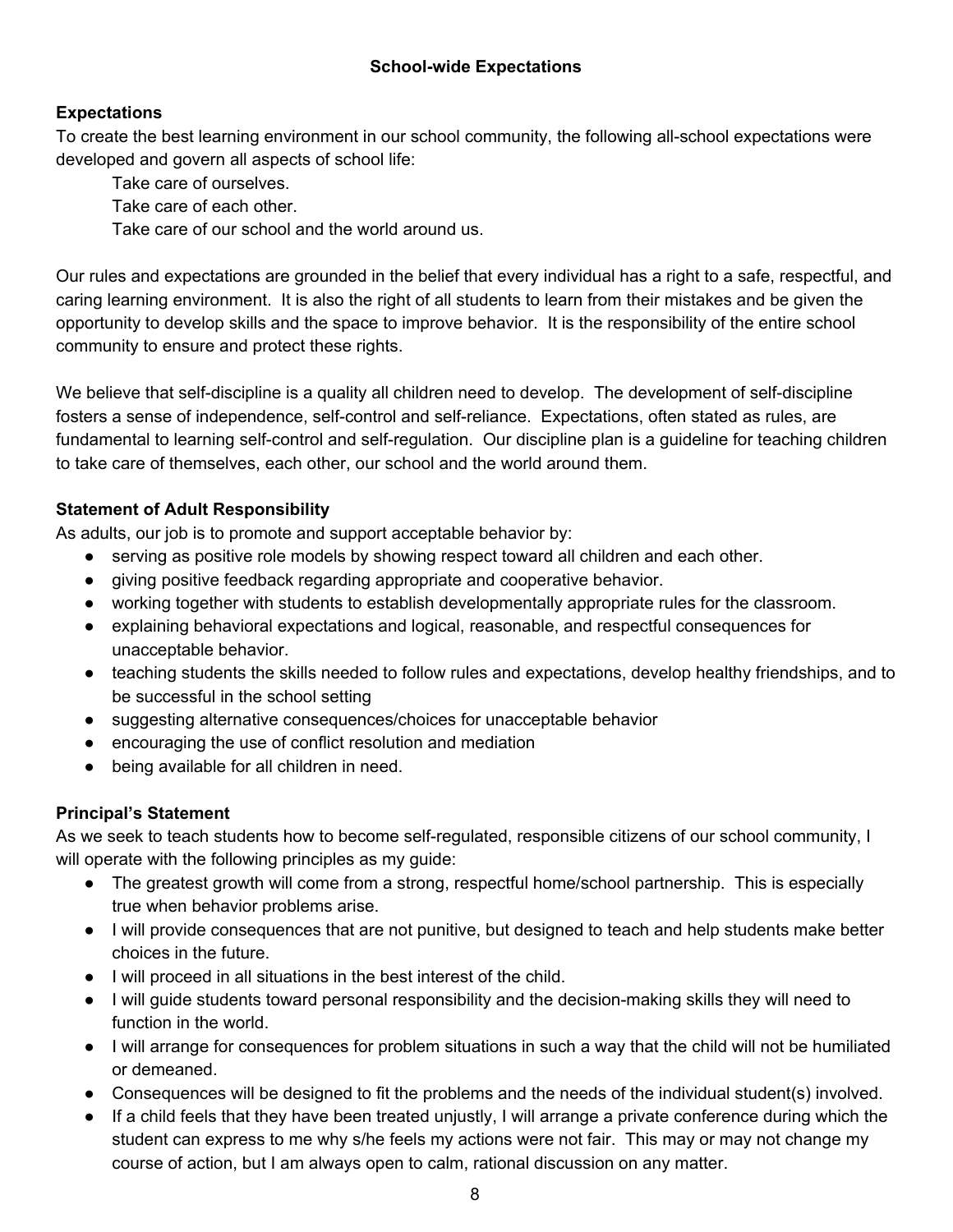# **Common Language**

 Below is a list of some of the common language that we use at Colrain Central School, along with a description of their use. It is our belief that the consistency of a common language will help support students in their efforts to meet the expectations.

- **● Quiet Signals:** A raised hand with an open palm is the indicator that the group's attention should be focused. This is done without any talking. If it is not reasonable to gather attention this way (for example in an outside setting) or if the group is taking longer to settle down, a chime/bell or clapping signal may be used. When the quiet signal is given, everyone is expected to focus their attention on the speaker, who will wait for 100% attention before making their announcement.
- **● "Freeze!"** Used to gather immediate attention to stop an unsafe behavior or avoid a dangerous situation.
- **● "Inside/6 inch/quiet voice"** All three of these terms are used to explain to students that their voices should be quiet and only be able to reach 6 inches. This does not mean students should whisper, but rather use an appropriate, quiet conversational voice.
- **● "Walking feet"** A positive way to remind students to walk rather than run. For example, if a student is running, staff would say, "Jane, please use your walking feet."
- **● "Our school"** used to instill a sense of ownership and community as well as to refer to ourselves, our students, and our building.
- **● "Here at Colrain"** a positive way to remind students of the expectations we hold, specifically regarding behavior. "Here at Colrain we walk in the hallways."
- **● "One voice"** a reminder for students to stop speaking and listen to one person at a time.
- **● "Redo/Fix it"** used to give students a chance to correct a misbehavior or try again.
- **● "School listening look/All eyes on me"** When asked to demonstrate this, students will make eye contact with the speaker, keeping their hands and bodies still and attend silently to the speaker.
- **● "I notice…"** used to give positive feedback for appropriate behavior. For example, "John, I notice you were respectful when you helped Jane pick up the crayons that had dropped."
- **● "Personal space"** used to recognize the need to be careful and aware of how close their body is to others.
- **● "I'm waiting for 100%"** may be said when waiting for all students to listen for directions. Instructions will be given when everyone is attending to the speaker.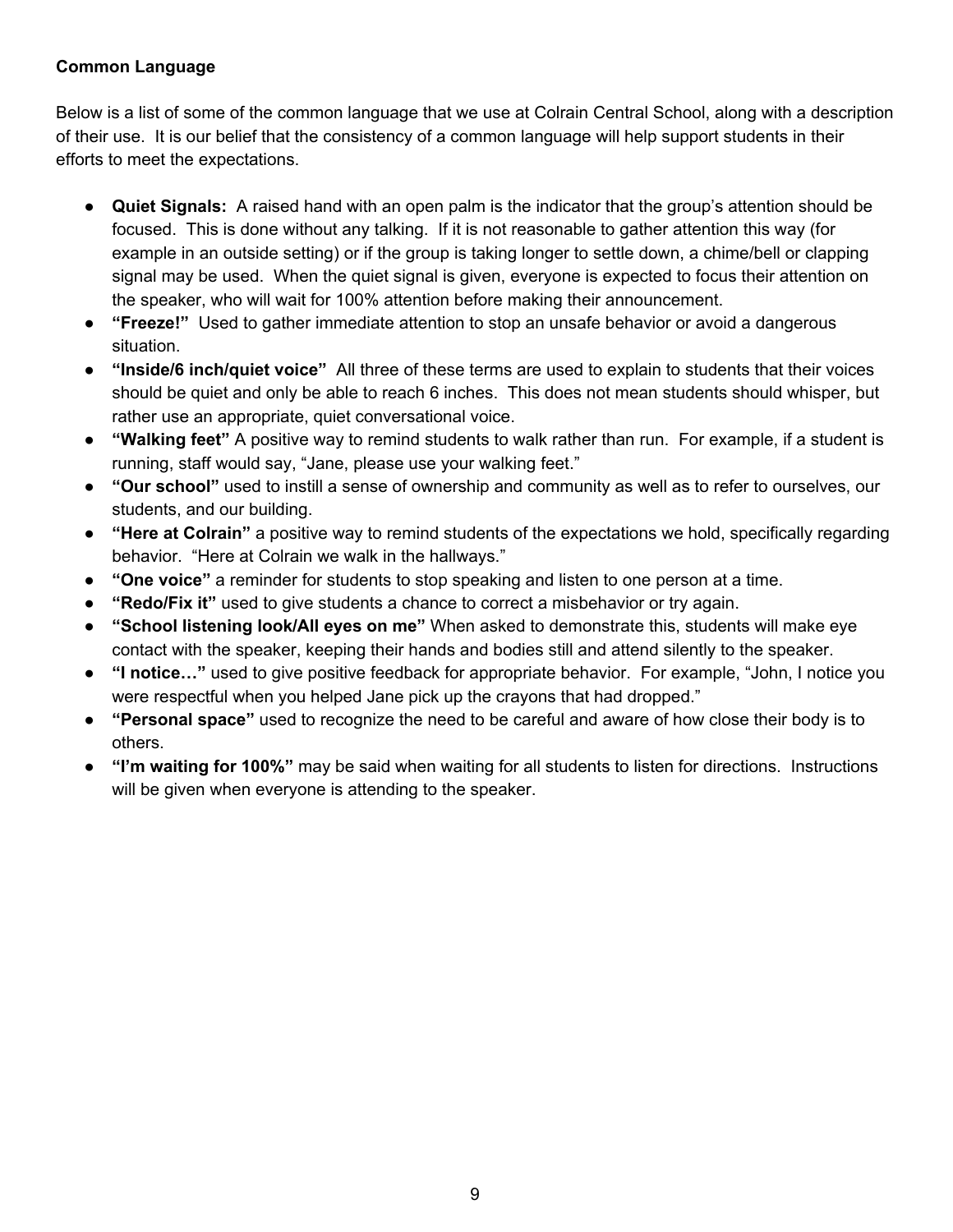# <span id="page-9-0"></span>**Recess**

 Each day students have access to at least a 30 minute recess period. We believe that recess is an important part of a student's education as it provides the opportunity to practice social skills, exercise, an appreciation of the outdoors, and creativity. Rules governing recess play have been formulated for the purpose of enabling all students to enjoy their free time in a safe, supervised environment. Weather permitting, students spend their recess periods outside on the playground. During inclement weather, recess is held indoors. The basic concepts of respect and safety underlie all recess rules. Because of the different locations, indoor and outdoor rules differ slightly in degree and content.

# **Indoor Recess Rules**

 Indoor recess rules are designed to address the lack of adequate space in which all students can play active or noisy games at the same time. These rules have been designed to consider respect of others, limited space and supervision, and the need for safety. Flexibility of both staff and students is required for a successful indoor recess.

- Students may run, chase, or jump during indoor recess in the gymnasium only.
- ● Students must stay in their assigned rooms for the entire recess period unless they have permission from the adult on duty to leave.
- ● The gymnasium may be available for indoor recess use at certain times. The rules for the gym must be observed at all times, and supervision must be available to cover this area.
- ● Suitable indoor activities will be discussed in each classroom at the beginning of the year and reviewed throughout the year.
- Students must follow adult direction.

# **Outdoor Recess Rules**

 Outdoor recess rules have been formulated based on the need of students to be able to be both active and safe while at play. The following ideas underlie the rules for outdoor recess: safety, visibility, respect for others and property, and proper use of equipment.

- ● Students must be visible to staff on duty at all times and stay within the designated boundaries. This means that students may not go over the embankment, up into the woods, in front of the building, around the building, or into the building without permission.
- ● Only one student may be on a swing at a time. Students must swing straight and in a seated position. They must get on and off the swing safely. Only adults may push students on the swings, unless permission is given otherwise.
- Students must respect others' space and not interfere with others' play.
- Be safe with bodies and objects. Rocks, snowballs, sticks, and wood chips must stay on the ground.
- Kickball or wiffle ball games may be played on the baseball field if there is an adult supervisor available.
- All students may be included in any game.
- In games where balls are thrown at students, balls should be thrown below the waist.
- Good sportsmanship and problem-solving are always encouraged.
- ● Appropriate seasonal footwear and clothing are encouraged so that students may enjoy playing without clothing/shoe issues.
- ● Rules for the structure include:
	- Everyone must come down the slide feet or hands first.
	- Tag games should be played in the grassy areas.
	- Walking feet must be used on and around the structure and wood chip areas.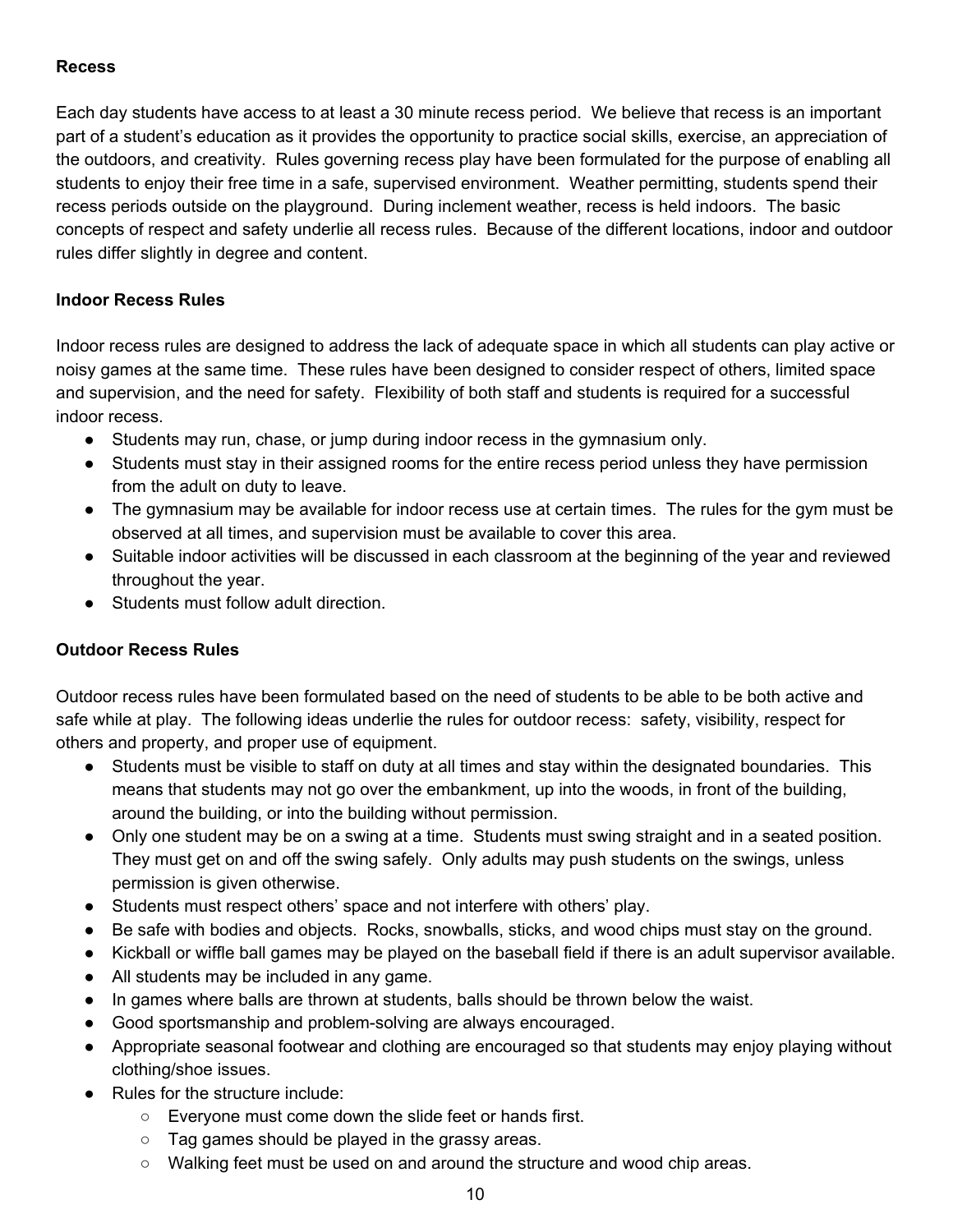- Students must use the slide one at a time.
- Ladders should be used for climbing up only.
- Only one student should be on the gliders or bouncer seats at a time.
- Students need to clean up the playground area before going in from recess.
- Students are encouraged to play away from the walls and windows of the building.
- When snow structures are built, they may be added to by others.

# **Discipline Practices and Procedures**

 Self-discipline is a quality all children need to develop. The school setting provides an excellent opportunity to teach children how to manage their own behavior. The development of self-discipline fosters a sense of independence, self-control, and self-reliance. The CCS staff believes that self-discipline can be promoted by establishing developmentally appropriate expectations for behavior. Expectations, often stated as rules, are fundamental to learning self-control. Rules work best when students:

- have a voice in determining the rules.
- agree with the rules.
- know the rules.
- know the consequences if the rules are broken.
- Be given the opportunity to correct behavior and fix problems.

 Our discipline plan is a guideline for teaching children to take care of themselves as well as each other. In addition, the district has put into place an Anti-Bullying Campaign to foster a positive and supportive school climate. Certain topics and policies related to student conduct, discipline, and legal requirements are guided by state and federal law.

Please refer to the common chapters for elementary schools or the Mohawk Trail Regional School District,  *later in this handbook for policy on these topics.*

# **Peer Mediation**

 The basic philosophy of the peer mediation program is that students can often identify and solve conflicts on their own by talking, listening to each other, and coming up with agreed upon solutions with the help of trained mediators. This program offers students an opportunity to practice conflict resolution and problem solving. Each year, fifth and sixth grade students are selected and invited to attend a training session. As mediators, students can help their peers discuss problems and develop a resolution. Mediation is available to all students. Mediation is not used in situations of bullying, harassment, or physical force. Occurrences of these types of behaviors should be reported to the principal.

# **Take a Break/Time Out**

 For certain behaviors or violations of the student code of conduct, "take a break" or "time out" can be utilized by staff members. The purpose of this is to remove a student from a situation and provide them a chance to collect themselves, calm down, rejoin the group , and be prepared to discuss the behavior with the adult involved. "Take a break" or "Time out" usually takes place in a separate area of the classroom/school campus. Examples of when this intervention would be appropriate include, but are not limited to:

- Not following directions of an adult
- Disruptive/distracted behavior during class presentations/school assemblies/lunchtime
- Disrupting the learning of him/herself and/or other students.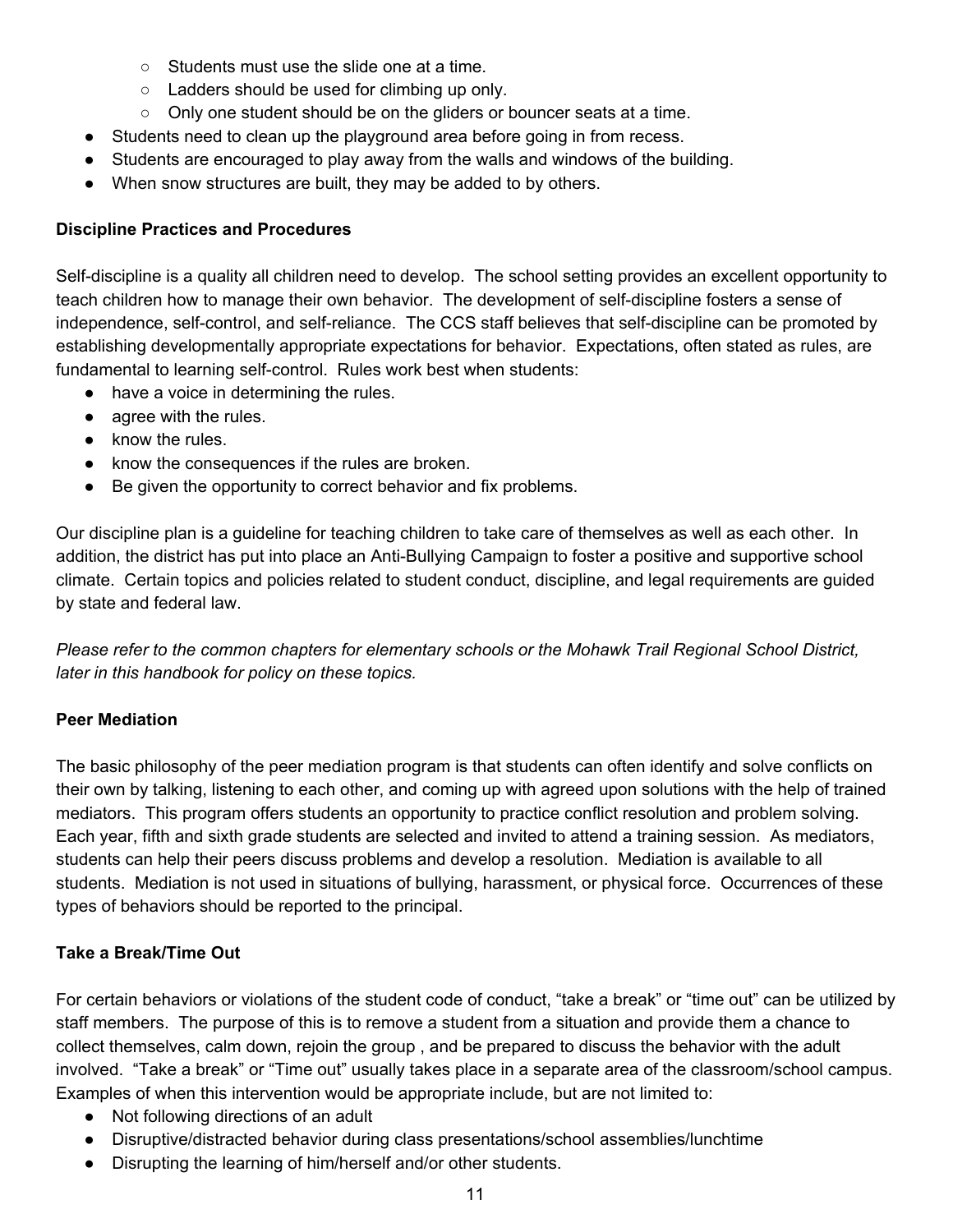# <span id="page-11-0"></span>**Buddy Classroom**

 If a child is not responding to "Take a break" interventions or needs a longer break or to leave the classroom, they may be sent to a buddy classroom. This can prevent a problem from escalating and allow the student some space and time during which they can collect themselves and rejoin the group prepared to work. Upon reentry to the classroom, the teacher will have a conversation with the student about what happened, what needs to happen next, and how to avoid the problem in the future.

# **Consequences**

 Effective consequences must be logical, related, reasonable, and respectful. Choice of consequences issued depends on the severity of the behavior and previously attempted interventions. They may include:

- Loss of up to 10 minutes of recess
- Alternate work space
- Separate supervised recess
- Telephone call home
- Community or school service
- Conference with family, principal, student, and teacher
- Apology of action plan developed by the student and staff member(s) appropriate to behavior
- Behavior contract
- After-school Hour of Accountability
- Temporary suspension from before/after school programs
- Loss of bus privileges

 A staff member may immediately remove a student or students from the classroom or playground if there's a serious rule violation that:

- constitutes an immediate threat to the health and safety of any person or persons.
- gravely violates acceptable standards of behavior.

# **Suspension Procedures**

# **In School Suspension**

 In-school suspension will be served in a room adjacent to the office or in another supervised room designated by the principal. All in-school suspensions will begin the day of the offense and will continue for the length of the suspension as determined by the Principal. School work will be assigned and completed by the end of the day. Parents/guardians will be notified of the infraction and the suspension date(s). A re-entry meeting will be arranged with the principal, the student, parents/guardians, and any other staff member(s) involved, prior to the student's return to the classroom. The purpose of the meeting is to resolve issues around the suspension and discuss a behavior plan and conditions for the successful return of the student to the classroom.

 Working together, we will make our school a positive, supportive, and safe community in which to learn and grow.

 *Individual Education Plan Discipline/Suspension of Special Education students* Please refer to the common chapters for the elementary schools of Mohawk Trail Regional School District later  *in this handbook for policy on these topics.*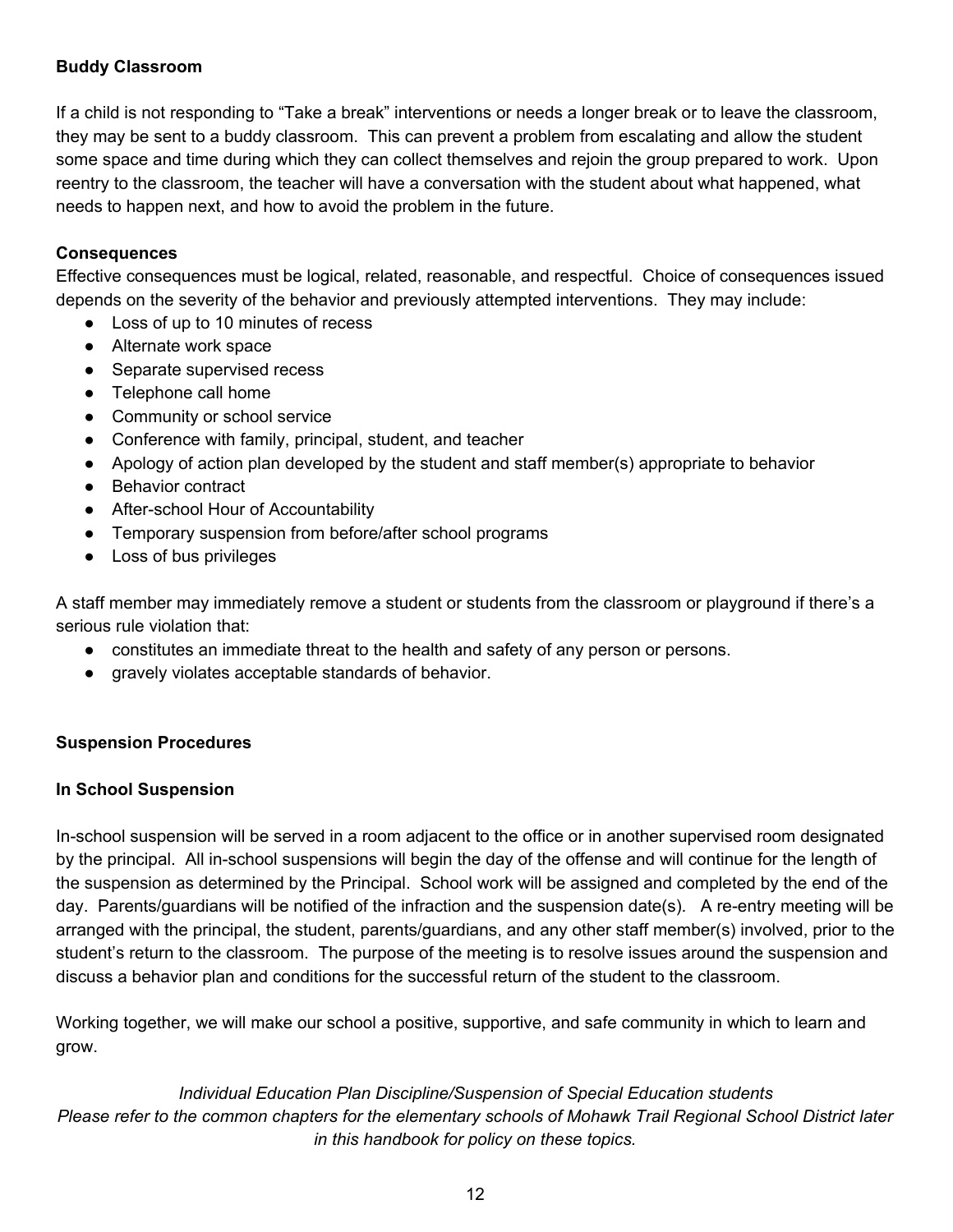# **Out of School Suspension**

 In very rare circumstances where the severity of the infraction warrants a more serious consequence, students may be suspended from school. Out of school suspension is a very serious issue. By law, students may only be excluded from school after other interventions have proved unsuccessful or one of the following infractions occur:

- possession of a dangerous weapon
- possession of a controlled substance
- assault on a member of the educational staff
- ● a felony charge or felony delinquency complaint or conviction, or adjudication or admission of guilt with respect to such felony, if the principal determines that the student's continued presence in school would have a substantial detrimental effect on the general welfare of the school, as provided in G.L. c. 71, §§37H or 37H½;

By law, students who are suspended from school are guaranteed the following rights:

- an oral or written notice of the charge(s) against him/her
- an explanation of the evidence against him/her
- the opportunity to present his/her side of the story to an impartial decision maker (who may be a school administrator)

 The principal will notify the child's parents/guardians immediately by phone (or other agreed upon method of communication) and by letter explaining the reason for the suspension. Notice of the suspension and the hearing as outlined above, must occur before the student is asked to leave school, except when the student presents an immediate threat to self, staff, or other students or is disruptive to the school environment. Students who serve an out of school suspension will be required to complete all classwork and homework assigned during the suspension.

 A meeting will be arranged with the principal, the student, parents/guardians, and any other staff member(s) involved, prior to the student's return to school. The purpose of this meeting is to resolve issues around the suspension and discuss a behavior plan and conditions for the successful return of the student to school.

 Working together, we will make our school a positive, supportive, and safe community in which to learn and grow.

 *Individual Education Plan Discipline/Suspension of Special Education students* Please refer to the common chapters for the elementary schools of Mohawk Trail Regional School District later  *in this handbook for policy on these topics.*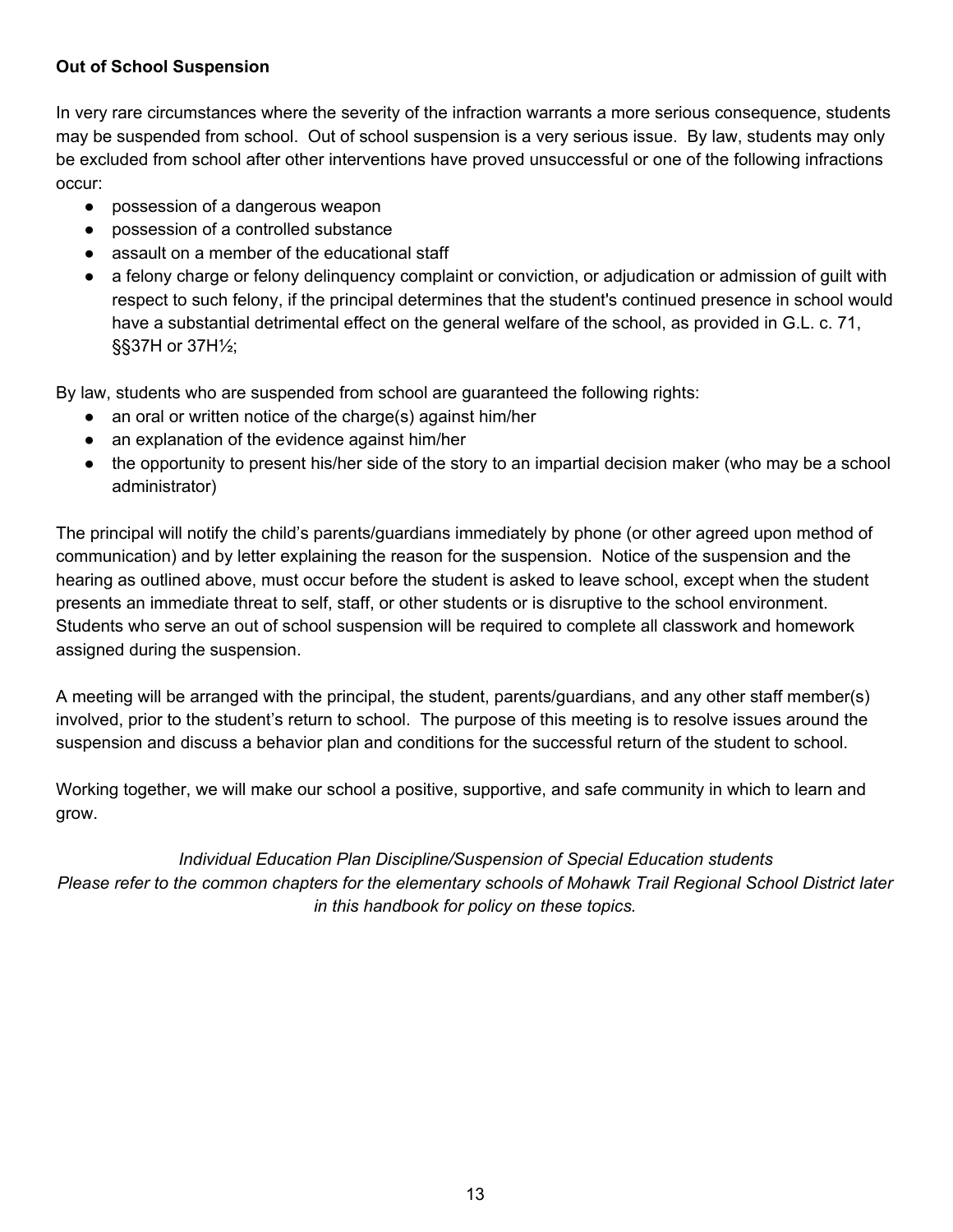# **Field Trip Procedures**

 Field trips play a critical role in the educational process in our school. We believe that learning experiences extend beyond the confines of the school building, and in that spirit, look for ways to incorporate field trips into our school curriculum. Field trips also open students' senses and minds to the larger world beyond their home community. Because field trips are strongly linked to the curriculum of the school, students missing them inevitably miss a vital and memorable part of their learning. In order for field trips to be successfully planned and carried out, the following guidelines will be followed at Colrain Central School.

- 1. Field trips will be planned primarily by teachers as an extension of their classroom curriculum. Because of this, students are expected to attend field trips unless there are extenuating circumstances. If a student does not plan to attend the field trip, they are expected to be present in school, during the length of the trip, for an alternative learning situation
- 2. Teachers planning a field trip must fill out a field trip permission form that is available in the front office. All field trips must be approved by the principal. Additional approval from the superintendent (and school committee) must be obtained for all out-of-state field trips.
- 3. It will be the responsibility of the teacher to arrange for any needed transportation for a field trip and to raise whatever money will be needed to pay for all aspects of the trip. Some funds are usually available each year to help defray the cost of field trips. Any additional money needed may be obtained through fundraising activities or by direct payment from parents/guardians/students following a predetermined schedule.
- 4. A reasonable number of chaperones must accompany each class on a field trip.(i.e. a 1:8 ratio for shorter day trips and a 1:5 ratio for extended trips). All chaperones will be required to pass a CORI/SORI check, have proof of insurance on file, and sign off on the Chaperone Guidelines. Failure to comply will likely result in the chaperone not participating in future field trips.
- 5. Preparation time for each field trip should commensurate with the length and distance of the trip. It will be the responsibility of the teacher in charge of the trip to arrange for parent meetings to discuss preparations for trips lasting longer than one school day.
- 6. If for any reason it is felt that a child should not be allowed to accompany his/her class on a field trip for disciplinary reasons, that child may be kept at school at the teacher's request. Parents would be notified of this decision.
- 7. All school rules and procedures are in place on any field trip. Children and chaperones are expected to behave on field trips in accordance with these rules and procedures unless changes in expectations have been made prior to the trip and are clear to all participants.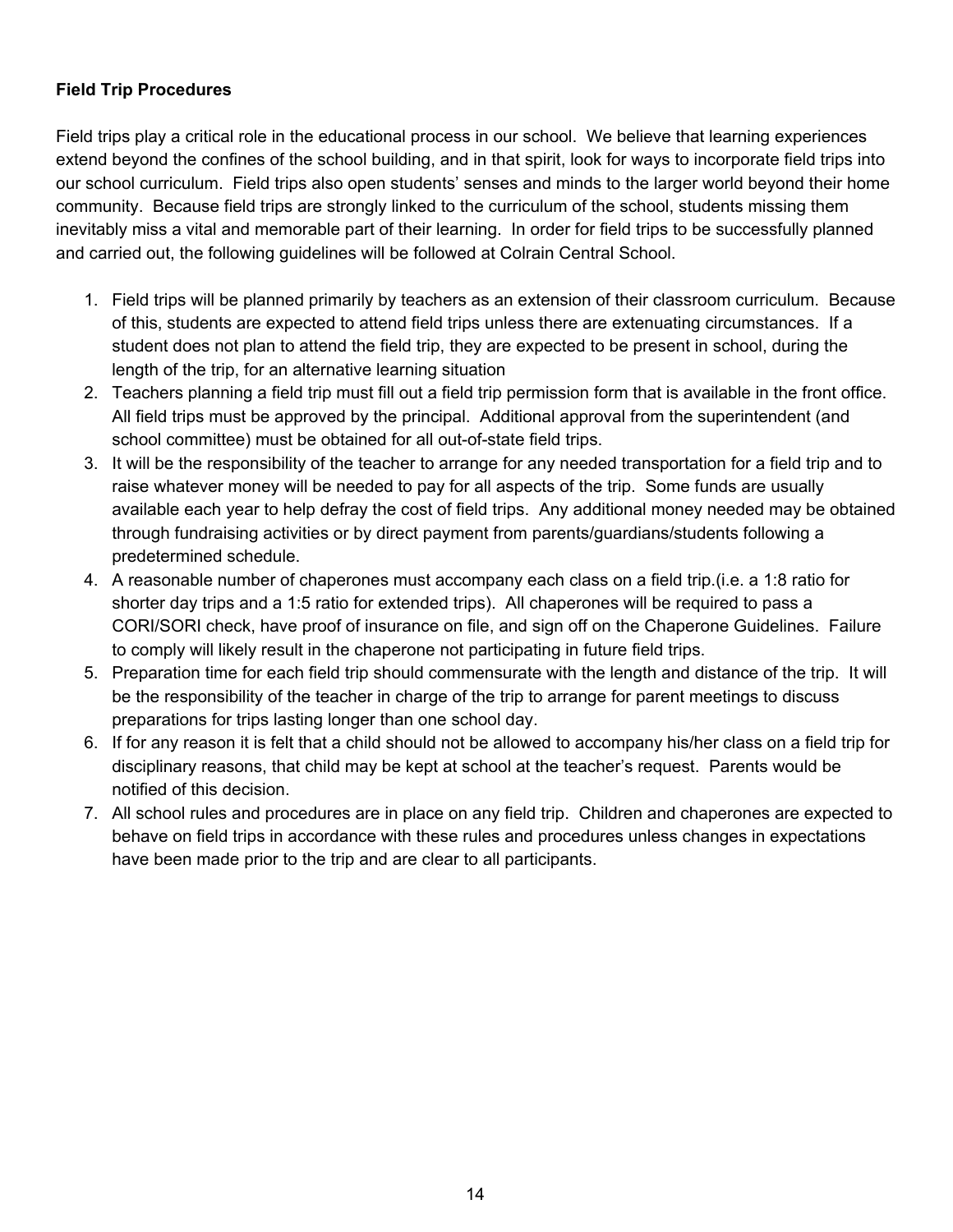# <span id="page-14-0"></span> **Library and School Materials**

 All children are scheduled for a regular library period each week. At this time, students are encouraged to check out a book or other learning materials for their own pleasure. We request that parents/guardians cooperate in helping to see that all library books and other school materials taken home are returned in proper condition at the specified time. Parents/guardians will be asked to replace any books or materials which are lost or destroyed by their children during the school year.

# **Media Guidelines**

 In recent years, the term "media" has been expanded to include such things as magazines, computers, videos and multi-faceted learning tools, as well as audiotapes, CDs, DVDs, fiction and nonfiction books, and other printed material. In an effort to keep control over the types of media being viewed and utilized by students at school, guidelines need to be put in place which regulate the use of media at Colrain Central School.

- ● Students will be allowed to take books and other printed materials out of the library for use at home. The librarian will guide students to materials that are appropriate for their age, developmental, and reading levels. Individual classroom libraries will follow the same guidelines, with teachers serving as the librarian.
- ● Movies and other video productions are often used by teachers to enhance their curriculum. Teachers may use any G rated moving without parental permission. If a video rated PG is to be used, the teacher is responsible for notifying the parent/guardian and receiving permission for their child to view the video.
- using reference software or the internet for research will be carefully monitored so that they are prevented from accessing information that is inappropriate for them. • Computer software that is used by students will be screened for content and appropriate level. Students
- ● When using the Internet, students will be closely monitored and, if possible, inappropriate materials will be locked out of student access. An Internet Use policy is now in place in the Mohawk Trail Regional School District. All students must sign the Internet Use Agreement form before being allowed access to school computers.
- music program at the school must meet certain guidelines for content. Music that contains lyrics unsuitable for elementary students will not be allowed in the school. Music cassettes, CDs, or MP3 files that are brought to school by students or supplied as part of the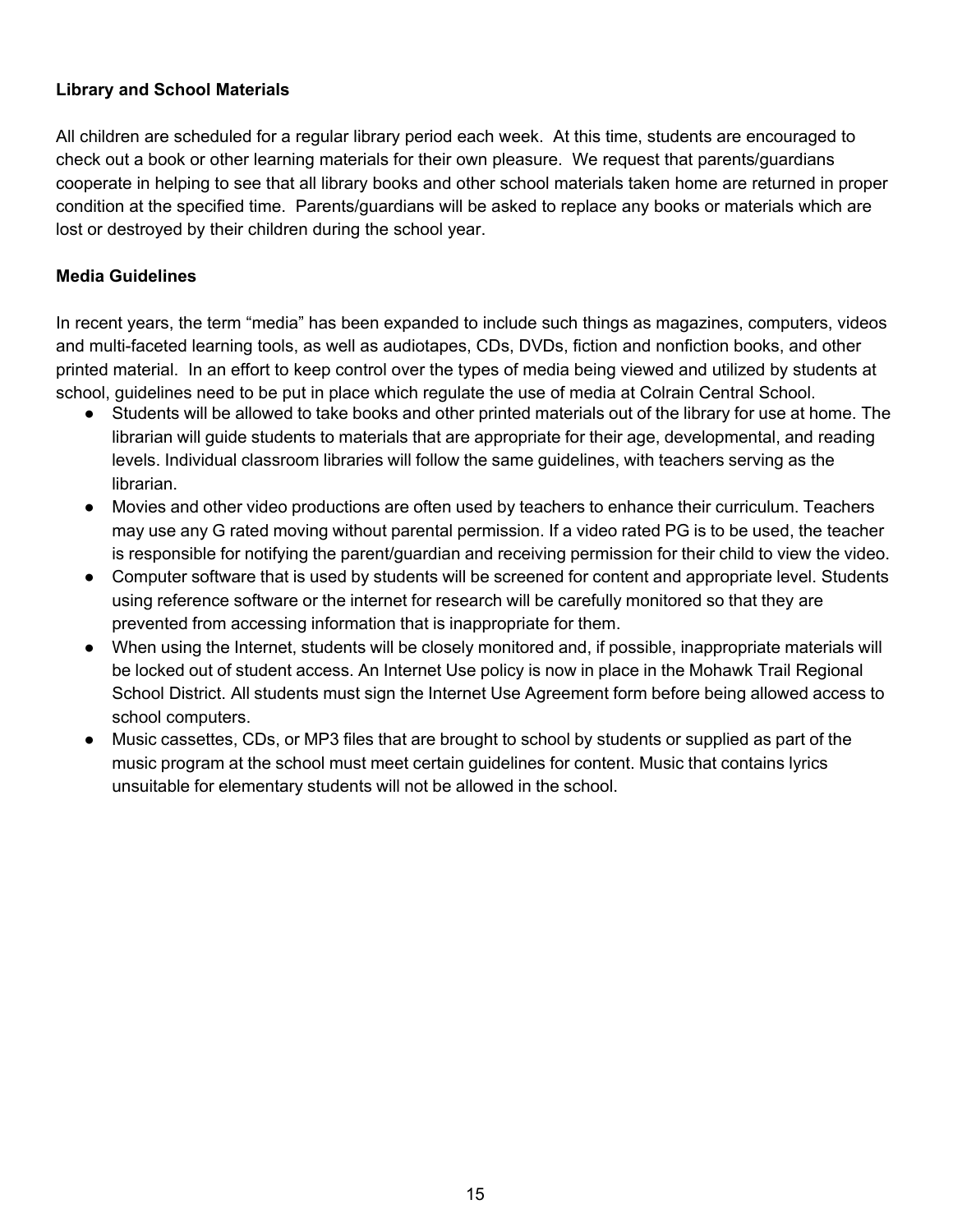# **Homework**

 Homework assignments provide ongoing opportunities for our students to learn good study habits, to develop a sense of responsibility for task completion, to learn time management, to reinforce skills, and to extend or enrich their classroom learning experiences. The Colrain Central School staff believes that homework assignments strengthen the ties between home and school. Both the school and the home must assume their respective responsibilities if homework expectations are to be successfully met. Parent cooperation and two way communication is crucial in this matter.

 At the primary level, homework does not necessarily follow a structured routine, but is rather given at the discretion of the classroom teacher. Homework at this level may be given if a child has not completed work assigned for class time or as an extension of work being done by the class on a particular thematic unit. Many assignments given to primary students require some parental participation. It is expected that all assignments will be completed with accuracy, neatness, and effort.

 At the intermediate level, a structured schedule will be followed for homework. At this level, homework is expected to be completed independently and with 70% accuracy. Meetings may be scheduled with parents/guardians of students not completing homework on a regular basis. The following schedule has been set for homework at the intermediate level:

- ● Grade 4: At least 30 minutes of homework may be given per day, Monday-Thursday. Book reports and/or other long-range projects may be assigned periodically.
- ● Grade 5: At least 45 minutes of homework may be given per day, Monday-Thursday. Long range projects may be assigned periodically.
- ● Grade 6: At least 1 hour of homework may be given per day, Monday-Friday. Long range projects may be assigned frequently.

 Homework will be assigned to meet the needs and abilities of each student. Expectations for homework will be adjusted as needed to suit those needs and abilities. If a child takes substantially more or less than the suggested times to complete homework assignments, parents should contact the teacher. It is extremely important that parents communicate openly with their child's teacher whenever questions or concerns arise.

 When homework is assigned, we expect children to complete it. If a child does not finish assignments on a regular basis, he/she will be required to complete it. This may happen during recess breaks or before or after school. In this way, we are working to help children succeed in the handling of their responsibilities. We also encourage students to arrange with their teacher a schedule for completing incomplete or overdue assignments. This initiative on the part of students serves to further reinforce their acceptance of responsibility for their own school work.

 The staff will, in turn, strive to make assignments at all grade levels appropriate and relevant to the work being done in class. We will also monitor the amount of homework given, so as to remain consistent with the above guidelines. Additionally, teachers will make certain that all necessary directions and materials for completing homework are sent home with students at the time the assignment is given.

 By working together cooperatively, parents/guardians, students, and teachers can make homework a productive, workable part of the education process. This will also help instill life lessons about responsibility and time management. In addition, we can help our children to understand that education is an extremely important part of life and that it takes the efforts and commitment of all to make an educational career successful.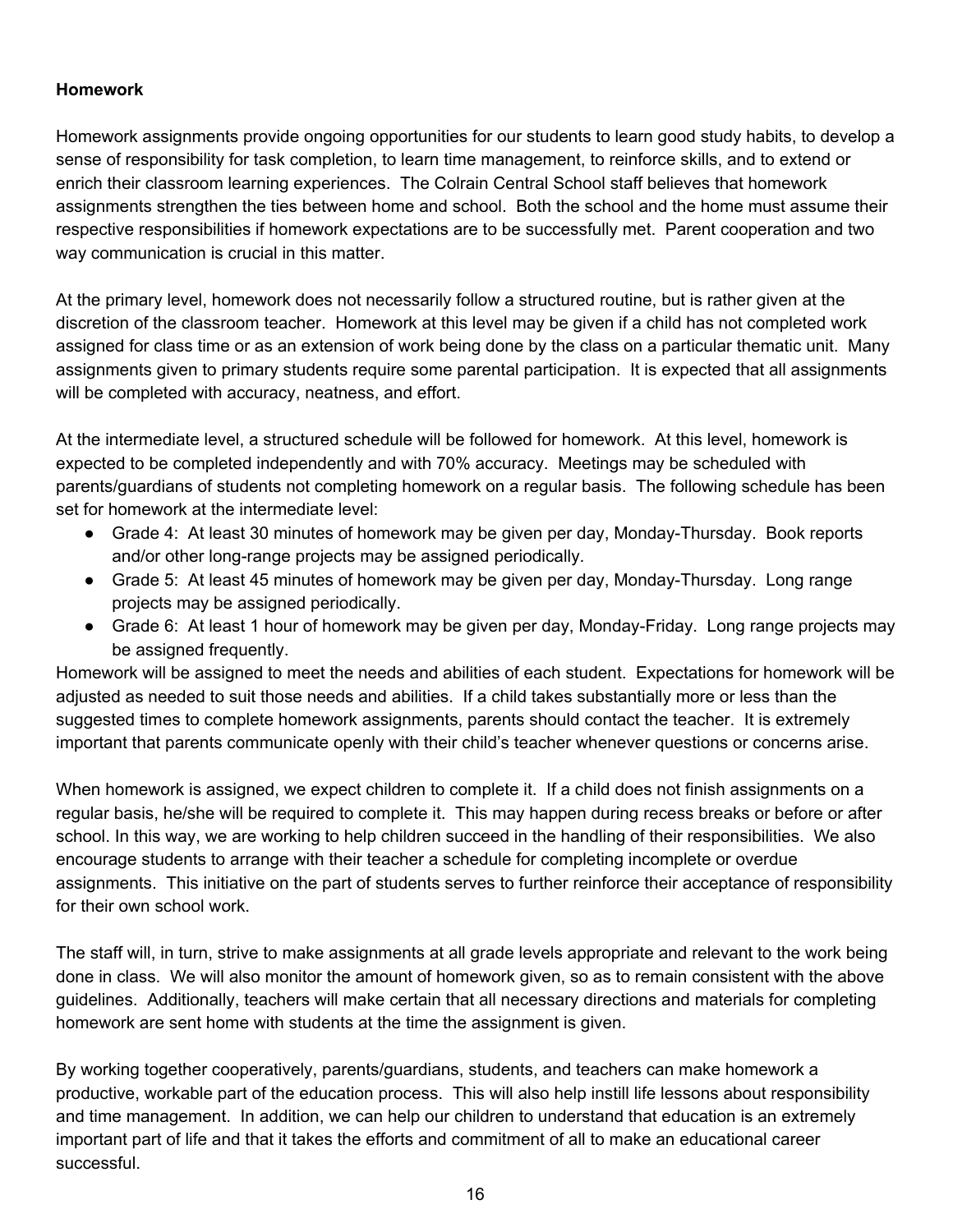# <span id="page-16-0"></span>**Standardized Testing**

 A variety of assessments are administered each year to children in all grades. This testing includes the state mandated MCAS tests for students in grades 3-6, which cover the areas of reading, writing, language, mathematics, science, and social studies. In addition, students in all grades may be required each year to take a variety of district mandated assessments. These assessments may change from year to year, but the data collected helps to inform our instruction. The results from such testing are shared with parents/guardians. In addition, book tests or screening tests, as well as regular ongoing assessments will be administered to students in any grade as a regular part of the grade level curriculum.

# **Reporting Pupil Progress**

 The staff at Colrain Central School feels it is extremely important for the school and home to maintain close contact during the school year. Therefore, we urge all parents/guardians to either call the school or make an appointment to discuss any questions or concerns that they may have about their child's program, progress, or school activities.

 Report cards are issued twice per year. In addition, two parent/teacher conferences are scheduled, one in the fall and one in the spring. We sincerely hope, however, that you do not wait for these regular reporting times to have a question or concern addressed. Please contact your child's teacher if you have any concerns about your child's progress.

# **Telephone Use**

 In order to keep our telephone lines open for school business, the Colrain Central School maintains a policy whereby students are encouraged not to make or receive calls at school unless there is an emergency. All after-school plans should be made before children leave for school in the morning, and appropriate parental notes concerning changes from the standard routine must be brought in to school in the morning. We will always deliver messages from a parent to children during the school day. However, unless there is an emergency, we try not to interrupt a student's academic program by having him/her come to the telephone. If a staff member receiving a call is in class, unless there is an emergency, a message will be taken and given to the staff member at an appropriate time. The staff member will return the call as soon as possible.

# **Building Use Procedure**

 Colrain Central School belongs to the town of Colrain and is intended to be a true town building in every sense of the word. Therefore, it is the general policy of the school to permit the use of the school building for a variety of educational and civic purposes insofar as it is practical to do so without interfering with regular school activities.

 Anyone wishing to use the building for such a purpose should contact the school office for a district building use request form at least a month prior to the date(s) requested, if possible, in order to facilitate planning. To the greatest degree possible, fees for building use will be kept at a minimum. However, fees will be charged for personal profit events and to cover any additional services required of school personnel. In addition, any needed repairs or replacement of damaged school property will be charged to the group responsible.

 Use of the school's kitchen, cafeteria, and gymnasium will be regulated by specific guidelines. For each activity one person must be responsible for assuring that these guidelines for use are followed. Spaces must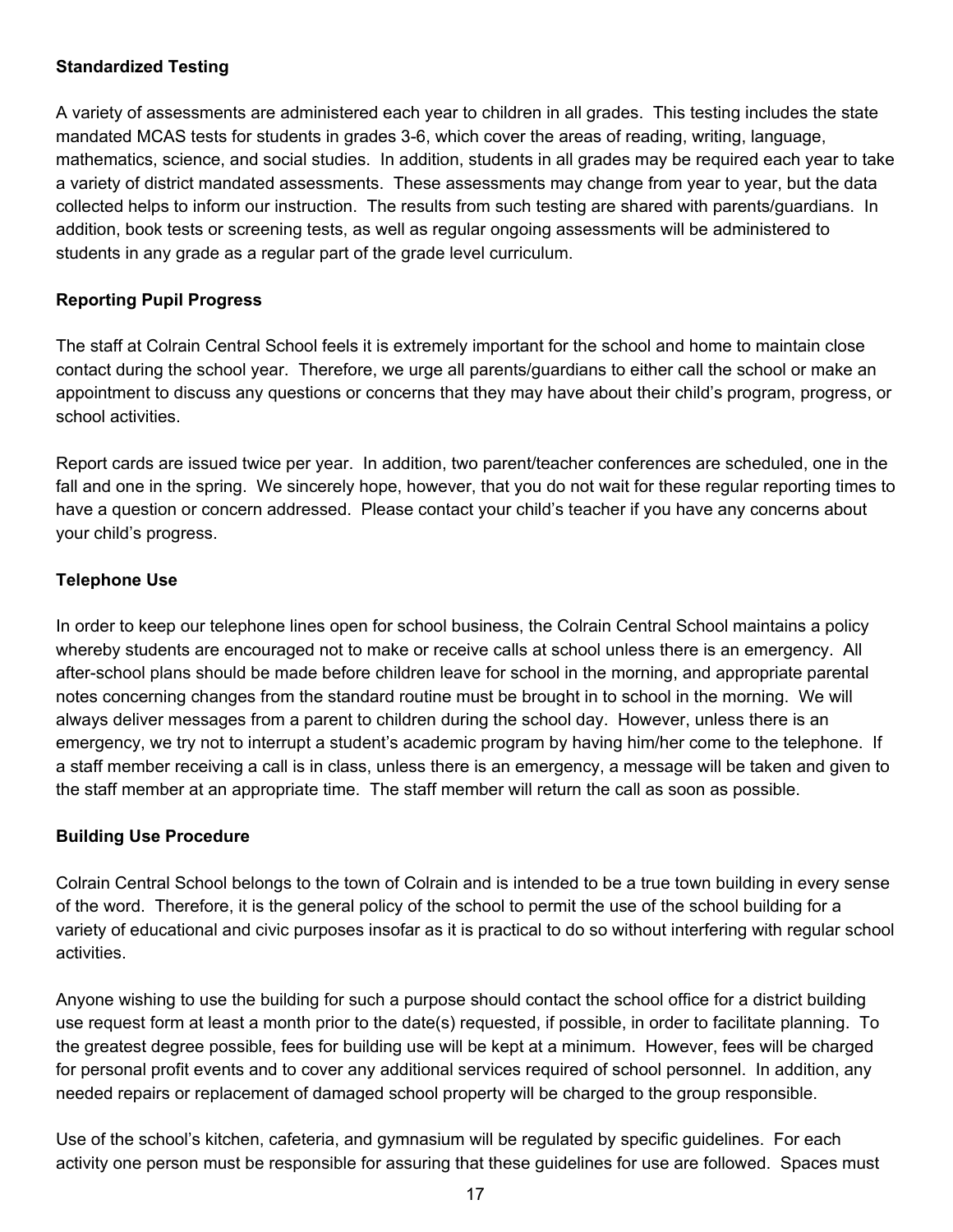<span id="page-17-0"></span> be cleaned and secured. If additional custodial help is required, a fee will be charged for this purpose. Specific guidelines for each of these spaces are as follows:

- Kitchen: Kitchen facilities may be used only after having met with the school's kitchen staff to ensure that the use of equipment has been explained and understood. It may be required that a member of the kitchen staff be present at the event. If so, a fee may be charged to compensate this staff member.
- Gymnasium: In order to protect our gym floor, it is advised that only sneakers or socks be worn in the gymnasium unless special floor coverings (made available by the school) are used. No food or drinks are to be taken into the gymnasium at any time. Equipment belonging to the school may be used if prior arrangements have been made.
- Cafeteria: Groups using the cafeteria are expected to utilize this area only, unless otherwise stipulated. Use of the cafeteria does not automatically mean use of the kitchen facilities.

# **Animals in School**

 Animals in classrooms have always been an accepted tradition at Colrain Central School. Having animals in the building has allowed students to safely observe nature and life cycles. Classroom animals have been used as a means of teaching children the importance and responsibility of caring for living creatures. Animals have been used by teachers in a variety of ways: as "show and tell" exhibits brought into the classroom for a brief period, as long-term subjects for study and observation, and as classroom pets. In order for animals in the classroom to be a viable part of the total curriculum at CCS, it is necessary that well-defined rules be established and observed. Therefore, the following guidelines need to be followed if animals are to be allowed in the school:

- 1. Before any animal is allowed in a classroom, even for a brief visit, the teacher must make sure that the animal poses no danger to anyone and that there are no children in the room that are allergic to the animals.
- 2. If animals are to be kept in a classroom for a prolonged period of time, the teacher must assume responsibility for feeding, caring for, and cleaning up after the animal. If students are involved in this care, they must be properly trained on how to do this and supervised carefully by the teacher at all times.
- 3. All animals need to be kept in secure living quarters at all times. No animals should be allowed to run freely within the building.
- 4. If an animal should die while under the care of the classroom, the teacher must take time to meet with students to discuss the death in a realistic yet caring manner, allowing students the opportunity to grieve in their own way.
- 5. The teacher is the final decision-maker on whether or not to have animals in the classroom. No animal should be brought into any classroom without the consent of the teacher, even for a brief visit.

# **Dress for Success**

 The staff a Colrain Central School strongly believes that students should come to school dressed appropriately for learning and for academic pursuits. They should also have clothing and footwear suitable for Physical Education classes and for recess. The staff understands that reasonable differences in expectations will occur based upon the grade level of students. What is appropriate and reasonable attire for a primary student may not be appropriate and reasonable for an intermediate student and vice versa. The Colrain staff realizes that trends and styles change over time. If issues arise, they will be addressed at that time.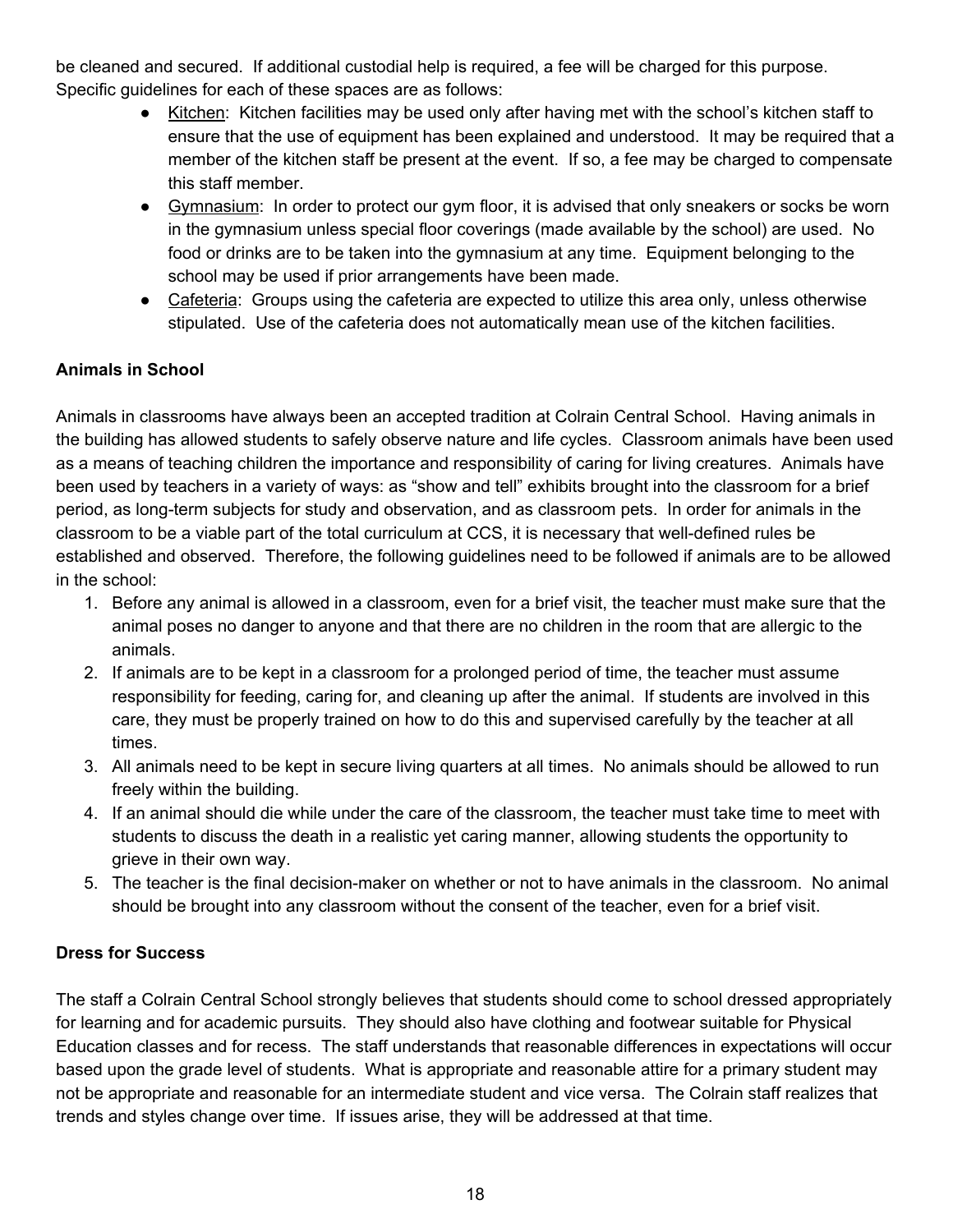# <span id="page-18-0"></span> **MOHAWK TRAIL REGIONAL SCHOOL DISTRICT**

# **HAWLEMONT REGIONAL SCHOOL DISTRICT**

# **STUDENT HANDBOOKS – COMMON POLICIES AND PROCEDURES**

There are certain laws and policies applicable to all schools in the Mohawk Trail Regional School District and the Hawlemont Regional School District. This section of the student handbook contains the resulting policies and procedures common to all of the schools in the 2-Districts.

## **TABLE OF CONTENTS**

- I. SAFE SCHOOL POLICY
- II. STUDENT RIGHTS AND RESPONSIBILITIES/DUE PROCESS
- III. STUDENT CONDUCT
- IV. APPEAL OF SUSPENSION
- V. ANTI-BULLYING PROCEDURE
- VI. HEALTH SERVICES
- VII. SAFE STUDENT TRANSPORTATION POLICY AND PROCEDURES
- VIII. SPECIAL EDUCATION: IDEA
- IX. NON-DISCRIMINATION POLICY
- X. POLICY ON SEXUAL HARASSMENT
- XI. PROHIBITION OF TOBACCO ON SCHOOL PROPERTY
- XII. DANGEROUS WEAPONS ON SCHOOL PROPERTY
- XIII. INTERNET USE POLICY
- XIV. NON-CUSTODIAL PARENT LAW
- XV. POLICY ON PUBLIC COMPLAINTS
- XVI. PUBLIC COMPLAINTS ABOUT SCHOOL PERSONNEL
- XVII. COMMUNITY USE OF SCHOOL FACILITIES
- PRIVACY ACT (FERPA) XVIII. STUDENT RECORDS/ FAMILY EDUCATIONAL RIGHTS and
- XIX. EMERGENCY CLOSINGS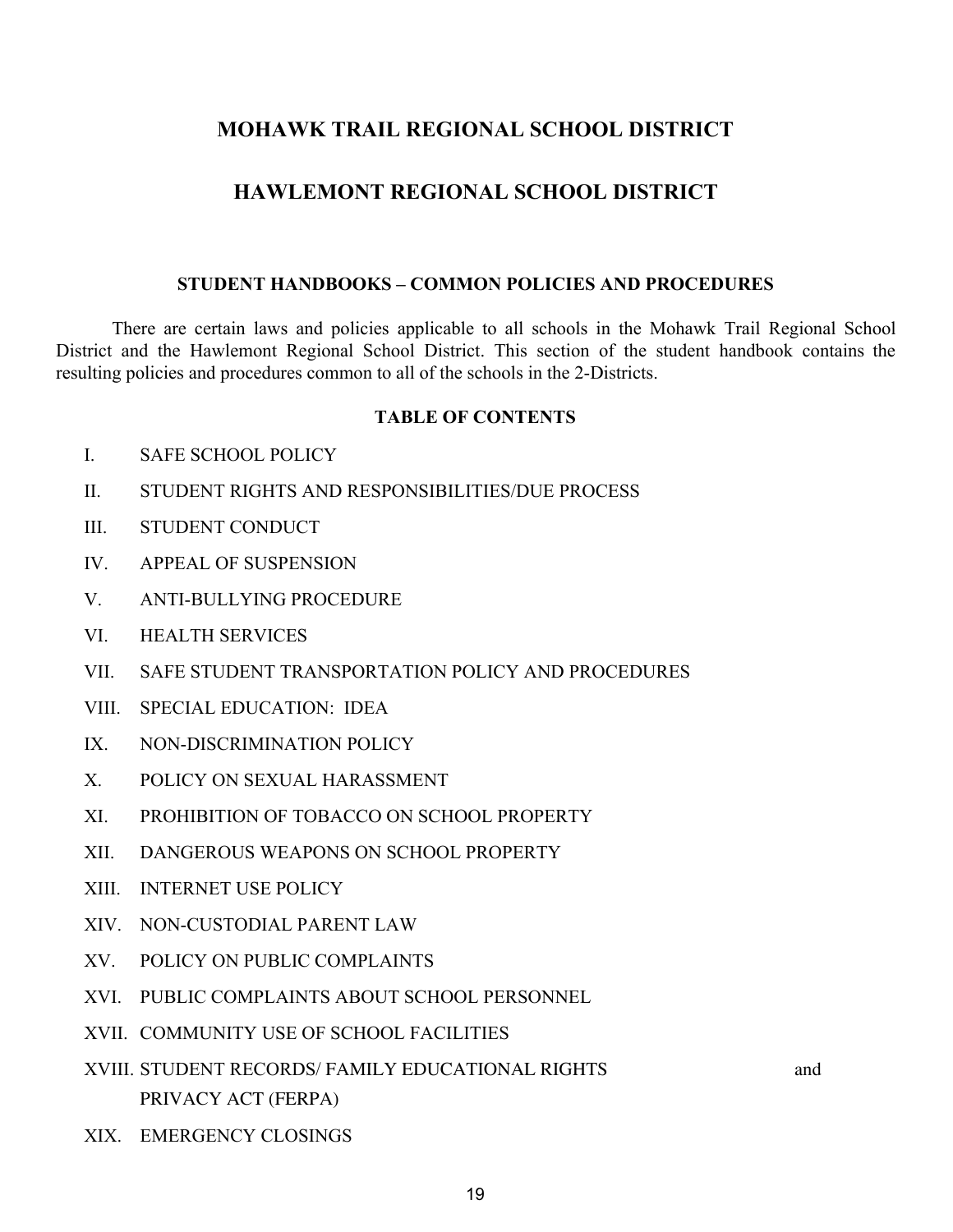# XX. NO IDLING POLICY

# XXI. DRUG AND ALCOHOL POLICY

# XXII. PARENTAL NOTIFICATION RELATIVE TO SEX EDUCATION

# XXIII. POLICY ON PHYSICAL RESTRAINT

## **I. SAFE SCHOOL POLICY**

#### **A. Statement Of Purpose and Compliance**

 emergencies, intruders, bomb threats and natural disasters. 1. The Mohawk Trail Regional School District and the Hawlemont Regional School District are committed to assuring a safe school environment for all Students, Parents, Staff and community members. The Mohawk Trail Regional School District, the Hawlemont Regional School District, and the Rowe School District have safety standards and procedures that conform with the standards of classroom safety adopted by the Massachusetts Board of Education pursuant to the M.G.L. c. 69, 1B and meet the requirements set forth by M.G.L. c. 71, 37H. These standards and procedures address such events as building

#### **B. Standard Of Safety**

- ongoing support for the procurement and maintenance of appropriate safety devices. 1. The School Committees, Administration and Staff of the Mohawk Trail Regional School District and the Hawlemont Regional School District, shall encourage the creation of and maintenance of a safe, secure learning environment in every school building and at school sponsored events. The creation of a safe learning environment will be enhanced by the provision of sufficient resources, expert consultation, adequate staff training, established policies and procedures, and
- order to facilitate learning and teaching. The school plan will include strategies for the prevention of injuries and violence. 2. Administration, Staff and Students in each building shall strive to create an educational environment that is safe and secure in

## **C. Procedures To Meet Standards**

- 1. Administrative Action
	- a. The Superintendent will assess current safety standards and procedures not less than once every three years.
	- the Superintendent and Principals determine to be critical to the process. b. The assessment of current standards and procedures will be accomplished by the Superintendent, building Principals and other District personnel who shall review and update current practices with representatives of the police and fire departments in each town, the Districts' insurance carrier, and the Districts' counsel, in addition to other parties whom
	- Committee, building-based safety committees and the School Committee. c. The Superintendent or his/her designee shall collect, review and disseminate the assessment report to the District Safety
	- d. Those groups and individuals receiving the assessment report will promptly review it. The District Safety Committee and each building-based safety committee will subsequently meet and make recommendations to the Superintendent and the School Committees for the purpose of making the necessary improvements to the existing safety and security practices.
	- needs and request appropriations for security personnel, devices, equipment and updated training for all Staff. e. The Superintendent and each building Principal shall annually, as part of the budget process, identify safety and security
	- upon a careful review of each circumstance. f. Building Principals in consultation with the Superintendent will provide pertinent safety information to Parents based
- 2. School Committees Action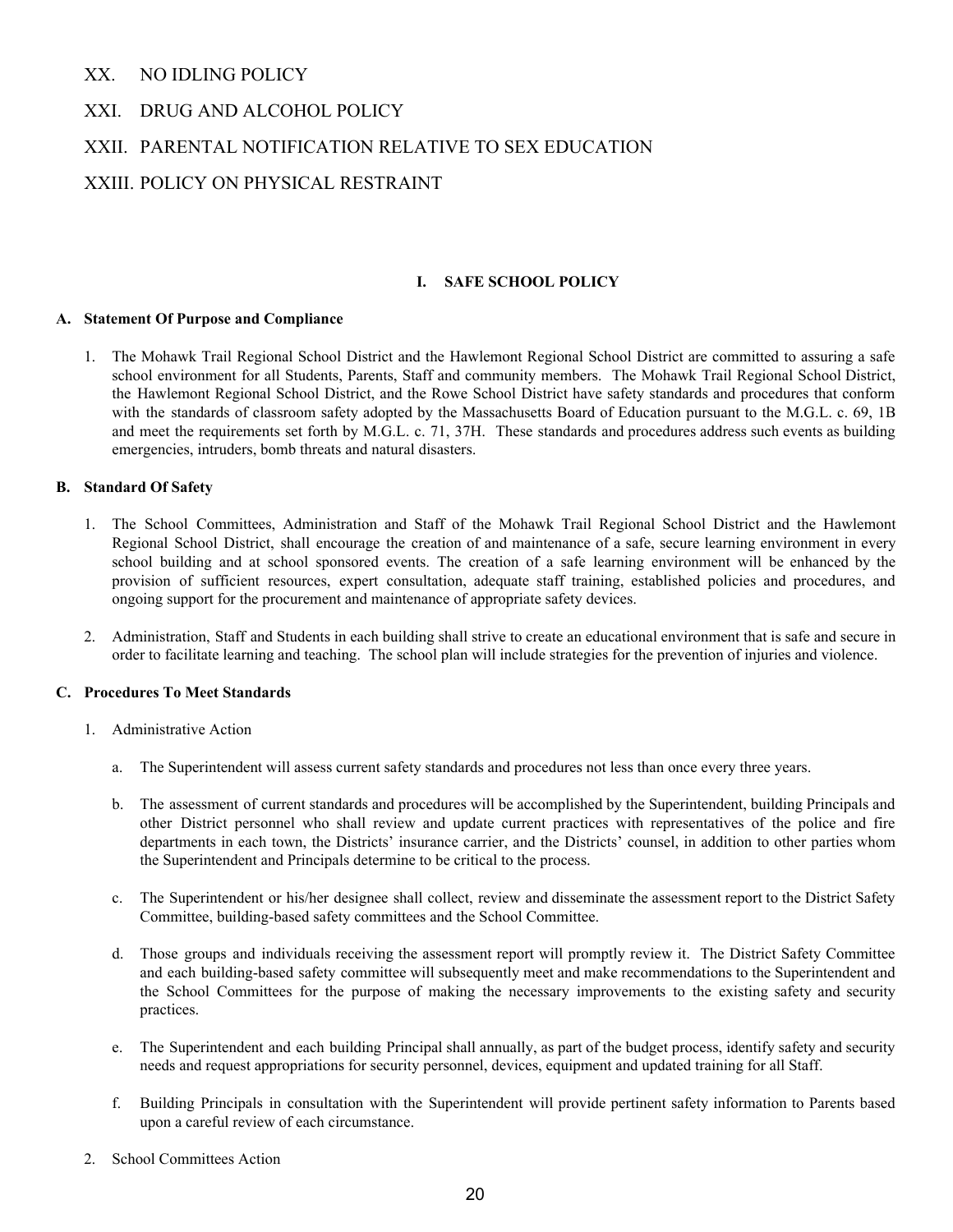- and other district Administration prior to making any changes to existing policies or procedures. a. The School Committees shall review the Superintendent's final report and discuss its contents with the Superintendent
- Superintendent estimated costs associated with the implementation of any recommendations. b. Prior to adopting recommendations for changes to the existing policies, the Committees shall receive from the
- standards to the Massachusetts Board of Education and local law enforcement and safety officials. c. Upon adoption of amended or new safety policies, the School Committees shall forward a copy of the policies and

#### **II. STUDENT RIGHTS AND RESPONSIBILITIES/DUE PROCESS**

#### **A. How are Students protected from discrimination?**

1. State law guarantees that no Student may be excluded from or discriminated against in any school program because of their race, gender, gender identity, color, sex, religion, national origin, sexual orientation pregnancy, or pregnancy related condition.

#### **B. What means are available to Students for expressing their opinion?**

 place of assemblies and the distribution of written opinions during regularly scheduled school hours. 1. There are several ways in which Students may express their opinions. They may express their views through speech and symbols (arm bands, buttons, etc.) as long as such expression does not cause disruption in the school and there is no clear and present danger to the well being of Students and Staff. Students may petition the Administration at any time. Students may assemble peaceably on school property in order to express their views, although the Administration may restrict the time and

#### **C. What are a Student's rights in suspension or expulsion?**

#### NOTICE OF PROPOSED SUSPENSION

- Except in the case of an emergency removal or disciplinary offense defined under M.G.L. c. 71, §§37H or 37H½ or an in-school suspension as defined by 603 CMR 53.02(6), the school shall provide the student and parent/guardian with written and oral notice of the proposed out-of-school suspension, an opportunity to be heard at hearing, and the opportunity to participate at the hearing. Notice shall set forth in plain language:
- a) the disciplinary offense;
- b) the basis for the charge;
- c) the potential consequences, including the potential length of the student's suspension;
	- d) the opportunity for the student to have a hearing with the principal concerning the proposed suspension, including the opportunity to dispute the charges and to present the student's explanation of the alleged incident, and for the parent/guardian to attend the hearing;
- e) the date, time, and location of the hearing;
	- f) the right of the student and student's parent/guardian to interpreter services at the hearing if needed to participate;
- The principal shall make reasonable efforts to notify the parent/guardian orally of the opportunity to attend the hearing. In order to conduct a hearing without the parent/guardian present, the principal must be able to document reasonable efforts to include the parent/guardian. Reasonable effort is presumed if the principal sent written notice and documented at least two attempts to contact the parent/guardian in the manner specified by the parent/guardian for emergency situations.
- All written communications regarding notice of proposed suspension shall be either by hand delivery or delivered by first-class mail, certified mail, or email to address provided by the parent/guardian for school communications (or other method agreed to by the principal and parent/guardian) in English, and in the primary language in the home if other than English, or other means of communication where appropriate.

#### SHORT-TERM SUSPENSIONS: HEARING AND PRINCIPAL DETERMINATION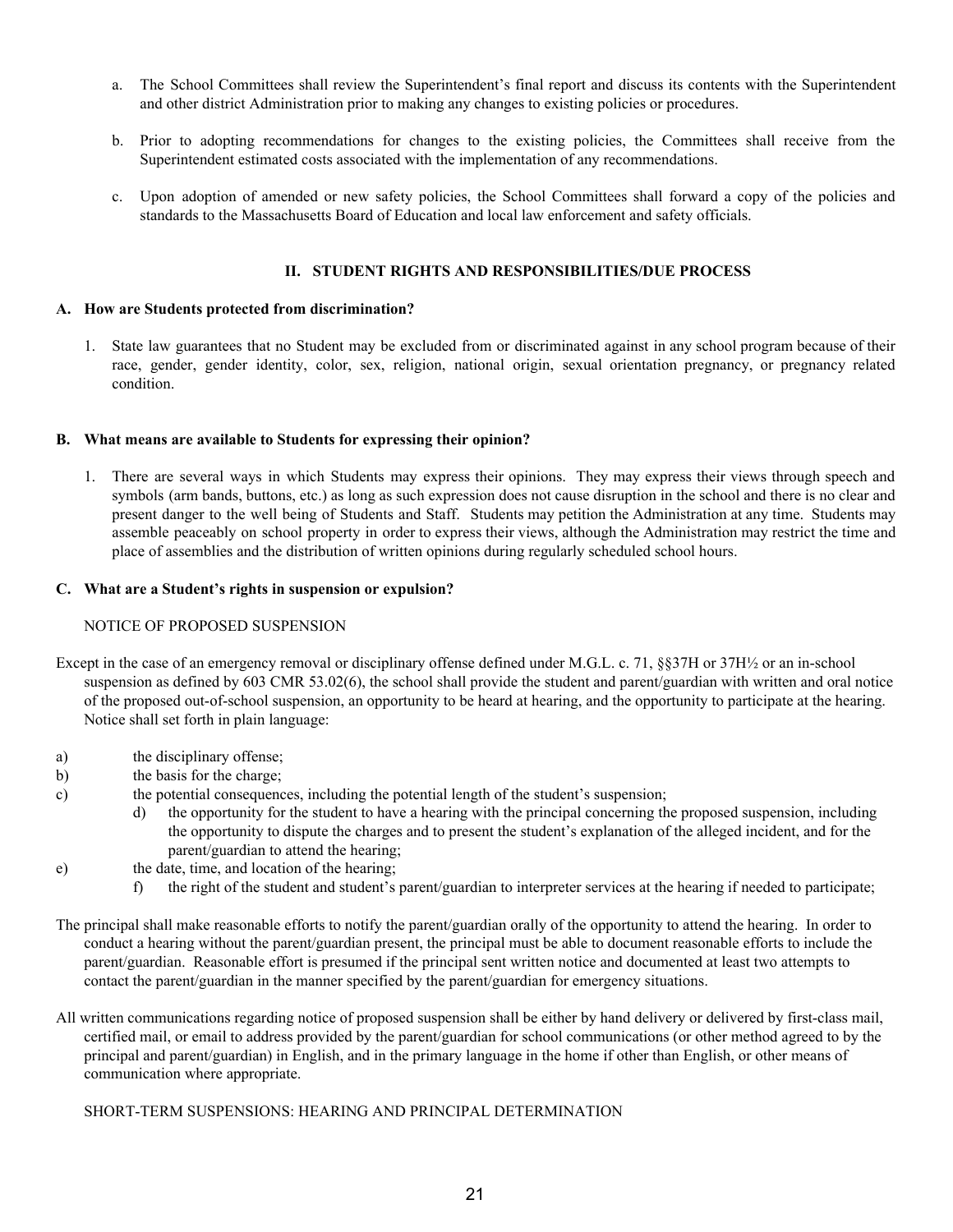- A short-term suspension is the removal of the student from the school premises and regular classroom activities for ten (10) consecutive days or less. Out-of-school short-term suspensions which do not cumulatively over the course of the school year exceed ten (10) days of suspension shall be conducted in accordance with this section.
- Principal Hearing. The purpose of the hearing with the principal is to hear and consider information regarding the alleged incident for which the student may be suspended, provide the student an opportunity to dispute the charges and explain the circumstances surrounding the alleged incident, determine if the student has committed the disciplinary offense, the basis for the charge, and any other pertinent information. The student shall have an opportunity to present information, including mitigating facts. A parent/guardian present at the hearing shall have the opportunity to discuss the student's conduct and offer information, including mitigating circumstances.
- Based on the available information, including mitigating circumstances, the principal will make a determination whether the student committed the disciplinary offense, and if so, the consequence. The principal will provide notification in writing of his/her determination in the form of an update to the student and parent/guardian, and provide reasons for the determination. If the student is suspended, the principal shall inform the parent/guardian of the type and duration of the suspension, and shall provide an opportunity for the student to make up assignments and other school work as needed to make academic progress during the period of removal.
- If the student is in grades pre-k through 3, the principal shall send his/her determination to the superintendent and explain the reasons prior to imposing an out-of-school suspension, before the short-term suspension takes effect.
- All written communications regarding the hearing and principal determination shall be either hand delivery or delivered by first-class mail, certified mail, or email to the address provided by the parent/guardian for school communications (or other method agreed to by the principal and parent/guardian) in English, and in the primary language in the home if other than English, or other means of communication where appropriate.

#### LONG-TERM SUSPENSIONS: HEARING AND PRINCIPAL DETERMINATION

 A long-term suspension is the removal of a student from the school premises and regular classroom activities for more than ten (10) consecutive school days, or for more than ten (10) school days cumulatively for multiple disciplinary offenses in any school year. The purpose of the hearing with the principal is to hear and consider information regarding the alleged incident for which the student may be suspended, provide the student an opportunity to dispute the charges and explain the circumstances surrounding the alleged incident, determine if the student has committed the disciplinary offense, the basis for the charge, and any other pertinent information. The student shall have an opportunity to present information, including mitigating facts, that the principal will consider in determining whether alternatives to suspension such as loss of privileges, detention, an apology, a student contract, restitution, and/or probation are appropriate.

Additionally, the student shall have the following additional rights:

- i. In advance of the hearing, the opportunity to review the student's record and the documents upon which the principal may rely in making a determination to suspend the student or not;
- ii. the right to be represented by counsel or a lay person of the student's choice, at the student's and or parent's/guardian's expense;
- iii. the right to produce witnesses on his or her behalf and to present the student's explanation of the alleged incident, but the student may not be compelled to do so; and
- iv. the right to cross-examine witnesses presented by the school district;
- v. the right to request that the hearing be recorded by the principal. All participants shall be informed that the hearing is being recorded by audio. A copy of the audio recording will be provided to the student or parent/guardian upon request.
- Based on the evidence submitted at the hearing the principal shall make a determination as to whether the student committed the disciplinary offense, and, if so, after considering mitigating circumstances and alternatives to suspension (the use of evidence-based strategies and programs, such as mediation, conflict resolution, restorative justice, and positive interventions and supports) what remedy or consequence will be imposed. If the principal decides to impose a long-term suspension, the written determination shall:
	- i. Identify the disciplinary offense, the date on which the hearing took place, and the participants at the hearing;
	- ii. Set out key facts and conclusions reached by the principal;
	- iii. Identify the length and effective date of the suspension, as well as a date of return to school;
	- iv. Include notice of the student's opportunity to receive a specific list of education services to make academic progress during removal, and the contact information of a school member who can provided more detailed information.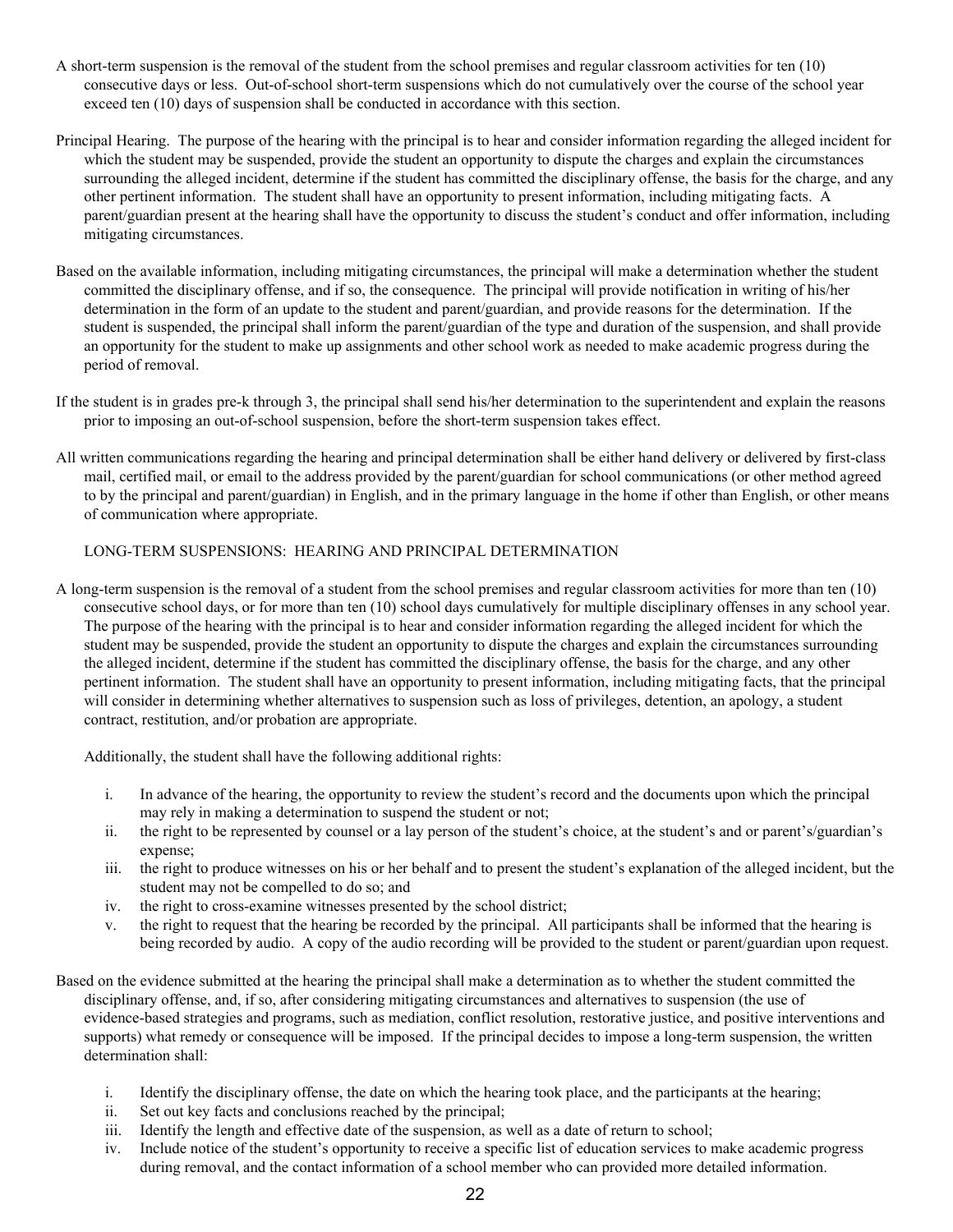- v. Inform the student of the right to appeal the principal's decision to the superintendent or his/her designee (only if a long-term suspension has been imposed) within five (5) calendar days, which may be extended by parent/guardian request in writing an additional seven (7) calendar days.
- The long-term suspension will remain in effect unless and until the superintendent decides to reverse the principal's determination on appeal.
- If the student is in grades pre-k through grade 3, the principal shall send his/her determination to the superintendent and explain the reasons prior to imposing an out-of-school suspension, whether short-term or long-term, before the suspension takes effect.
- All written communications regarding the hearing and principal determination shall be either hand delivery or delivered by first-class mail, certified mail, or email to the provided by the parent/guardian for school communications (or other method agreed to by the principal and parent/guardian) in English, and in the primary language in the home if other than English, or by other means of communication where appropriate.

#### APPEAL OF LONG-TERM SUSPENSION

- A student who is placed on a long-term suspension shall have the right to appeal the principal's decision to the superintendent if properly and timely filed as outlined above. A good faith effort shall be made to include the parent/guardian at the hearing. The appeal shall be held within three (3) school days of the appeal, unless the student or parent/guardian requests an extension of up to seven (7) additional calendar days, which the superintendent shall grant.
- The student and parent/guardian shall have the same rights afforded at the long-term suspension principal hearing. Within five (5) calendar days of the hearing the superintendent shall issue his/her written decision which meets the criteria required of the principal's determination. If the superintendent determines the student committed the disciplinary offense, the superintendent may impose the same or a lesser consequence than that of the principal. The superintendent's decision shall be final.

#### EMERGENCY REMOVAL

- A student may be temporarily removed prior to notice and hearing when a student is charged with a disciplinary offense and the continued presence of the student poses a danger to persons or property, or materially and substantially disrupts the order of the school and, in the principal's judgment, there is no alternative available to alleviate the danger or disruption. The temporary removal shall not exceed two (2) school days, following the day of the emergency removal. A principal may not remove a student from school on an emergency basis for a disciplinary offense until adequate provisions have been made for the student's safety and transportation.
- During the emergency removal the principal shall make immediate and reasonable efforts to orally notify the student and student's parent/guardian of the emergency removal and the reason for the emergency removal. The principal shall also provide the due process requirements of written notice for suspensions and provide for a hearing which meets the due process requirements of a long-term suspension or short-term suspension, as applicable, within the two (2) school day time period, unless an extension of time for the hearing is otherwise agreed to by the principal, student, and parent/guardian.
- A decision shall be rendered orally on the same day as the hearing, and in writing no later than the following school day. The decision shall meet all of the due process requirements of a principal's determination in a long-term suspension or short-term suspension, as applicable.

## IN-SCHOOL SUSPENSION UNDER 603 CMR 53:02(6) & 603 CMR 53.10

 In-school suspension is defined as the removal of a student from regular classroom activities, but not the school premises, for not more than ten (10) consecutive school days, or no more than ten (10) school days cumulatively for multiple infractions over the course of the school year. Removal solely from participation in extracurricular activities or school-sponsored events, or both, shall not count as removal in calculating school days.

A Principal may impose an in-school suspension as defined above according to the following procedures:

 The principal shall inform the student of the disciplinary offense charged and the basis for the charge, and provide the student an opportunity to dispute the charges and explain the circumstances surrounding the alleged incident. If the principal determines that the student committed the disciplinary offense, the principal shall inform the student of the length of the student's in-school suspension, which shall not exceed ten (10) days, cumulatively or consecutively, in a school year.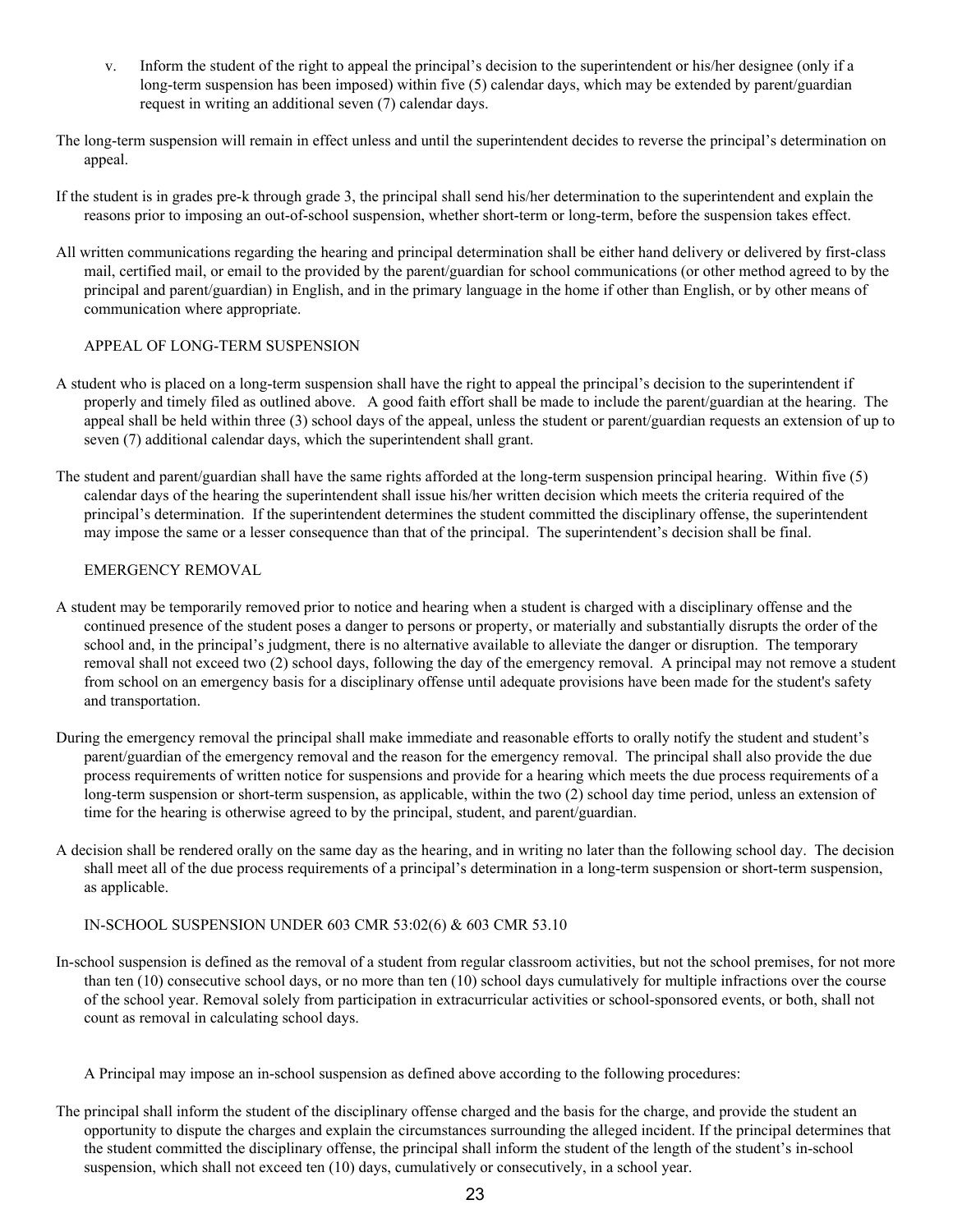- On the same day as the in-school suspension decision, the principal shall make reasonable efforts to notify the parent orally of the disciplinary offense, the reasons for concluding that the student committed the infraction, and the length of the in-school suspension. The principal shall also invite the parent to a meeting to discuss the student's academic performance and behavior, strategies for student engagement, and possible responses to the behavior. Such meeting shall be scheduled on the day of the suspension if possible, and if not, as soon thereafter as possible. If the principal is unable to reach the parent after making and documenting at least two (2) attempts to do so, such attempts shall constitute reasonable efforts for purposes of orally informing the parent of the in-school suspension.
- The principal shall send written notice to the student and parent about the in-school suspension, including the reason and the length of the in-school suspension, and inviting the parent to a meeting with the principal for the purpose set forth above, if such meeting has not already occurred. The principal shall deliver such notice on the day of the suspension by hand-delivery, certified mail, first-class mail, email to an address provided by the parent for school communications, or by other method of delivery agreed to by the principal and the parent.

#### SUSPENSION OR EXPULSION FOR DISCIPLINARY OFFENSES UNDER M.G.L. 71 §§37H and 37H½

The due process notification and hearing requirements in the preceding sections do not apply to the following disciplinary offenses:

#### Possession of a dangerous weapon, possession of a controlled substance, or assault of staff

- A student may be subject to expulsion if found in possession of a dangerous weapon, possession of a controlled substance, or the student assaults a member of educational staff on school premises or at school-sponsored or school-related events, including athletic games, and the principal determines the student's continued presence in school would have a substantial detrimental effect on the general welfare of the school.
- The Principal shall notify the student and parent(s)/guardian(s) in writing of the opportunity for a hearing, and the right to have representation at the hearing, along with the opportunity to present evidence and witnesses. After said hearing, a principal may, in his/her discretion, decide to levy a suspension rather than expulsion. A student expelled for such an infraction shall have the right to appeal the decision to the Superintendent. The expelled student shall have ten (10) days from the date of the expulsion in which to notify the Superintendent of his/her appeal. The student has the right to counsel at the hearing before the Superintendent. The subject matter of the appeal shall not be limited solely to a factual determination of whether the student was guilty of the alleged offense.

#### Felony complaint or issuance of felony delinquency complaint

- Upon the issuance of a criminal complaint charging a student with a felony, or the issuance of a felony delinquency complaint against a student, the Principal may suspend a student for a period of time determined appropriate by the Principal if the Principal determines that the student's continued presence in school would have a substantial detrimental effect on the general welfare of the school.
- The Principal shall notify the student in writing of the charges, the reasons for the suspension (prior to such suspension taking effect), and the right to appeal. The Principal will also provide the student and parent(s)/guardian(s) the process for appealing the suspension to the Superintendent. The request for appeal must be made in writing within five (5) calendar days. The hearing shall be held within three (3) days of the request. The suspension shall remain in effect prior to any appeal hearing before the Superintendent. At the hearing, the student shall have the right to present oral and written testimony, and the right to counsel. The Superintendent has the authority to overturn or alter the decision of the Principal. The Superintendent shall render a decision on the appeal within five (5) calendar days of the hearing.

#### Felony conviction or adjudication/admission in court of guilt for a felony or felony delinquency

- The Principal may expel a student convicted of a felony, or who has an adjudication or admission of guilt regarding a felony, if the Principal determines that the student's continued presence in school would have a substantial detrimental effect on the general welfare of the school.
- The student shall receive written notification of the charges and reasons for the proposed expulsion. The student shall also receive written notification of his right to appeal the decision to the Superintendent, as well as the appeal process. The expulsion shall remain in effect prior to any appeal hearing conducted by the Superintendent.
- The student shall notify the Superintendent in writing of his/her request for an appeal the decision no later than five (5) calendar days following the date of the expulsion. The Superintendent hearing shall be held with the student and parent(s)/guardian(s) within three (3) calendar days of the expulsion. At the hearing, the student shall have the right to present oral and written testimony, and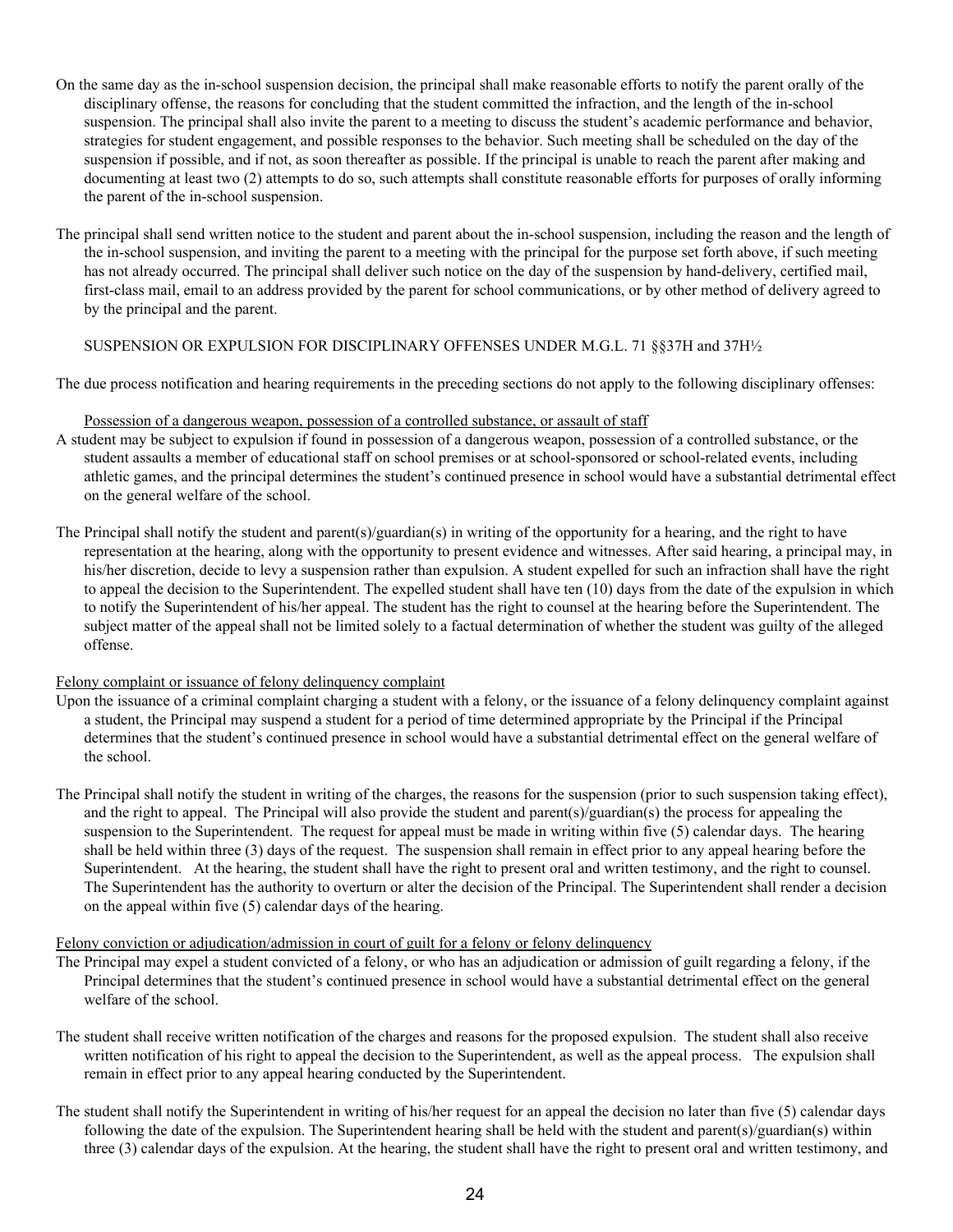shall have the right to counsel. The Superintendent has the authority to overturn or alter the decision of the Principal. The Superintendent shall render a decision on the appeal within five (5) calendar days of the hearing.

 Any student expelled from school for such an offense shall be afforded an opportunity to receive educational services and make academic progress.

#### **D. What are the Students' rights regarding the privacy and security of student records?**

#### 1. **Definitions**:

- Student's educational progress and to operate the educational system. a. **Transcript**. The transcript shall contain administrative records that constitute the minimum data necessary to reflect the
- contained in the transcript. This information clearly shall be of importance to the educational process. b. **Temporary record**. The temporary record shall consist of all the information in the student record which is not
- c. **Student record**. The student record shall consist of the transcript, the temporary record, and any other material concerning a Student that is organized on the basis of the Student's name or in a way that such Student may be individually identified.
- requesting party consents to a delay. 2. The school Principal or his/her designee shall be responsible for the privacy and security of all student records maintained in the school. The eligible Student and his/her Parents or Guardians shall have access to the student record. In no event, shall such access be delayed more than two consecutive school days after the request for a review has been made, unless the
- to the school Principal, who shall honor such request and retain a copy of it in the student record. 3. Students 18 years of age or over may limit the right of access of their Parents or Guardians by making such request in writing
- the school system. 4. The student transcript will be kept for 60 years following the Student's graduation, transfer or withdrawal from the school system. The temporary record will be kept no more than five years after the Student transfers, graduates or withdraws from
- Guardian upon request. 5. A copy of the Student Records Regulation is on file in the Principal's office and is accessible to any Student, Parent, or
- 6. Except for the Student, Parent and/or Guardian as specified above, authorized school personnel, and certain exceptions detailed in the governing state regulation, no third party shall have access to information in or from the student record without the specific, informed written consent of the eligible Student or Parent or Guardian. When granting consent, the eligible Student or Parent or Guardian shall have the right to designate which parts of the student record shall be released to a third party.

#### **E. What should a Student do if he or she feels rights are being denied?**

- conferences should be continued through the Administration to the Superintendent and School Committee. 1. First, the Student should try to talk the problem out with the individual administrator, teacher, coach or club advisor. If the problem cannot be solved in this way, the Student's Parents or Guardian should set up a conference with the individual staff member. If the Student and his/her Parents or Guardian are still not satisfied, they should set up a second conference with the individual staff member and his or her coordinator (or, in the case of a club advisor, with an administrator). This process of
- work with them to reach those solutions. 2. There are many avenues to express student opinions and many individuals or groups within the school to help a Student resolve problems; the basic student right is to a good education. All of our efforts are directed toward that goal. Students who sit down in good faith and work towards harmonious solutions to problems will find the entire Staff willing and ready to

## **III. STUDENT CONDUCT**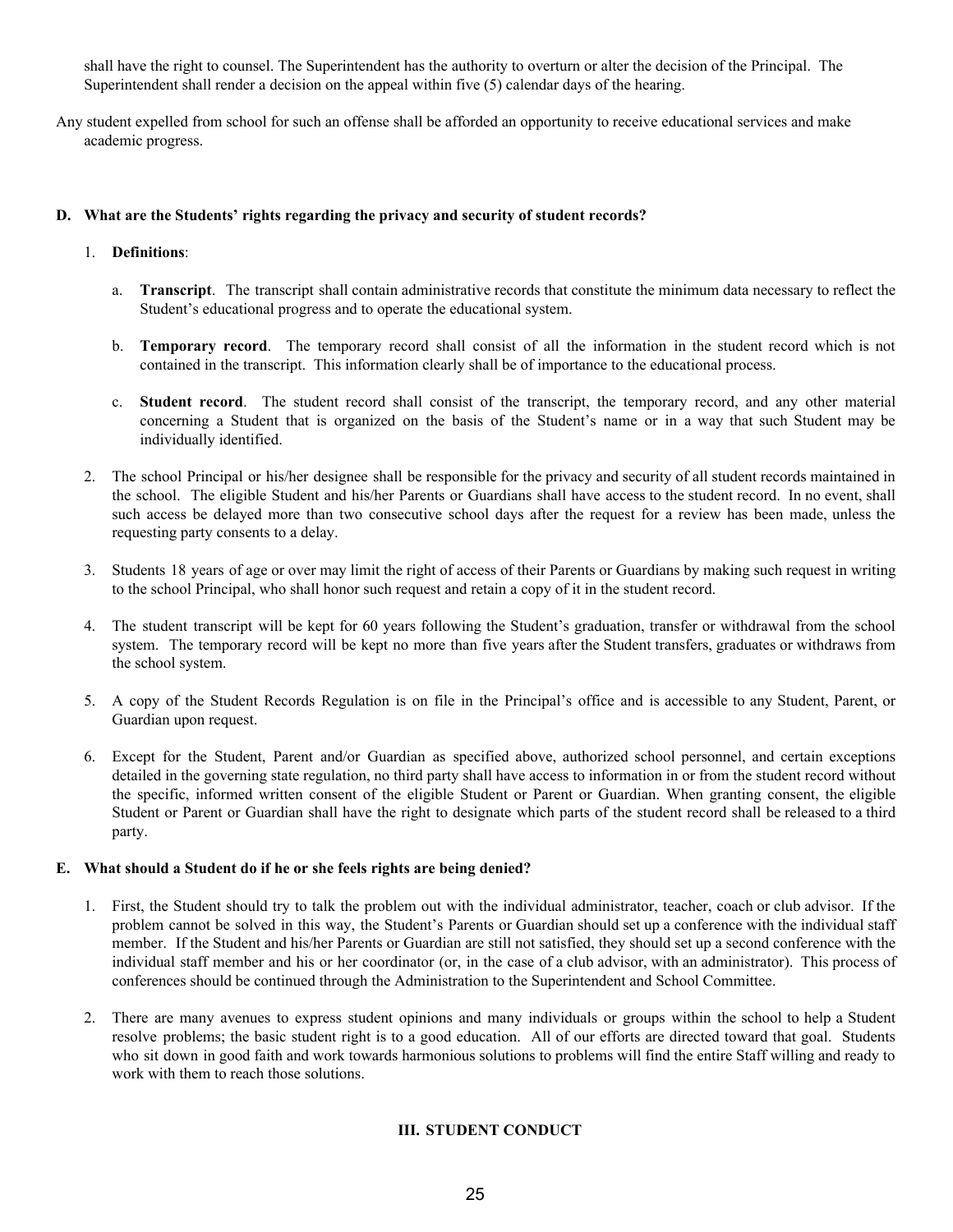school rules and to those provisions of the law that apply to their conduct. A. Good citizenship is based on respect and consideration for the rights of others. Students will be expected to conduct themselves in a way that the rights and privileges of others are not violated. They will be required to respect constituted authority, to conform to

#### **B. The Principal may expel a Student under M.G.L. 71:37H for the following actions:**

- school-related events including athletic games. 1. Assaulting a Principal, assistant Principal, teacher, teacher's aide or other educational staff member on school premises or at
- 2. Being found on school premises or at school-sponsored or school-related events, including athletic games, in possession of a dangerous weapon or a controlled substance.

#### **Bullying, Cyberbullying, and Retaliation Policy IV. ANTI-BULLYING POLICY**

with M.G.L. c. 71, § 37O and Chapter 92 of the Acts of 2010, defines these terms as: A. Bullying, cyberbullying, and retaliation are prohibited. The Department of Elementary and Secondary Education, in accordance

#### **1. Definitions:**

- shall include cyber-bullying. a. **Bullying** is the repeated use by one or more students or by a member of a school staff including, but not limited to, an educator, administrator, school nurse, cafeteria worker, custodian, bus driver, athletic coach, advisor to an extracurricular activity or paraprofessional of a written, verbal or electronic expression or a physical act or gesture or any combination thereof, directed at a victim that: (i) causes physical or emotional harm to the victim or damage to the victim's property; (ii) places the victim in reasonable fear of harm to her/himself or of damage to her/his property; (iii) creates a hostile environment at school for the victim; (iv) infringes on the rights of the victim at school; or (v) materially and substantially disrupts the education process or the orderly operation of a school. For the purposes of this section, bullying
- creates any of the conditions enumerated in clauses (i) to (v), inclusive, of the definition of bullying. b. **Cyber-bullying** is bullying through the use of technology or any electronic communication, which shall include, but shall not be limited to, any transfer of signs, signals, writing, images, sounds, data or intelligence of any nature transmitted in whole or in part by a wire, radio, electromagnetic, photo electronic or photo optical system, including, but not limited to, electronic mail, internet communications, instant messages or facsimile communications. Cyber-bullying shall also include (i) the creation of a web page or blog in which the creator assumes the identity of another person or (ii) the knowing impersonation of another person as the author of posted content or messages, if the creation or impersonation creates any of the conditions enumerated in clauses (i) to (v), inclusive, of the definition of bullying. Cyber-bullying shall also include the distribution by electronic means of a communication to more than one person or the posting of material on an electronic medium that may be accessed by one or more persons, if the distribution or posting
- bullying, or witnesses or has reliable information about bullying. c. **Retaliation** is any action taken against a person who reports bullying, provides information during an investigation of

## **B. INCIDENT REPORTING**

- which will also be available on the District website and front offices of each school. 1. Students are expected to report all incidents or suspicions of bullying, cyberbullying or retaliation to the Principal/Vice Principal in a timely manner. Verbal reports will need to be documented on the form contained within the student handbook,
- 2. Confidential / anonymous reports can be emailed to: **[concerns@mohawkschools.org](mailto:concerns@mohawkschools.org)** 
	- a. (Note: No disciplinary action will be taken against a Student based solely on an anonymous report.)

#### **C. ADMINISTRATIVE RESPONSE**

- 1. Principal/Vice Principal interviews alleged victim and completes Bullying Incident Report, which opens an investigation.
- 2. Principal/Vice Principal interviews the alleged perpetrator and any witnesses.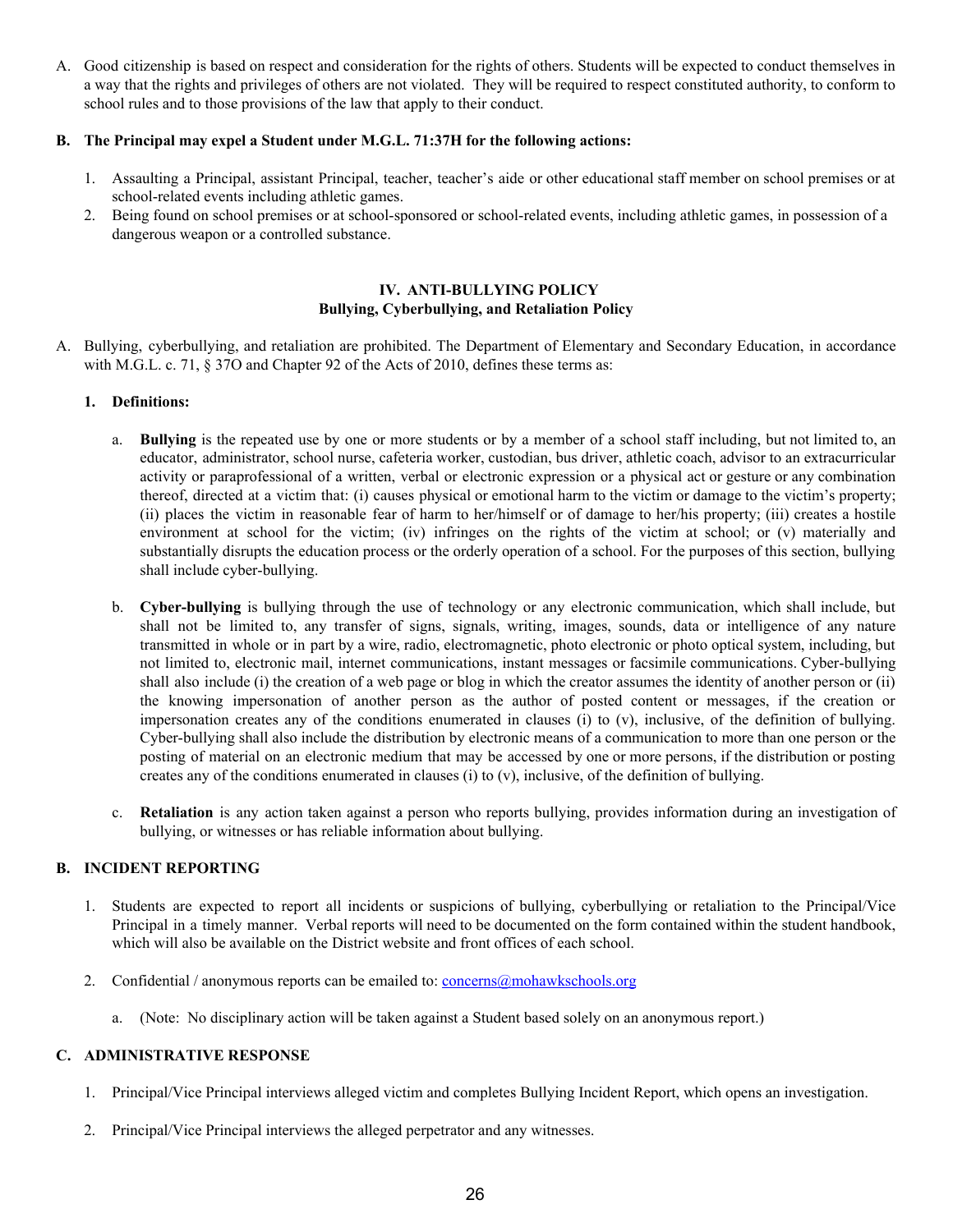- informs the Students' families. 3. Principal/Vice Principal creates preliminary Student Safety Plans for the alleged victim and the alleged perpetrator and
- 4. Principal/Vice Principal completes the investigation and makes a determination.
- charges may be pursued against the perpetrator. 5. If a determination is made that bullying has occurred, the Principal/ Vice Principal shall take appropriate disciplinary action with the Student, inform the involved families, and, as appropriate, notify the local law enforcement agency if criminal
- disciplinary action may be initiated. 6. If the Principal/Vice Principal determines that a Student has knowingly made a false bullying accusation, appropriate
- Student Safety Plan subject to review and revision as needed. 7. Principal/Vice Principal, in consultation with the school Guidance Counselor and/or Psychologist, creates a more permanent

## **D. RANGE OF DISCIPLINE**

 respectful and realistic consequences up to and including expulsion. 1. Based on the particular circumstances of the bullying determination, the Principal/ Vice Principal shall impose reasonable,

## **E. LEGAL REF: MGL, CHAPTER 269: SECTION 19**

- recognition or endorsement of said unaffiliated student groups, teams or organizations. 1. Each institution of secondary education and each public and private institution of post secondary education shall issue to every student group, student team or student organization which is part of such institution or is recognized by the institution or permitted by the institution to use its name or facilities or is known by the institution to exist as an unaffiliated student group, student team or student organization, a copy of this section and sections seventeen and eighteen; provided, however, that an institution's compliance with this section's requirements that an institution issue copies of this section and sections seventeen and eighteen to unaffiliated student groups, teams or organizations shall not constitute evidence of the institution's
- organization understands and agrees to comply with the provisions of this section and sections seventeen and eighteen. 2. Each such group, team or organization shall distribute a copy of this section and sections seventeen and eighteen to each of its members, plebes, pledges or applicants for membership. It shall be the duty of each such group, team or organization, acting through its designated officer, to deliver annually, to the institution an attested acknowledgement stating that such group, team or organization has received a copy of this section and said sections seventeen and eighteen, that each of its members, plebes, pledges, or applicants has received a copy of sections seventeen and eighteen, and that such group, team or
- copy of this section and sections seventeen and eighteen. 3. Each institution of secondary education and each public or private institution of post secondary education shall, at least annually, before or at the start of enrollment, deliver to each person who enrolls as a full time student in such institution a
- attorney general any such institution which fails to make such report. 4. Each institution of secondary education and each public or private institution of post secondary education shall file, at least annually, a report with the board of higher education and in the case of secondary institutions, the board of education, certifying that such institution has complied with its responsibility to inform student groups, teams or organizations and to notify each full time student enrolled by it of the provisions of this section and sections seventeen and eighteen and also certifying that said institution has adopted a disciplinary policy with regard to the organizers and participants of hazing, and that such policy has been set forth with appropriate emphasis in the student handbook or similar means of communicating the institution's policies to its Students. The board of higher education and, in the case of secondary institutions, the board of education shall promulgate regulations governing the content and frequency of such reports, and shall forthwith report to the

## **MOHAWK TRAIL REGIONAL SCHOOL DISTRICT**

#### **Incident Report for Bullying, Cyber Bullying, or Harassment**

| Date of Report: |  |  |
|-----------------|--|--|
|                 |  |  |

Reporter: Student Staff Parent/Community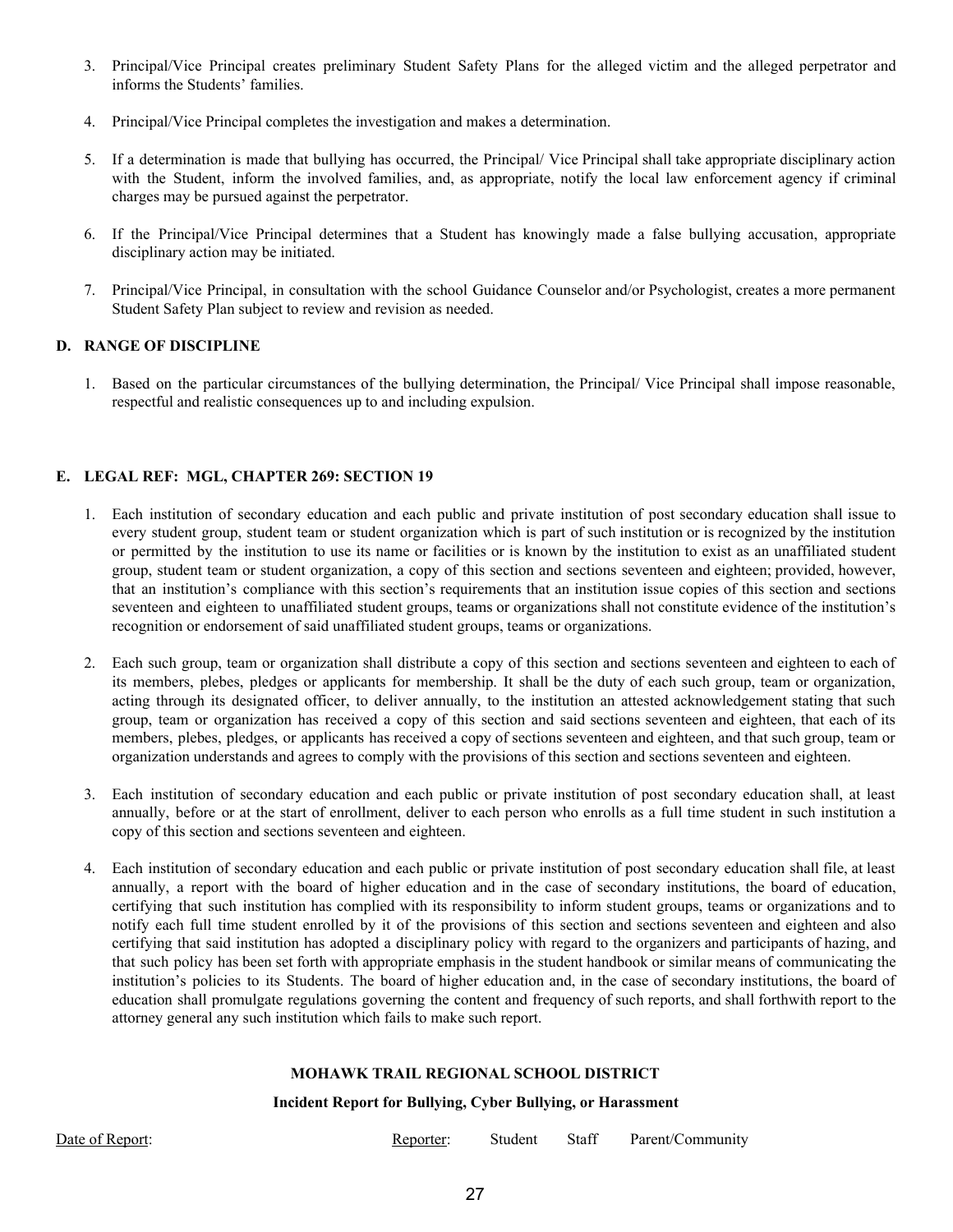#### Student/s being targeted:

Student/s participating in the bullying, cyberbullying, or harassment*: (Please provide as much descriptive information as possible.)*

 Provide a detailed summary of your concerns: *(Please consider these questions: What happened? When did it happen? Where? How often? Who else knows? Has it happened before?)*

 *\*Confidential Reports can also be submitted via e-mail to: [concerns@mohawkschools.org](mailto:concerns@mohawkschools.org)*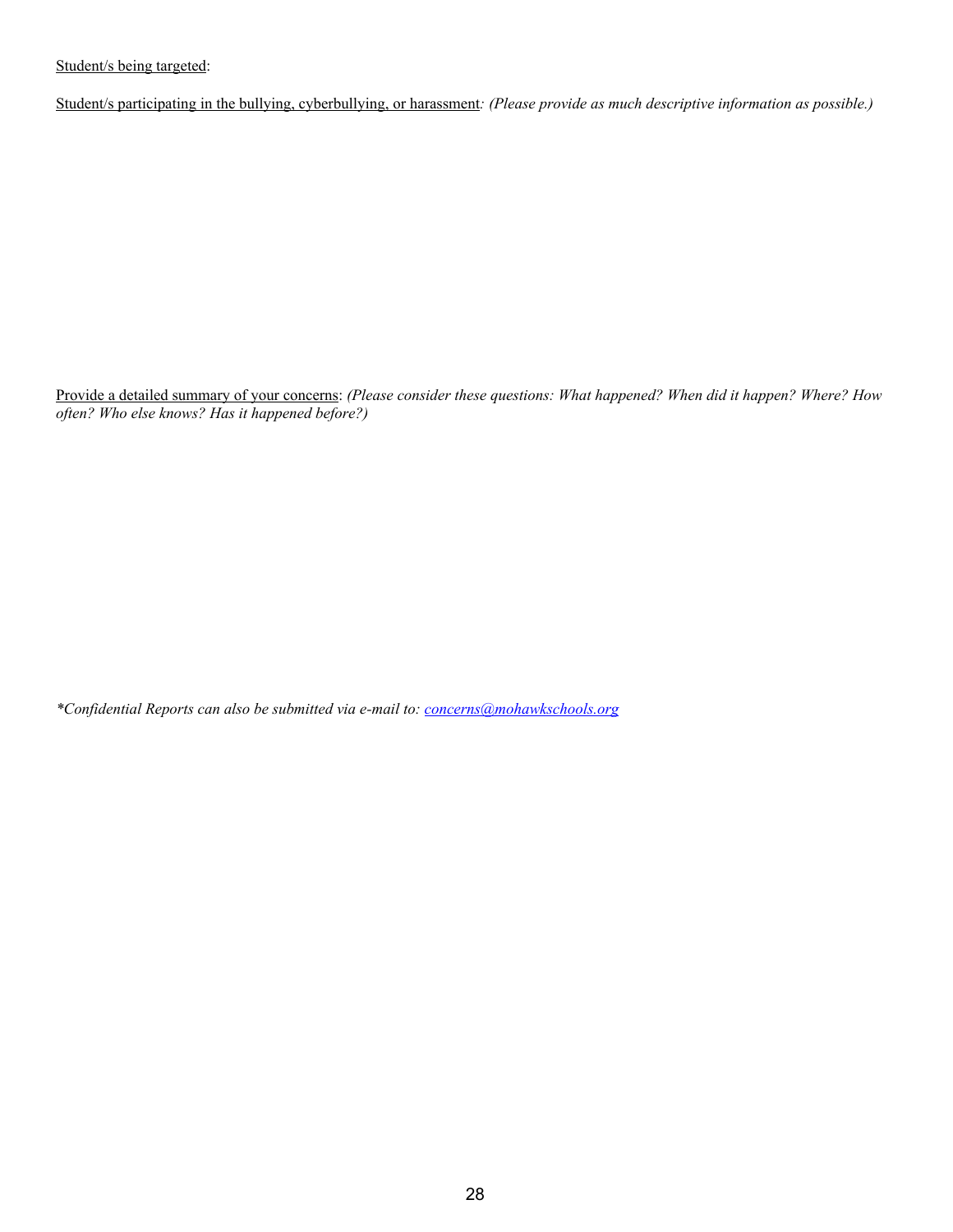## **VI. HEALTH SERVICES**

The Health Office is staffed daily by a Registered Nurse. The school nurse is available to do the following:

- *1. Provide first aid and illness assessment.*
- *2. Provide initial emergency care.*
- *3. Administer medications.*
- *4. Perform treatments and procedures.*
- *5. Administer the fluoride mouth-rinse program.*
- *6. Perform mandated screenings.*
- *7. Provide immunizations.*
- *8. Act as a health resource for Students, Parents, and Staff.*
- *examinations, screening results, and emergency information. 9. Maintain the health records, which include at a minimum medical history, immunizations, physical*

 *10.Develop Individual Health Care Plans (IHCP) for students diagnosed with life-threatening allergic conditions.*

- *504 meetings if a health issue is involved, and serves on committees.* A. The school nurse also helps to identify health care and social needs, makes appropriate referrals, attends IEP and
- *B. When Should Your Child Stay Home From School?*
- 1. If your child has a fever of 100 degrees or higher, please keep your child home for 24 hours after the fever is down.
- *at least 24 hours and he/she is able to keep down food and liquid.* 2. If your child is experiencing vomiting and/or diarrhea he/she should be kept at home until symptoms have resolved for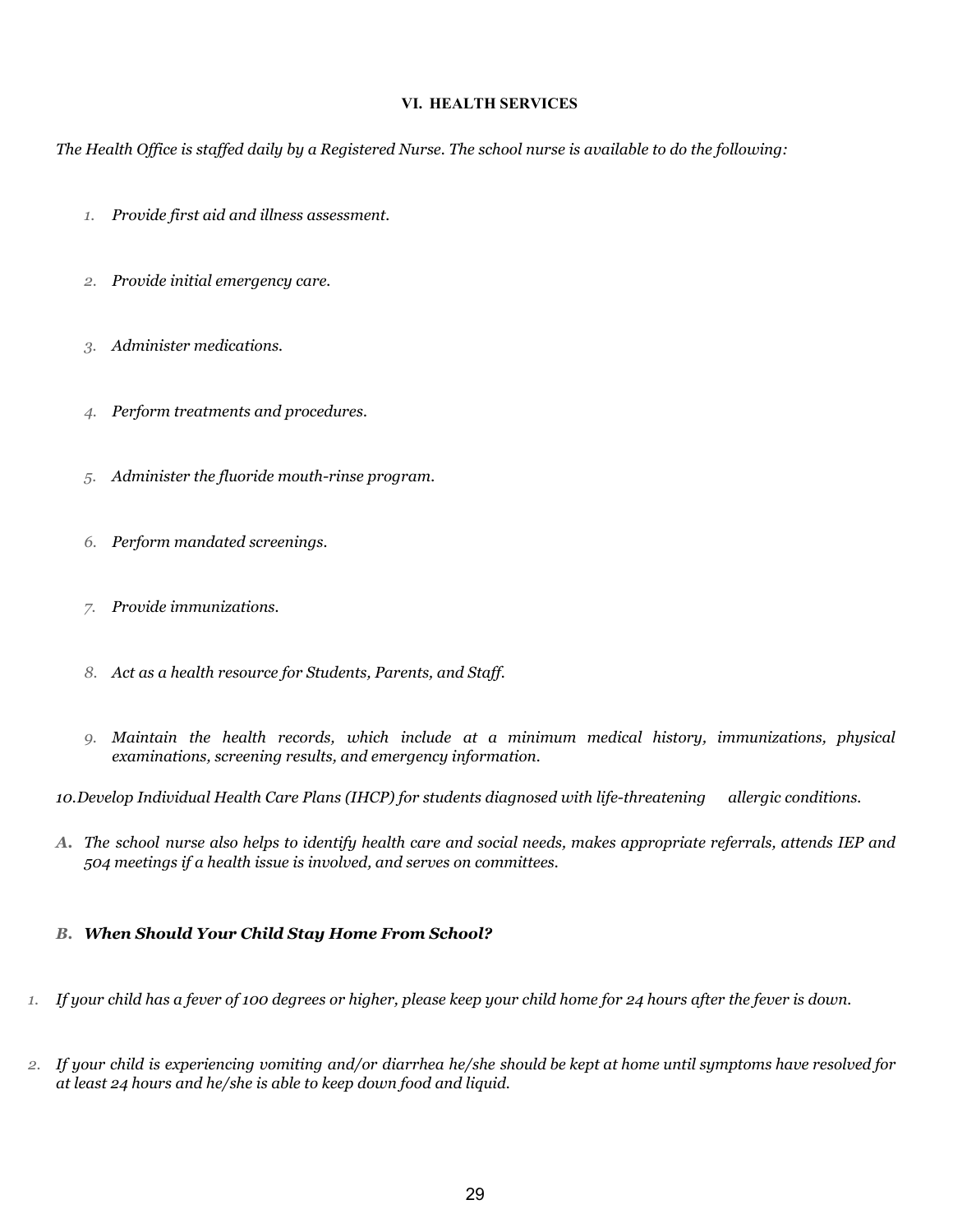- <u>may</u> need antibiotic eye ointment which will need to be used for 24 hours before he/she can return to school. 3. If the white part of your child's eye appears red and you notice a green or yellow discharge from the eye, call your health care provider. Your child may have conjunctivitis ("pink eye"), a common but contagious eye infection. Your child
- 4. If your child has an unusual rash or a rash associated with a fever, have your child evaluated by your health care provider. A rash may be a sign of a bacterial or viral illness, an allergic reaction to a medication, food, or something in  *the environment (plants, chemicals, detergents).*
- *5. If your child has a contagious illness such as strep throat, flu, or chicken pox.*
- 6. If your child has a persistent cough, which is not improving, we recommend that he/she be evaluated by your health *care provider.*

## *C. Immunization Requirements:*

#### MASSACHUSETTS SCHOOL IMMUNIZATION REQUIREMENTS 2018-2019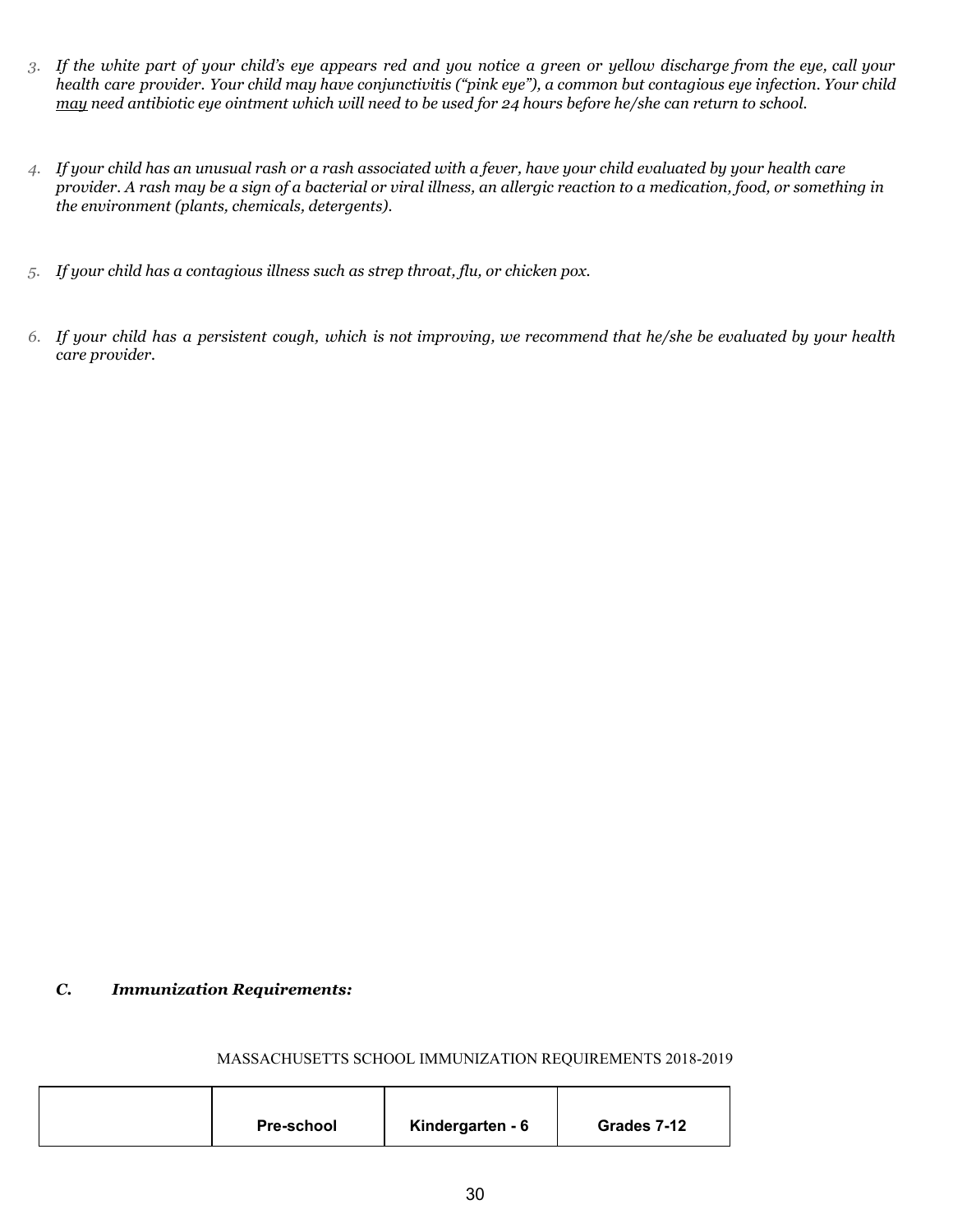| DtaP/DTP/DT/Td     | 4 doses of DTaP                                           | 5 doses of DTaP or<br>4 doses are acceptable<br>if the 4th dose is given<br>on or after the 4th<br>birthday.<br>DT is only acceptable<br>with a letter stating a<br>medical<br>contraindication to<br>DTaP. | 1 dose of Tdap and<br>history of DTaP primary<br>series or age appropriate<br>catch-up vaccination. |
|--------------------|-----------------------------------------------------------|-------------------------------------------------------------------------------------------------------------------------------------------------------------------------------------------------------------|-----------------------------------------------------------------------------------------------------|
| <b>Hepatitis B</b> | 3 doses; laboratory<br>evidence of immunity<br>acceptable | 3 doses; laboratory<br>evidence of immunity<br>acceptable                                                                                                                                                   | 3 doses; laboratory<br>evidence of immunity<br>acceptable                                           |
| Hib                | $1-4$ doses                                               | N/A                                                                                                                                                                                                         | N/A                                                                                                 |
| <b>MMR</b>         | 1 dose                                                    | 2 doses                                                                                                                                                                                                     | 2 doses                                                                                             |
| <b>Polio</b>       | 3 doses                                                   | 4 doses                                                                                                                                                                                                     | 4 doses                                                                                             |
| <b>Varicella</b>   | 1 dose                                                    | 2 doses                                                                                                                                                                                                     | 2 doses                                                                                             |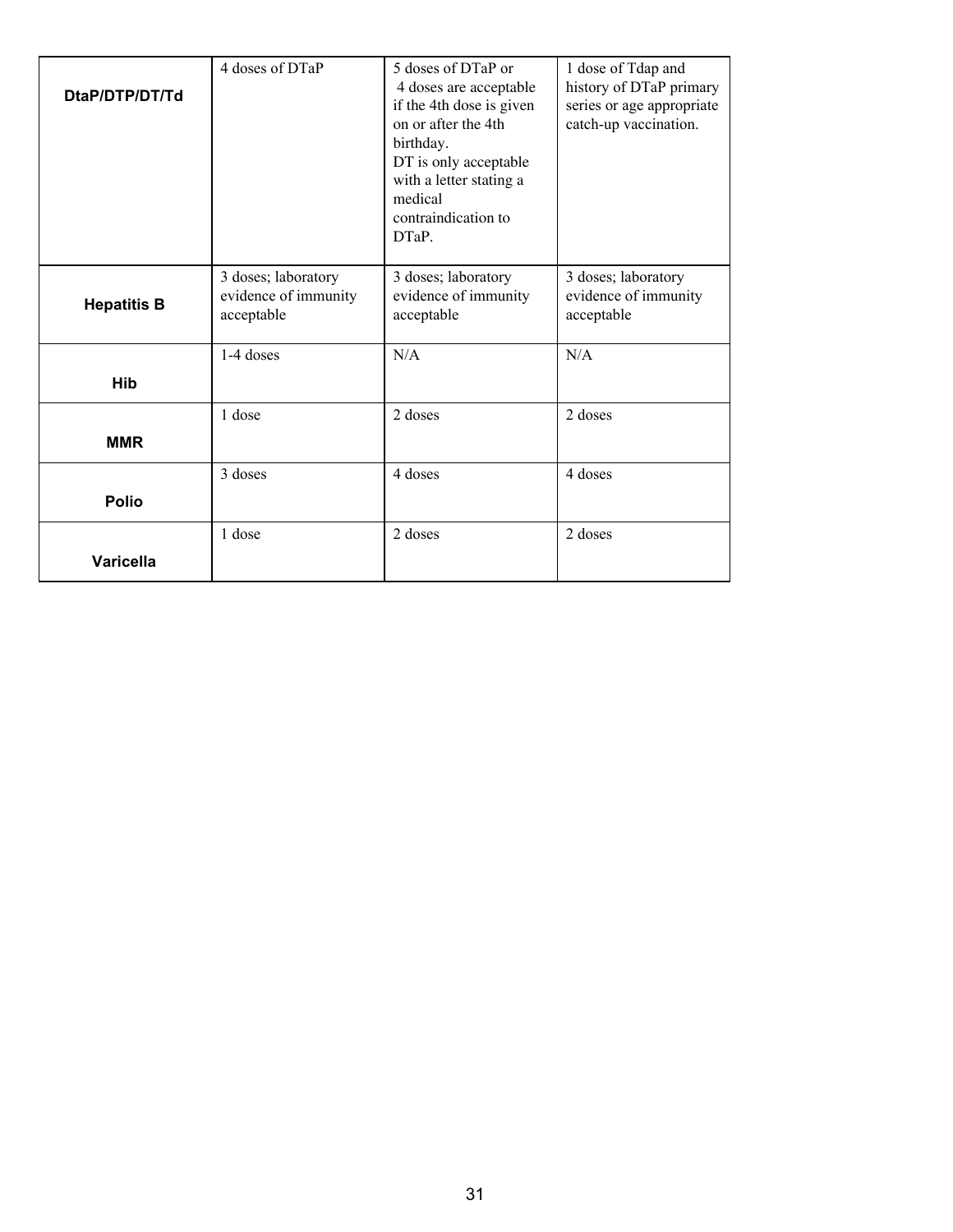## *D. Immunization Requirements*

appropriate forms to complete. Such exemptions must be renewed annually at the start of the school year. *1. Immunization exemptions are granted if documentation is provided that states that immunizations conflict with religious beliefs or that there is a medical contraindication. The school nurse can provide you with the*

# *E. Parent/Guardian Responsibilities:*

- *Parent/Guardian to take the child home and arrange for needed medical attention.* 1. If your child is sick or has an accident of sufficient seriousness to warrant it, the school will get in touch with the
- *2. If your child will be absent, it is your responsibility to call and inform the school.*
- *the health of others).* 3. Please notify the school nurse if there are any changes in your child's health, if your child will be out of school for an extended period of time, or if your child has a contagious disease (we may need to take precautions to protect
- status and so that she can also contact you or your designee in the event that your child is ill or injured. 4. Please complete and return the Annual Medical Update/Emergency form that is sent home at the beginning of each school year. It is extremely important that this form be completed fully and returned to the school nurse. This information is essential to the nurse so that she has an accurate and current picture of your child's health

# *F. Medication Policy*

- 1. Prescription medications can be given during school hours if the school nurse has a health care provider's order  *and a signed parental permission form. Please ask the school nurse for the appropriate forms.*
- 2. Medication must be delivered to the school in a pharmacy- or manufacturer-labeled container by a Parent,  *Guardian, or a responsible adult. Students are not allowed to bring medication to school.*
- $\emph{3.}$   $\emph{All medications}$  are to be kept in the nurse's office unless a Student is authorized by the school to  *"self-administer" and carry medication on his/her person.*
- 4. In order for a Student to "self-administer" medication at school the following conditions must be met:
	- *a. The health care provider provides written permission.*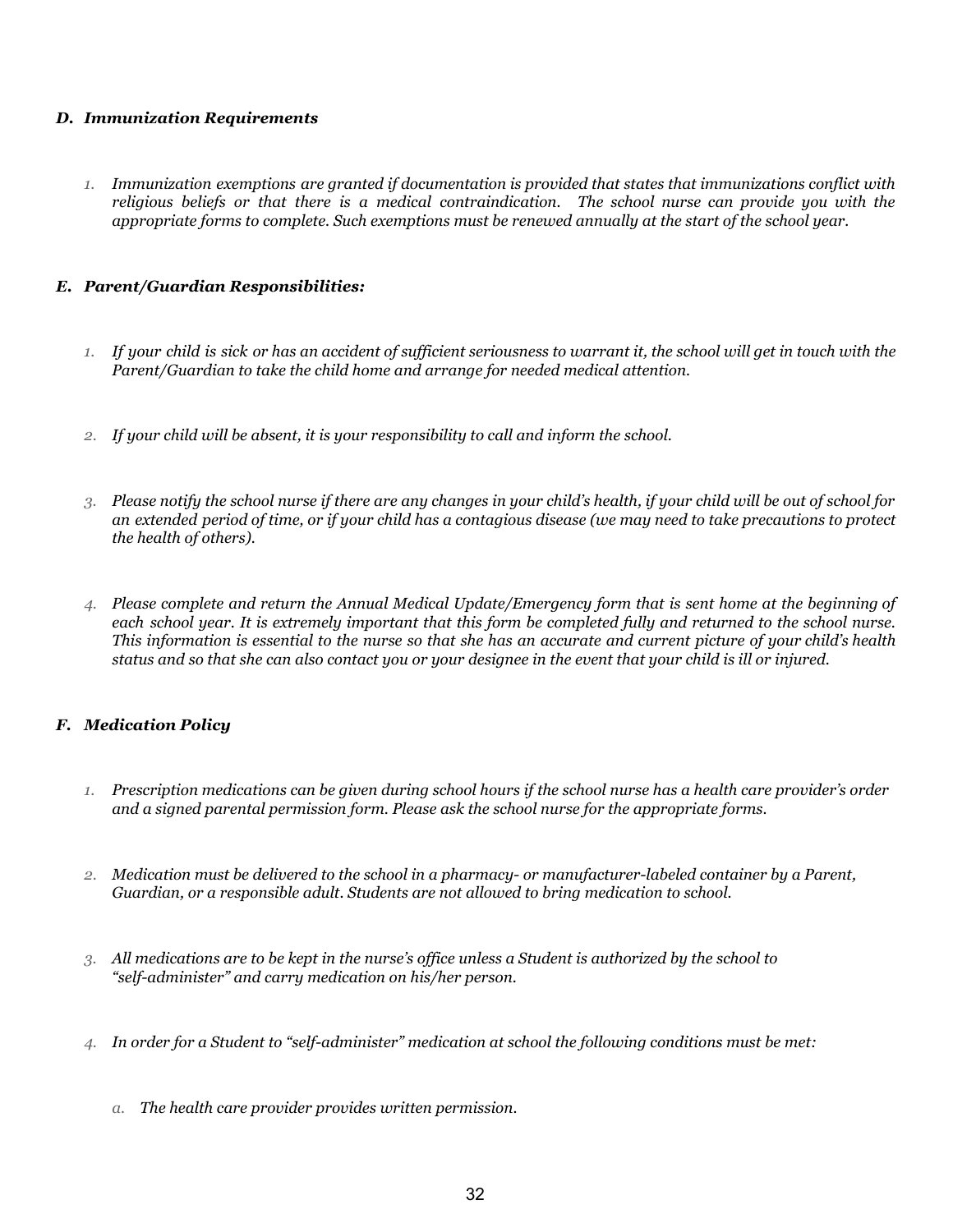- *b. The Parent/Guardian signs a consent form.*
- c. The nurse agrees that it is safe for the Student to self-administer. The final decision rests with the nurse.

## *G. State Mandated Screenings*

- *Parents/Guardians through a referral.* 1. **Hearing/Vision**: Students are screened yearly. In addition, Students may be screened at anytime during the *school year upon request. Vision and hearing screenings are provided by school nurses and are not as comprehensive as exams by health care providers. Therefore, they should not be considered a replacement. The purpose of the screening is to identify Students who need additional testing and then inform the*
- *2. Height/Weight: All Students are screened yearly.*
- *3. Postural Screening: Students are screened in Grades 5 and 6.*

## *H. Physical Examination Requirements*

 *1.* Physical exams are required in Pre-school (annually), and entrance into Kindergarten, and Grade 4. Physical exams are also required for new students entering into the MTRSD. An exam is considered "valid" if it was completed one year prior to the start of the school year to the last day before entry into the next grade. Example: If a student is entering Grade 4, a physical exam is valid if it was done during the timeframe of September of third grade year to the last day before entry into Grade 5.

Physical exam forms are available from the school nurse.

 2. Students without complete documentation of the required immunizations and physical exam will be excluded from the start of school.

## *I. School Health Insurance*

1. Lefebvere Insurance, Inc. provides school insurance. Information is sent home at the beginning of the school *year.*

## **VII. SAFE STUDENT TRANSPORTATION POLICY AND PROCEDURES**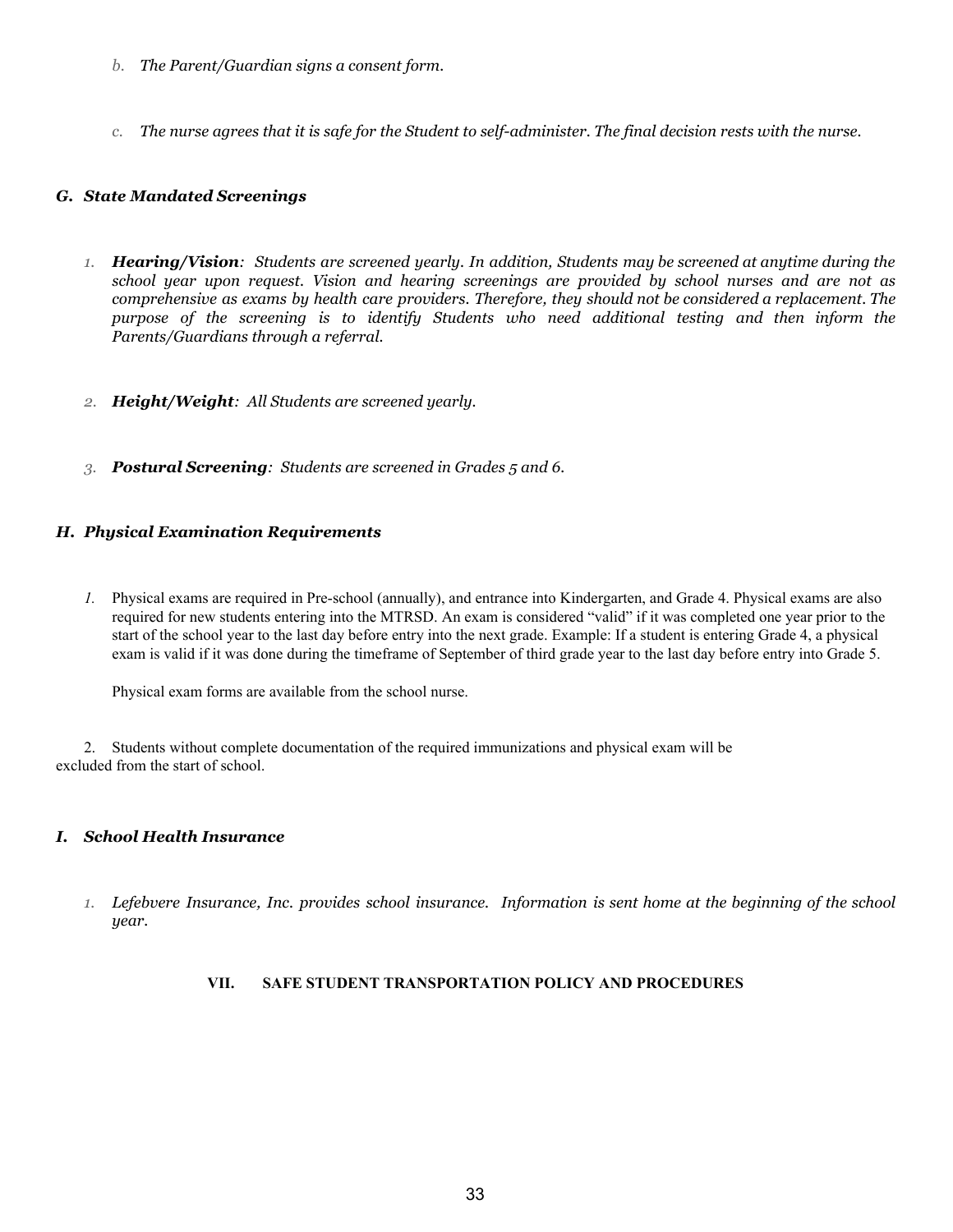*Students get to bus stops.* A. The School Committees of these three districts will send representatives to a Joint Transportation Committee, which *will be responsible for contracting for transportation services, and examining and making recommendations relative to transportation. Management of transportation services will be handled through the office of the Superintendent by the Director of Transportation. The above listed school districts have the responsibility to provide eligible K-12 Students with safe and efficient transportation. Parents have the responsibility to help*

## *B. Routing and Location of Bus Stops*

- *longer than 1-¼ hours. All bus routes will follow public roads.* 1. Bus routes will be established with consideration given to the concentration of Students, the road conditions, location of schools, safety and economy of operation, and so that Students are transported in the most efficient manner. Elementary Students will ride the bus no longer than one hour. High School Students will ride no
- service. The Districts have the right to establish bus stops up to 1 mile from a Student's residence. 2. The Districts will comply with all applicable state laws for minimal standards of service. Students living more *than one and one-half miles from a schoolhouse, as measured by commonly traveled roads, will be provided*
- *3. In some cases, Parents may be contracted with to provide transportation.*
- 4. Students will ride their assigned bus unless they provide parental/guardian permission slips to the school office to ride a different bus. They may only ride another bus when seats are available. Students may not stand on the *bus.*

## *C. Due Process*

 *may be made to the Three-District Transportation Subcommittee. 1. Parents/Guardians/Students dissatisfied with transportation service may appeal to the Director of Transportation. If still dissatisfied, Parents/Guardians/Students may appeal to the Superintendent of Schools.* Finally, if the concern stems from school district policy, further appeal may be made to the appropriate school *district Transportation Subcommittee. Or, if the concern stems from the three-district policy, further appeal*

#### *D. Student Conduct*

1. Parents and Students will sign an annual agreement regarding rules for bus riding, which will be kept on file in *the schools.*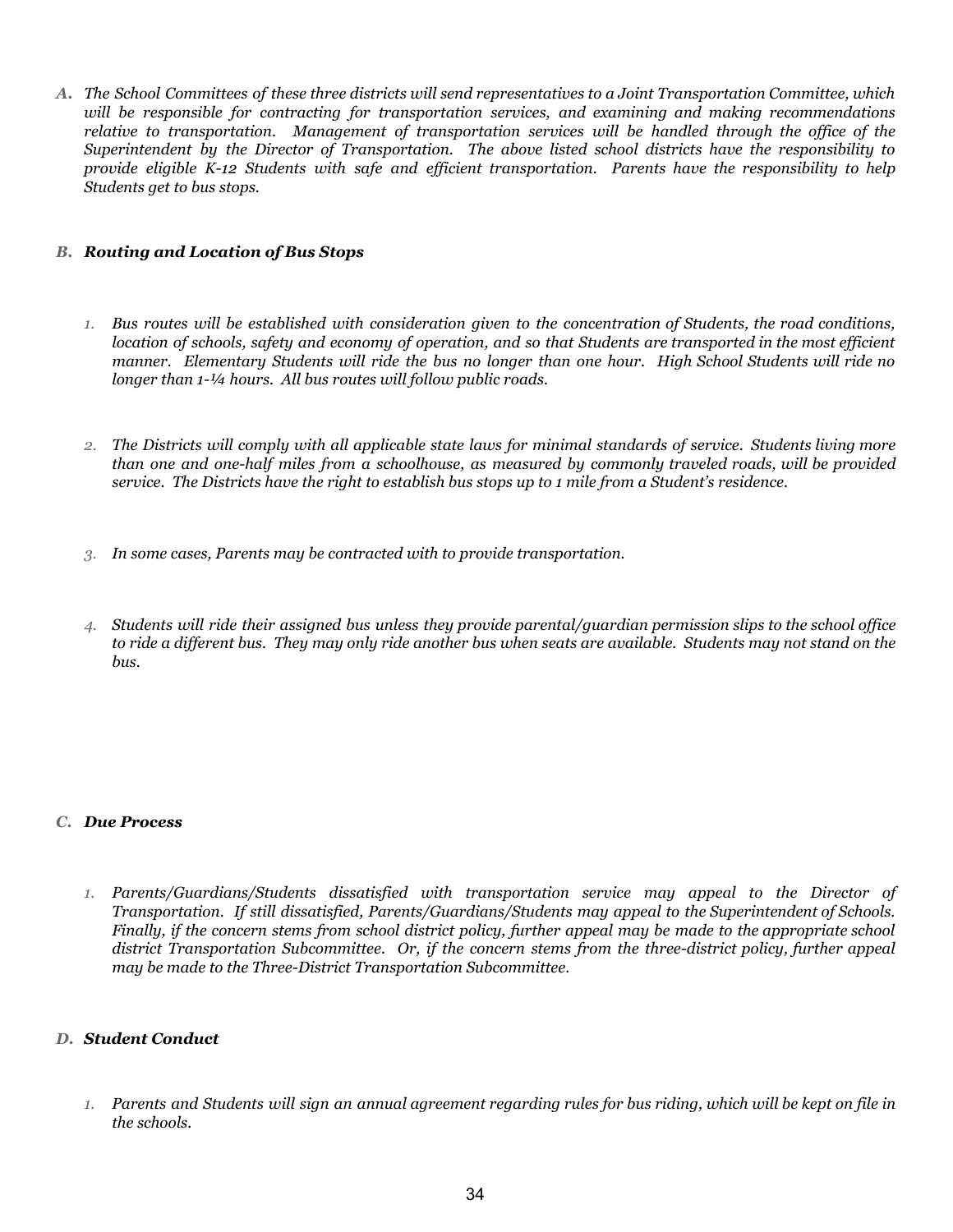## *E. Special Needs Transportation*

 *special transportation requirements are specified in the IEP. 1. Children with special needs will be transported in accordance with their Individualized Education Plan when*

## *F. Service on Major Highways*

 *Students will be not required to cross the road.* 1. When embarking or disembarking from a bus on a state highway or other heavily traveled road, elementary

#### *G. Time of Arrival*

 *earlier than fifteen minutes before the start of school unless enrolled in a before school program.* 1. Bus transportation will be arranged so that Students arrive in time for school. However, supervision is not *provided for Students until fifteen minutes before the start of school. Elementary Students should not arrive*

#### *H. Transportation of Students Off-Campus*

 *contract with School Committees or by volunteers. 1. Students participating in off campus curricular and extracurricular activities under the direction and supervision of school personnel shall be transported to and from such activities by vehicles operating under*

#### *I. Transportation of Choice Students*

- *not required by law. Consideration will be given with the following provisions: 1. Each School Committee will be responsible for formulating and administering its policy regarding access of* transportation to choice Students. Transportation for choice students is at the discretion of the District and is
	- a. there must be sufficient room
	- b. it will not cause a bus to deviate from its existing route
	- c. it does not result in additional cost to the District.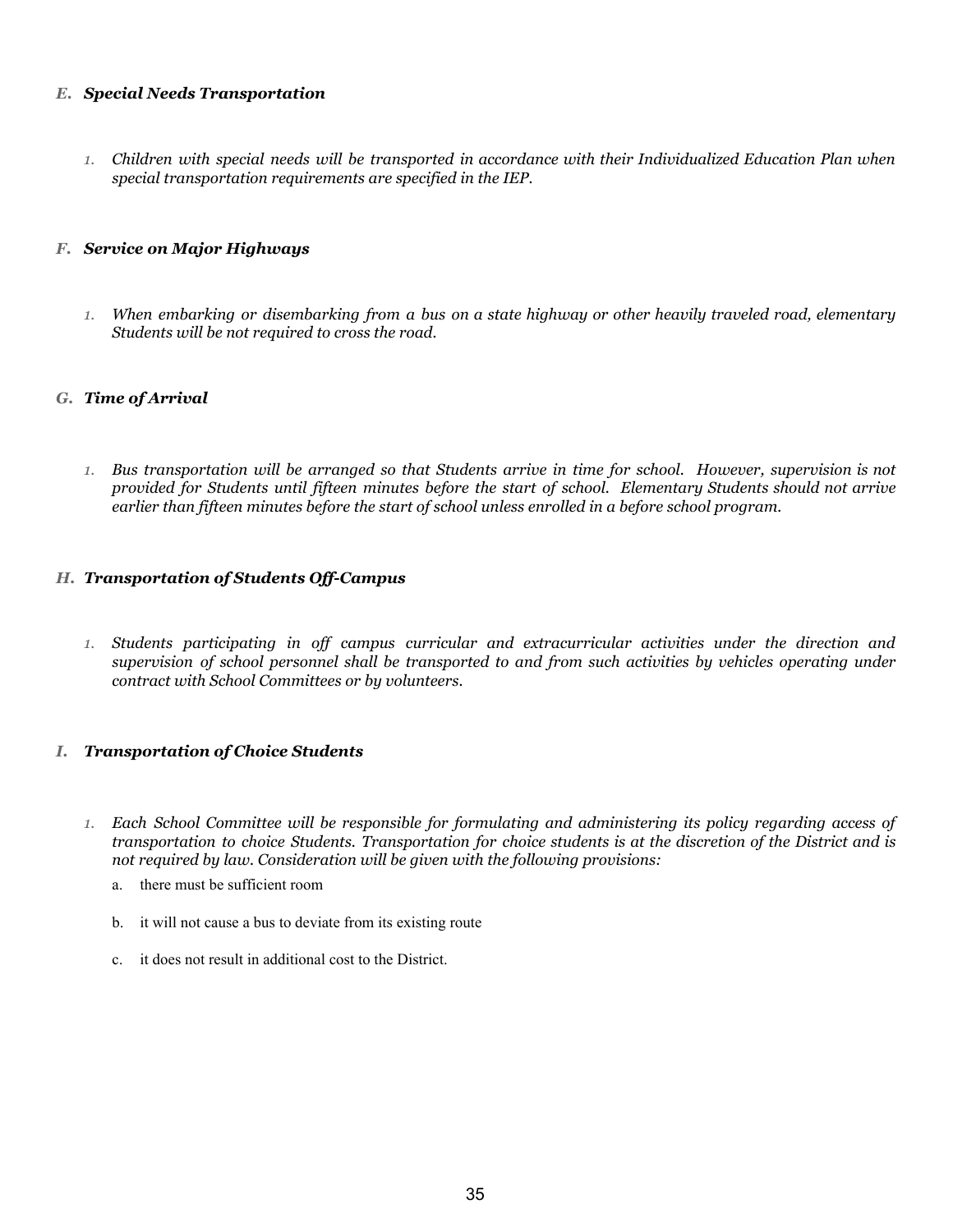#### *J. School Bus Regulations*

- *Students to observe the following rules:* 1. Bus operators are in charge of the bus and the passengers. They are responsible for the safety of the pupils and for their conduct on the bus. Riding the bus is a privilege that can be denied temporarily or permanently, if a pupil's behavior warrants it. The operator reports to the bus company all violations of rules, and a pupil may become ineligible for transportation if his/her behavior creates a problem on the school bus. It is necessary for
	- a. Be at the stopping places on time and ready to get into the bus with the least possible delay, in order to keep the bus on schedule.
	- b. Do not stand or play in the roadway while waiting for the bus.
	- c. Remain at least five feet from the bus when it stops to pick up, and move toward the bus only when the door opens.
	- the driver's signal. All Students are to use extreme caution by looking at traffic both ways before crossing the road. d. Students having to cross the road when boarding or leaving are to cross in front of the bus, NOT IN THE REAR, upon
	- e. After boarding the bus, take a seat as quickly as possible. The driver may assign you a special seat.
	- consent from their Parent(s). f. Students will not be allowed to board or leave the bus at any other place other than their regular stop without written
	- g. Students must provide the driver with written authorization in order to ride anywhere other than that to which regularly assigned.
	- h. Obey the bus driver at all times while under his/her supervision.
	- i. Do not bring animals, firearms, weapons, explosives, any objects prohibited from school grounds or any dangerous objects on the bus.
	- conduct will not be permitted. j. Maintain an acceptable manner of conduct at all times. Smoking, vulgarity, and loud, boisterous or other improper
	- k. Remain seated while the bus is in motion.
	- l. Do not extend arms or head out of the bus windows at any time.
	- m. Keep aisles clear of lunch boxes, musical instruments, books, etc.
	- n. Assist the bus driver in keeping the bus clean by not eating or drinking while on the bus.
	- o. Remain absolutely quiet when approaching a railroad crossing.
	- p. Do not play a radio on the bus.
	- q. Do not tamper with operating mechanisms on the emergency door.
	- r. Do not operate the service (front) door; this is the responsibility of the driver.
	- s. Do not damage or deface any part of the bus. Parents can be held responsible for repairs.

#### *K. School Bus Safety Rules and Procedures*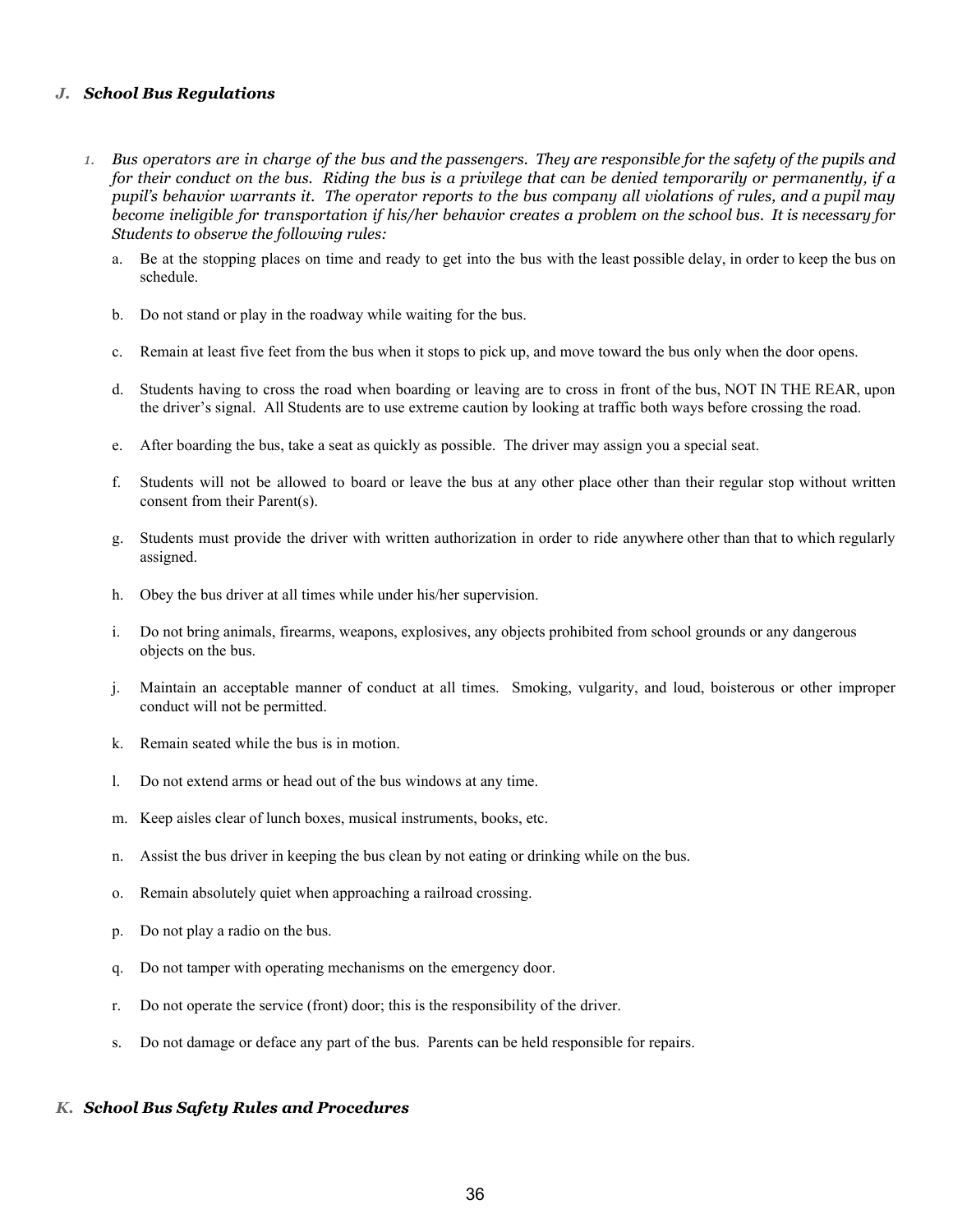- *1. Use crosswalks if they are available.*
- 2. When walking on the road, walk on the left side of the road (so that you will face the oncoming traffic).
- *3. Remain seated if the bus is delayed on the road.*
- *4. Use emergency door only if there is an emergency.*
- *5. Be helpful and of assistance to children who are smaller than you.*
- 6. When you leave the bus, do not stop in the roadway, and NEVER try to pick up anything that is under the bus.
- *7. Go home promptly after you leave the bus.*
- *contained in the student handbook.) L. Warning Ticket System (Note: This system is in addition to any other disciplinary consequences*
	- *1. 1st Ticket – Warning.*
	- *2. 2nd Ticket – Riding privilege suspended for three school days.*
	- *3. 3rd Ticket – Riding privilege suspended for five school days.*
	- *4. 4th Ticket – Riding privilege suspended indefinitely.*
	- $5.$  If it is deemed necessary by the Superintendent of Schools, riding privileges may be suspended without using the *above system.*
	- 6. If a ticket is issued, the Student must do the following in order to ride on the bus:
		- a. Have the ticket signed by the Parent(s)
		- b. Give the signed ticket to the bus driver.
			- 1) If a warning, the next morning the student rides the bus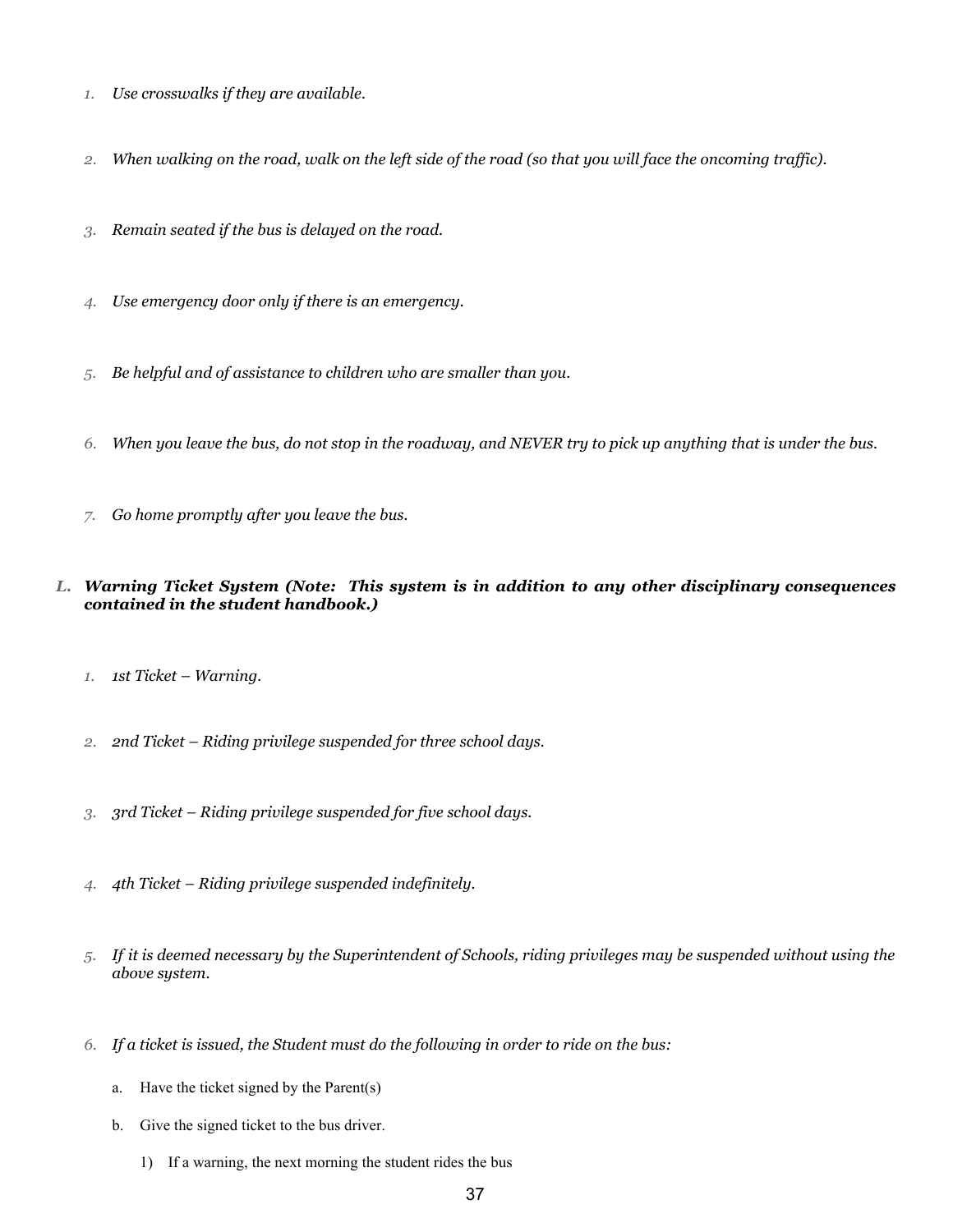- 2) If a suspension, on the morning riding privileges are reinstated (note date on the ticket)
- school day, the Student will not be allowed to ride the bus. c. If the ticket has not been signed, the Student's first attempt to ride the bus will be allowed, however, the Student will be brought to the Principal's office for Parent notification. If the Student does not return the signed ticked the following
- allowed to ride the bus again. d. If a Student refuses a ticket(s) she/he must report to the Principal or the bus company for a new one before she/he will be
- company for a new one before she/he will be allowed to ride the bus again. e. If a Student rips up, loses, or in any way destroys a ticket issued to him/her, she/he must report to the Principal or the bus
- f. A Parent or Student may appeal to the school Administration for a hearing if they have any questions.

#### **VIII. SPECIAL EDUCATION: IDEA**

*A. The Individuals with Disabilities Education Act (IDEA). The Individuals with Disabilities Education Act* (IDEA) is a federal law ensuring services to children with disabilities throughout the nation. IDEA governs how *states and public agencies provide early intervention, special education and related services to eligible infants, toddlers, children and youth with disabilities. Infants and toddlers with disabilities (birth-2) and their families* receive early intervention services under IDEA Part C. Children and youth (ages 3-21) receive special education and related services under IDEA Part B. The school(s) in the Districts have programs for children ranging from those who need a minimum of support services to those who require the full-time service of a special needs teacher. For further information, please contact the school Principal or the school system's Director of Pupil Services at (413) *625-0192.*

## *B. Discipline for Students with an Individual Education Plan (IEP) or 504 Accommodation Plan*

 The District shall follow appropriate procedures with regard to the discipline of students with disabilities, which includes students on IEPs and Section 504 Accommodation Plans. All discipline of special education students shall be in accordance with the provisions of 20 U.S.C. § 1415(k) and 34 CFR §§ 300.530-300.536.

## *C. Suspension of Special Education Students*

- 1. Students are expected to meet the requirements for behavior as set forth in this handbook. Chapter 71B of the *Massachusetts General Laws requires that additional provisions be made for Students who have been found by* an evaluation team to have special needs and those whose program described in an Individual Education Plan *(IEP).*
- *2. The following additional requirements apply to the discipline of special needs Students:*
	- code or if the Student's handicapping condition requires modification. Any modification will be described in the IEP. a. The IEP for every special needs Student will indicate whether the Student can be expected to meet the regular discipline
	- Student and a record will be kept of such notices. b. The Principal (or designee) will notify the Special Education Office of the suspendable offense of a special needs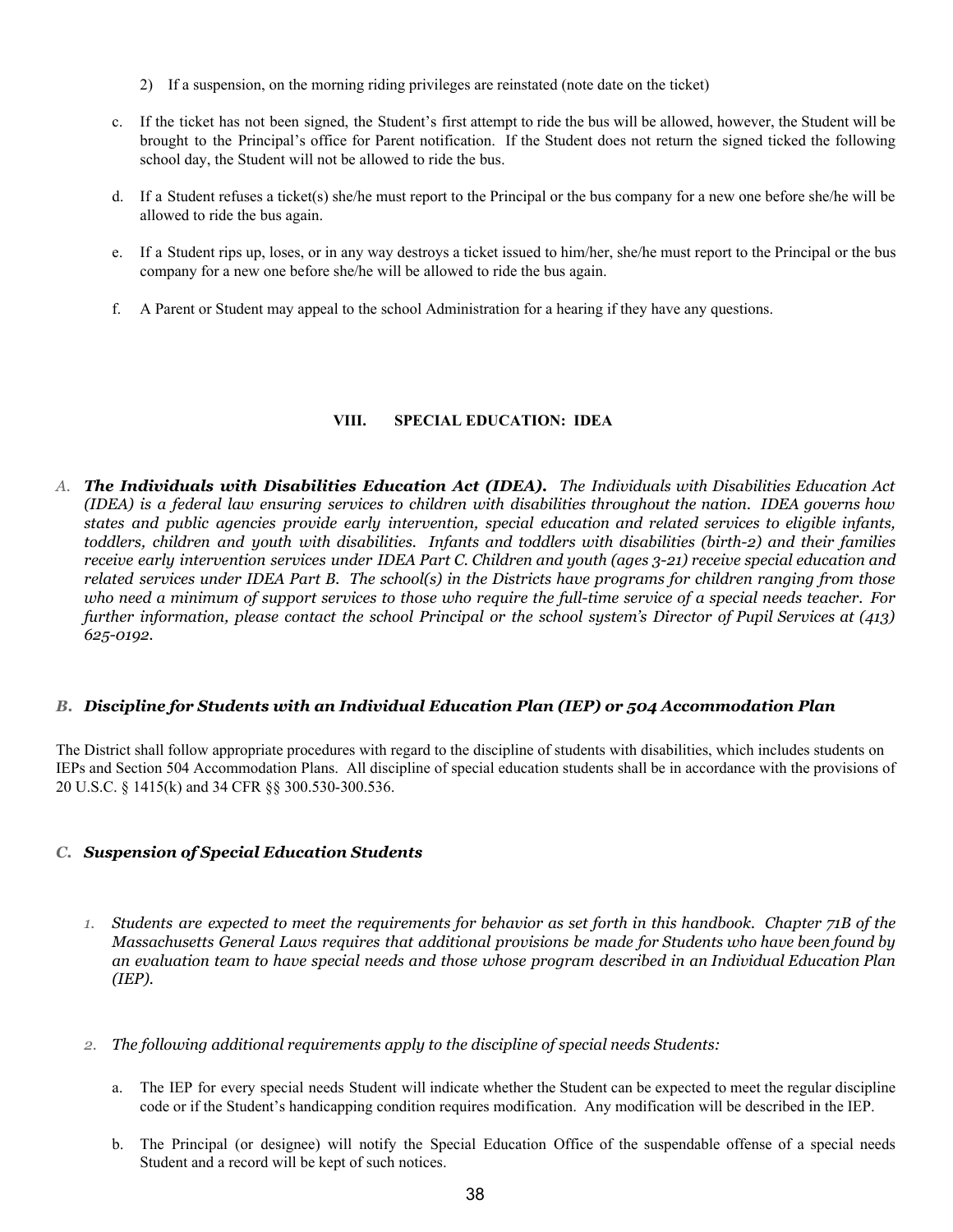- condition and either: c. When it is known that the suspension(s) of a special needs Student will accumulate to ten days in a school year, a review of the IEP will be held to determine the appropriateness of the Student's placement or program. The team will make a finding, Manifestation Determination, as to the relationship between the Student's misconduct and his/her handicapping
	- 1) Design a modified program for the Student, or;
	- modification of the IEP, relative to discipline code expectations. 2) Write an amendment to provide for the delivery of special education services during the suspension and any needed
- *disability. These situations include when a special education student:* 3. There are certain situations in which school personnel may order a change in placement of a special education student without regard to whether the student's behavior is determined to be a manifestation of the student's
	- *the jurisdiction of a State or local educational agency;* a. Carries or possesses a weapon to or at school, on school premises, or to or at a school function under
	- b. Knowingly possesses or uses illegal drugs, or sells or solicits the sale of a controlled substance, while at school, on school premises, or at a school function under the jurisdiction of a State or local educational *agency; or*
	- *school function under the jurisdiction of a State or local educational agency.* c. Has inflicted serious bodily injury upon another person while at school, on school premises, or at a

 *the district provides evidence that the student is substantially likely to injure him/herself or others. In these situations, school personnel may remove the special education student to an appropriate Interim Alternative Educational Setting (IAES) for not more than forty-five (45) school days without regard to whether* the student's behavior is determined to be a manifestation of the student's disability. A student may also be placed in such a setting on the authority of a hearing officer if the officer orders the alternative placement after

If a special education student commits an offense, which causes the student to be expelled from school, the school district continues to be responsible for providing the student with a free appropriate public education in another *educational setting.*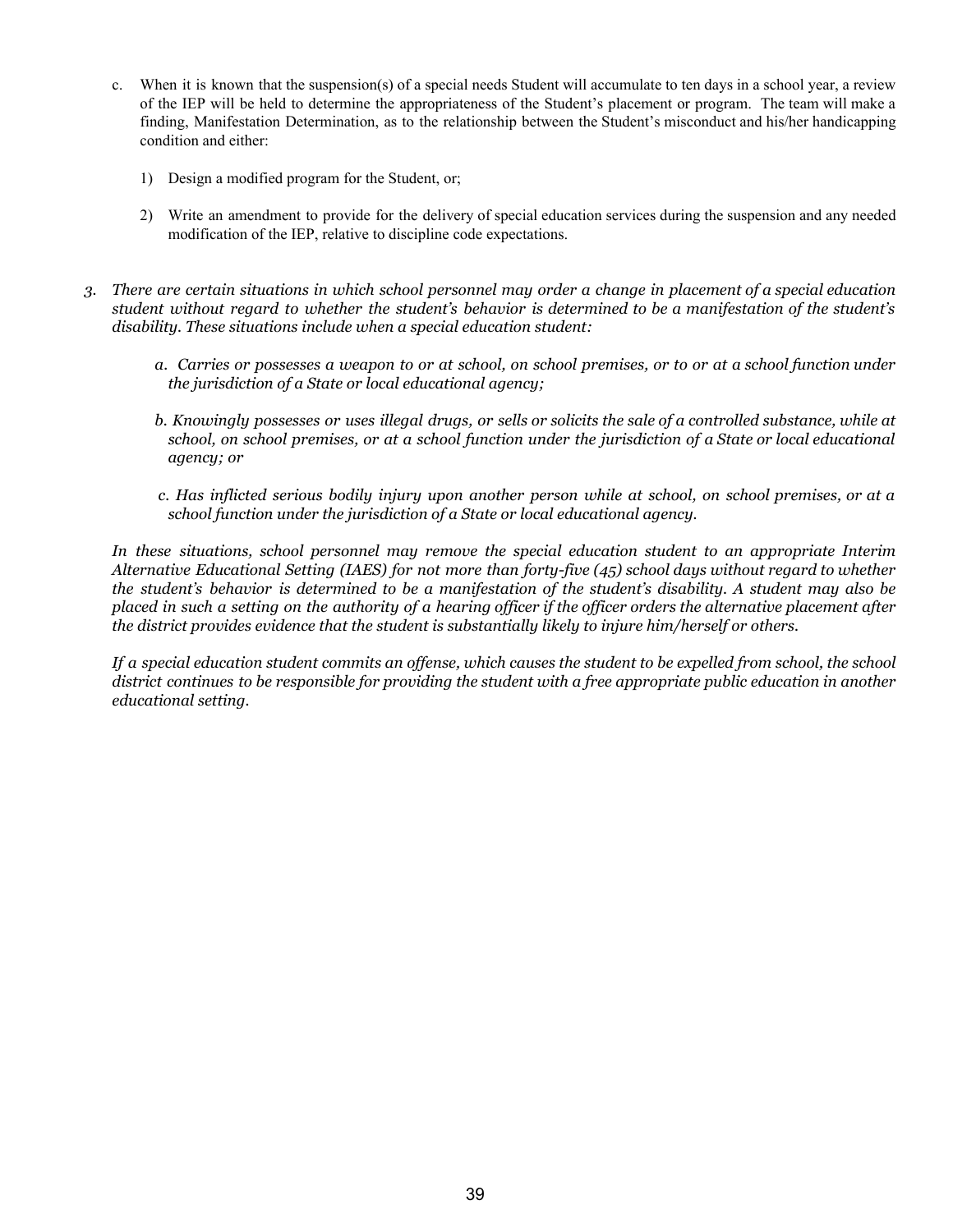#### **IX. NON-DISCRIMINATION POLICY**

- *in the following statements of School Committee intent to:* A. Public schools have the responsibility to overcome, insofar as possible, any barriers that prevent children from achieving their potential. The public school system will do its part. This commitment to the community is affirmed
	- *pertinent legislation and applicable judicial interpretations.* 1. Promote the rights and responsibilities of all individuals as set forth in the State and Federal Constitutions,
	- *personal and family characteristics and who come from various socioeconomic, racial and ethnic groups.* 2. Encourage positive experiences in human values for children, youth and adults, of all whom have differing
	- *both private and governmental, in such an effort.* 3. Work toward a more integrated society, and to enlist the support of individuals as well as groups and agencies,
	- 4. Use all appropriate communication and action techniques to air and reduce the grievances of individuals and *groups.*
	- *consequences that those decisions might have on the human relations aspect of all segments of society.* 5. Carefully consider, in all the decisions made within the school system, the potential benefits or adverse
	- *extent possible the objectives of this statement.* 6. Initiate a process of reviewing policies and practices of the school systems in order to achieve to the greatest

the attached form) with the Title IX compliance officer in the office of the Director of Pupil Personnel Services. *B. The School Committee's policy of non-discrimination will extend to Students, Staff, the general public and individuals with whom it does business. No person shall be excluded from or discriminated against in* admission to a public school of any town or in obtaining the advantages, privileges and courses of study of such *public school on account of race, color, sex, gender, gender identity, religion, national origin, disability,* pregnancy, pregnancy related condition, or sexual orientation. If you have a complaint or feel that you have *been discriminated against because of your race, color, sex, gender, gender identity, religion, national origin, disability, pregnancy, pregnancy related condition or sexual orientation, please register your complaint (using*

#### **MOHAWK TRAIL REGIONAL SCHOOL DISTRICT**

#### **Discrimination Report Form**

Discrimination Type: (check all that apply)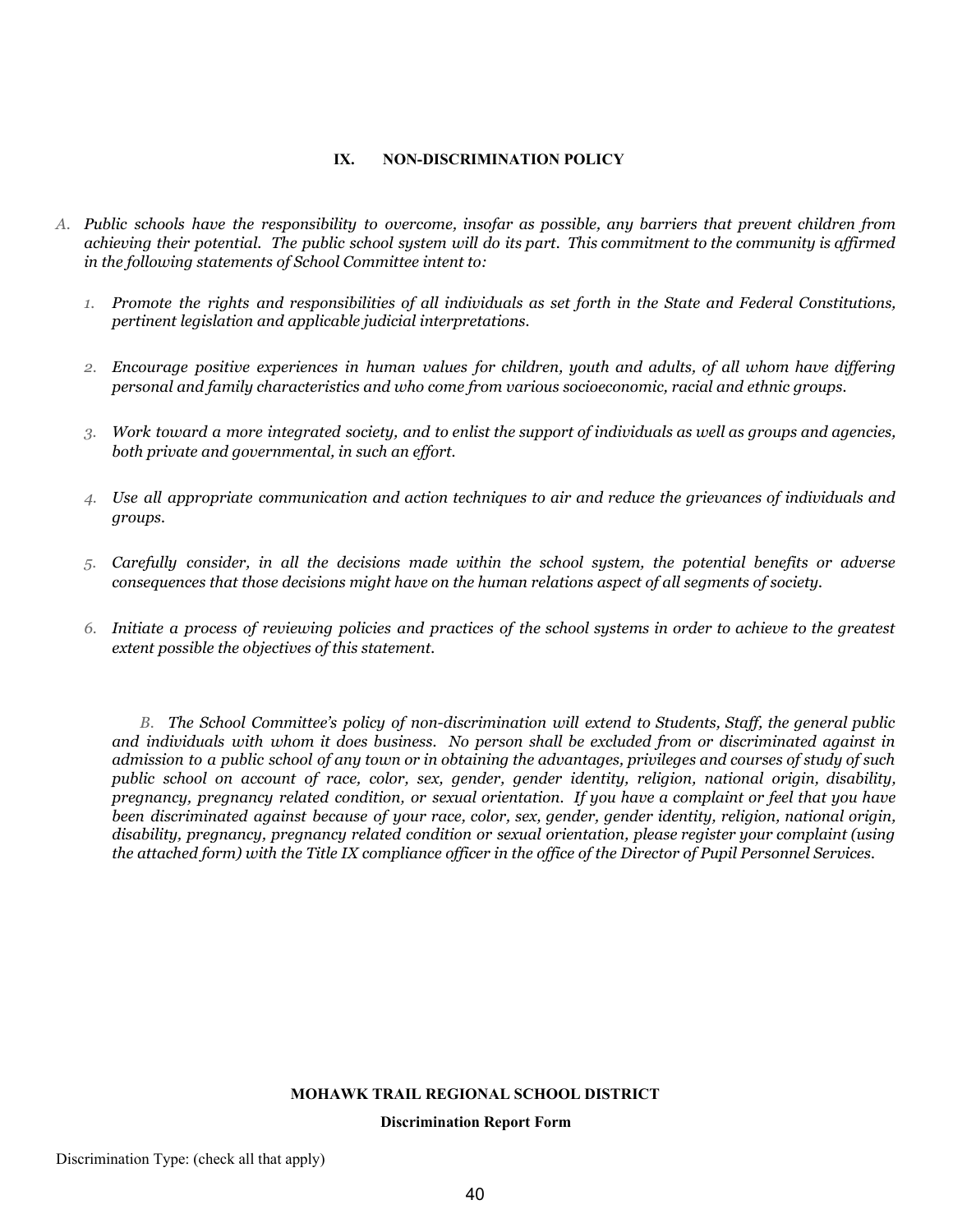| Race                 | Color                                                            | <b>Sex</b>                         | Religion         | National origin                       |
|----------------------|------------------------------------------------------------------|------------------------------------|------------------|---------------------------------------|
| Disability           |                                                                  | Gender Identity Sexual orientation |                  | Pregnancy/Pregnancy related condition |
| Complainant          |                                                                  |                                    |                  |                                       |
|                      | Person filing report (if other than complainant)                 |                                    |                  |                                       |
| Date of report       |                                                                  |                                    | Date of Incident |                                       |
| Location of incident |                                                                  |                                    |                  |                                       |
| Time of incident     |                                                                  |                                    |                  |                                       |
|                      | Home contact information of complainant                          |                                    |                  |                                       |
|                      | Description of Discrimination: (attach other pages as necessary) |                                    |                  |                                       |

Witness(es)

What was your response to the incident?

Who have you contacted regarding this case? Please list name, position, and date contacted.

 This complaint is filed on my honest belief that an incident of discrimination occurred. I certify that the information I have provided in this complaint form is true, correct, and complete to the best of my knowledge.

Signature Date

Received by Date

## **X. POLICY ON SEXUAL HARASSMENT FOR STUDENTS**

#### *A.* **PURPOSE**

 *free of sexual harassment.* To create for all Students of the Mohawk Trail Regional District and Hawlemont Regional District a study environment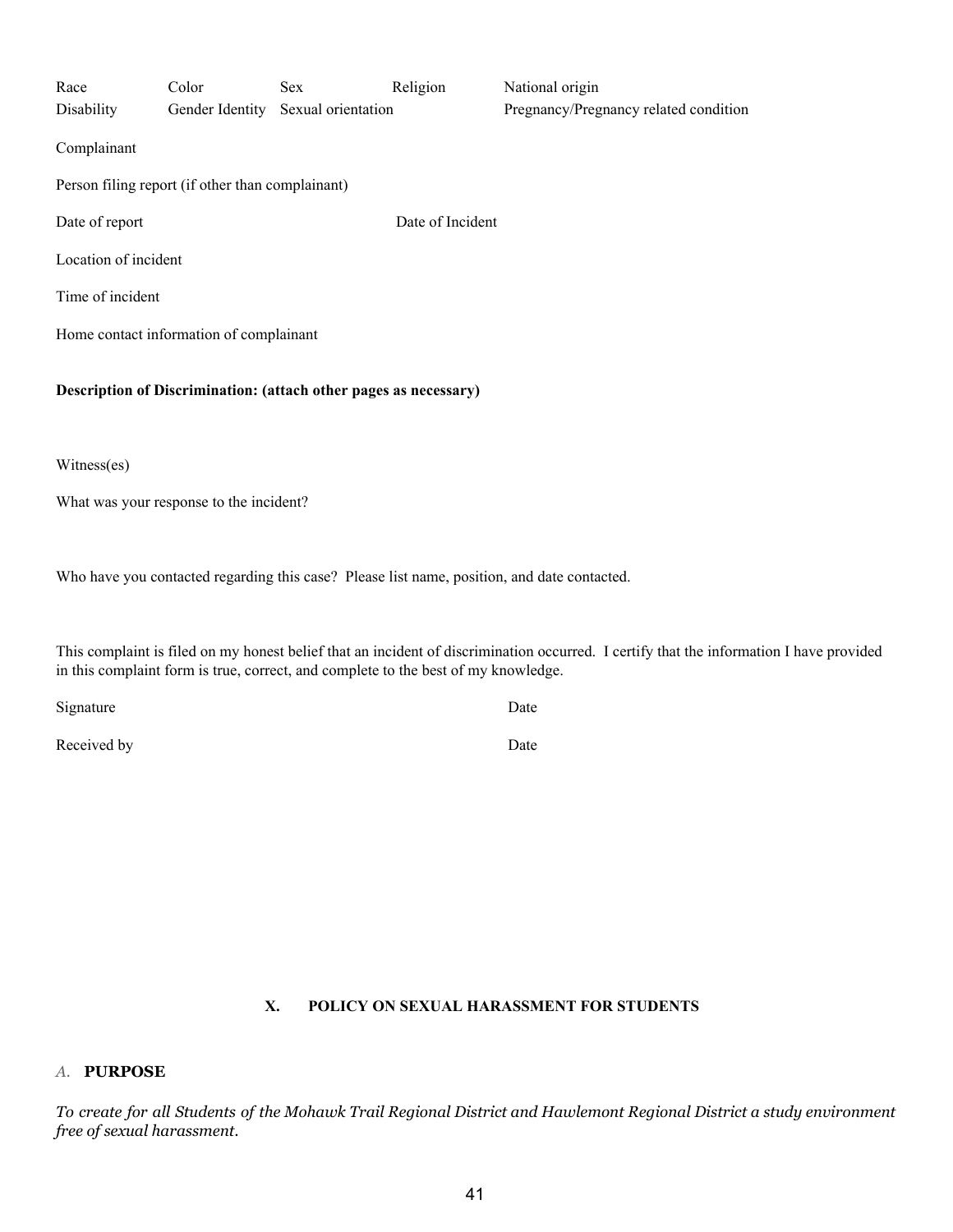Hawlemont Regional District condemn and prohibit all sexual harassment on its premises. The Mohawk Trail Regional District and Hawlemont Regional District are committed to safeguarding the right of all persons associated with the Districts' schools, including Students, employees, School Committee members and volunteers to a work and educational environment that is free from all forms of sexual harassment. Therefore, the Mohawk Trail Regional District and

 while on school property will be in violation of this policy. All individuals associated with the Districts, but not necessarily limited to the School Committees, the Administration, the Staff, Students and members of the public while on campus, are expected to conduct themselves at all times so as to provide an atmosphere free from sexual harassment. Any person who engages in sexual harassment while acting as a member of the school community or

 School District representative at all times. Appropriate disciplinary action, up to and including dismissal, will be taken in any instance where an employee violates this policy. Sexual harassment by a Student will result in disciplinary action up to and including expulsion. Sexual harassment by others will result in their being excluded from School premises or if it is required that they enter the premises, they will be accompanied by a

Any Student who believes that he or she has been subjected to sexual harassment should make a complaint to any administrator, the Title IX Coordinator, or directly to the Superintendent, so that appropriate action may be taken at once. If the sexual harassment is criminal in nature, the offense shall be reported to the police department as well as the Title IX Coordinator. If the sexual harassment requires the intervention of State social service or protective agencies, the proper authorities will be contacted. In these circumstances, the School's attorney will be immediately contacted to give advice and guidance on how to process these actions with the appropriate authorities.

 behavior, and immediately reporting the activity to the Title IX Coordinator. Management representatives are charged with the responsibility of discouraging any sexually harassing behaviors within or outside of their areas of supervision. This includes directly confronting the harasser when a management representative observes harassing

 suffer retaliation or intimidation as a result of using the internal complaint procedure. The Title IX Coordinator will investigate complaints promptly, and corrective action will be taken where appropriate. No person will

A copy of this policy and its accompanying regulations are posted in appropriate places, and made available to individuals upon request.

The Title IX Coordinator for the Mohawk Trail Regional and Hawlemont Regional School Districts is:

 24 Ashfield Rd. Shelburne Falls, MA 01370 (413) 625-0192 x15 Leann Loomis

 Legal References: Title VII, Section 703, Civil Rights Act 1964 as amended 45 Federal Regulations 746776 issued by Chapter 622/EEOC Title IX of 1972 Education Amendments

#### **B. SEXUAL HARASSMENT DEFINITION**

Sexual harassment consists of unwelcome sexual advances, requests for sexual favors and other verbal or physical conduct of a sexual nature where:

- 1. Submission to such conduct is either explicitly or implicitly made a term or condition of a Student's education; or
- 2. Submission to or rejection of such conduct is used as a basis for education decisions affecting such Student; or
- intimidating, hostile or offensive educational environment. 3. Such conduct has the purpose or effect of substantially interfering with a Student's educational performance, or creating an

Sexual harassment may include, but is not limited to: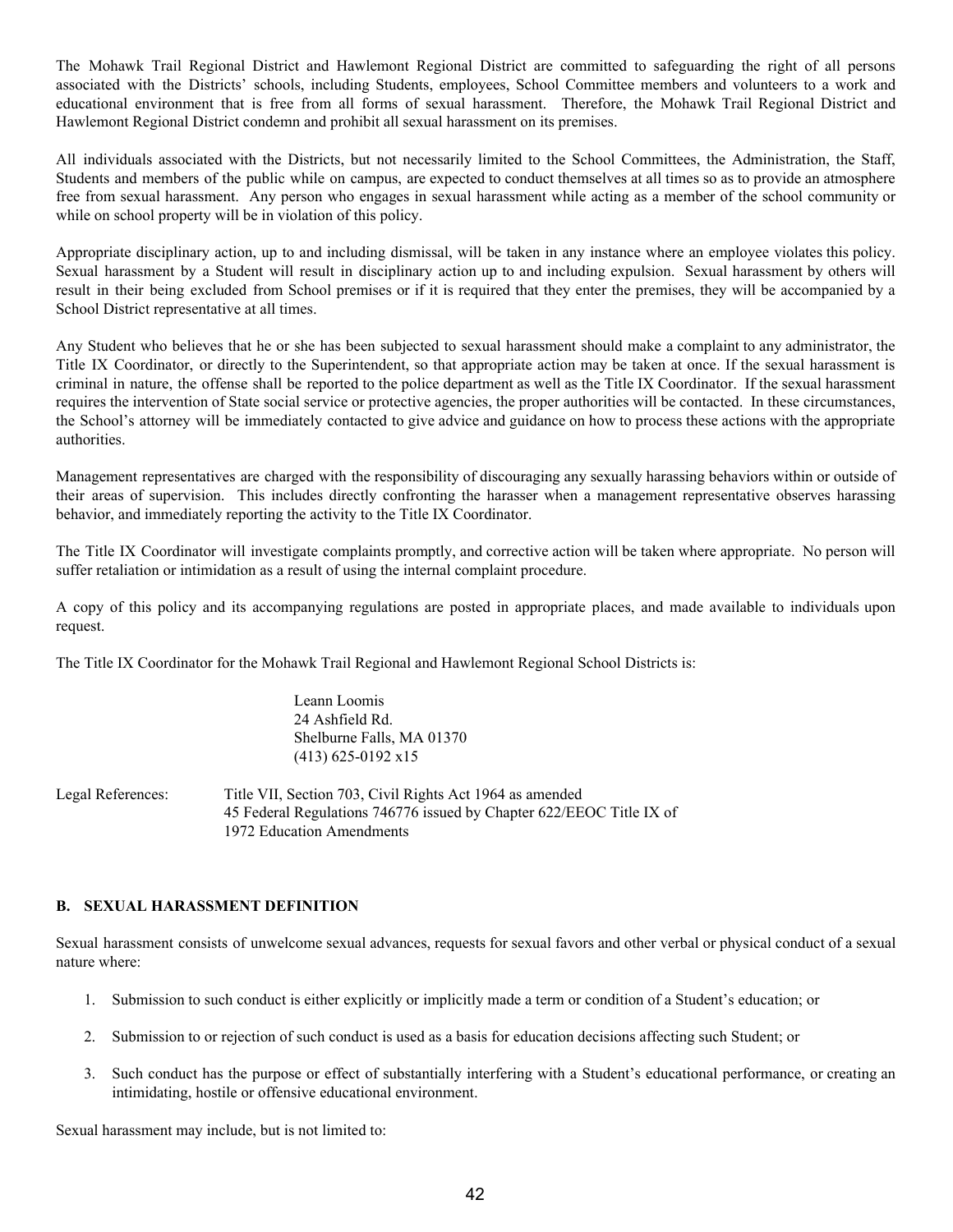- suggestive or derogatory nature. 1. Assault, inappropriate touching, intentionally impeding movement, comments, gestures, or written communications of a
- peers is not considered sexual harassment.) 2. Continuing to express sexual interest after being informed that the interest is unwelcome. (Reciprocal attraction between
- 3. Coercive sexual behavior used to control, influence or affect the educational opportunities, grades and/or the learning environment of a Student such as implying or actually withholding grades earned or deserved, suggesting that a poor performance evaluation will be prepared, or suggesting that a scholarship recommendation or college application will be denied.
- 4. Offering or granting favors or educational benefits, such as grades or recommendations, in exchange for sexual favors.

 Such conduct includes but is not limited to: Other sexual harassing behavior directed towards Students, whether committed by management, Staff, or Students, is also prohibited.

- 1. Unwelcome sexual flirtations, advances or propositions;
- 2. Sexually explicit language or gestures;
- 3. Touching that an individual interprets as sexual in nature;
- 4. Any unwelcome physical contact;
- 5. The presence of sexually provocative photographs, pictures or other material, and the telling of sexual stories or jokes;
- 6. Verbal or non-verbal behavior about an individual's body that is interpreted as sexual in nature.

#### **C. COMPLAINT PROCEDURE**

#### 1. INFORMAL PROCESS FOR STUDENTS

 Coordinator is the subject of the complaint. In determining whether an alleged incident constitutes sexual harassment, the Title IX Coordinator will be vested with the authority and responsibility of processing all sexual harassment complaints in accordance with the procedure outlined below, unless the Title IX

- these complaints and as to all matters relating to the complaints. a. Any Student of the District who believes that he/she has been subjected to sexual harassment is to report the incident(s) to any administrator, Title IX Coordinator, or directly to the Superintendent. The administrator and/or Superintendent are to immediately contact the Title IX Coordinator. A written record of the complaint will be made by the party receiving the complaint. A separate file system will be maintained, apart from the Student's personal record, regarding
- b. If the alleged harassment involves the Title IX Coordinator, the Superintendent of Schools will act as the Title IX Coordinator.
- Title IX Coordinator. c. If the alleged harassment involves the Superintendent of Schools, the Secretary of the School Committee will act as the
- the extent possible. d. The Superintendent and the Title IX Coordinator will look at the totality of the circumstances and the context in which the alleged incidents occurred. They will attempt to resolve the problem by conferring with both parties in order to obtain a clear understanding of the facts. All matters involving sexual harassment complaints will remain confidential to
- existence of a Student's report of sexual harassment. e. Students may be accompanied, at any phase of this process or subsequent hearing before the Committee, by a Parent, Guardian or representative of their choosing. Parents will be immediately notified by the Title IX Coordinator of the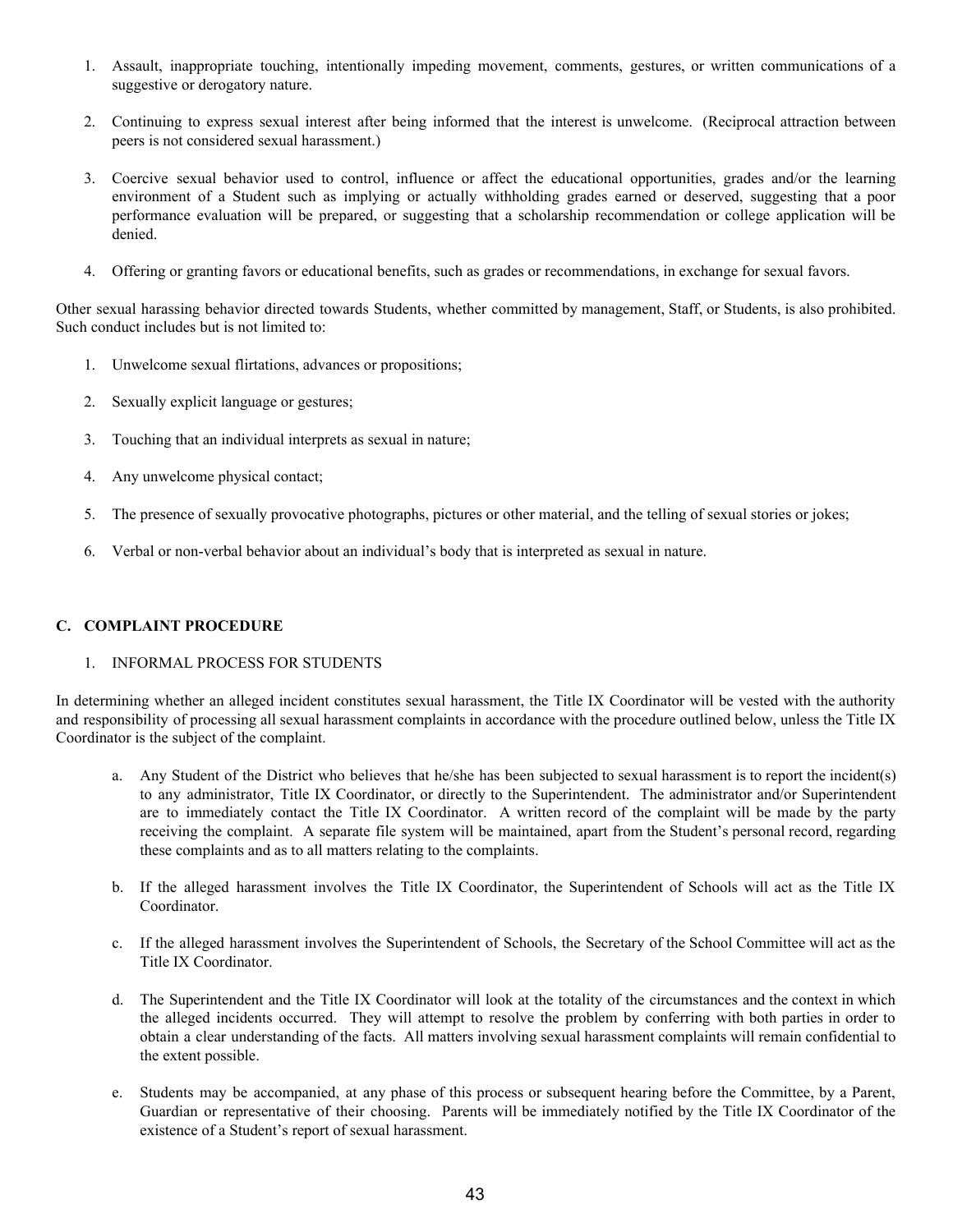- and the Massachusetts Commission Against Discrimination (M.C.A.D.). f. The Title IX Coordinator will explain each phase of the Informal and Formal Complaint Process to a Student who wishes to file a complaint and will assist the Student in the processing of the complaint. In addition, the Title IX Coordinator will inform the Student of additional forums for resolution of the complaint such as the Office of Civil Rights (O.C.R.)
- the Student and the alleged harasser. g. Under normal circumstances, the Title IX Coordinator's investigation will be completed within five working days of the initial complaint. Upon completion of the investigation, the Title IX Coordinator shall issue his/her findings in writing to

#### **D. COMPLAINT PROCEDURE**

#### 1. FORMAL PROCESS FOR STUDENTS

- Coordinator's efforts to reach a settlement under the informal process have proven unsuccessful. a. A complainant may file a formal complaint immediately or may do so after the Superintendent's and the Title IX
- matters relating to the complaint. Confidentiality shall be maintained to the extent possible. b. The complaint will state clearly and concisely the complainant's description of the incident and it will also indicate any remedy sought. The complaint must be signed by the complainant. The Superintendent's office will send the respondent a copy of the complaint within five working days after it is received. A separate file system shall be maintained as to all
- Superintendent's office will forward both statements to the complainant and the respondent. c. The respondent will have ten working days to respond in writing. This statement will contain full and specific references to each claim in the complaint, admitting, denying or explaining the complainant's allegations. The respondent must sign his or her statement which will then be appended to the original complaint. Within three working days, the
- the School Committee. d. There will be two modes of resolution for formal complaints. A complaint may be settled through mediation or through a hearing. If the complainant and respondent agree to pursue mediation, a date mutually acceptable to both parties will be set within ten working days. If the mediation results in a mutually acceptable agreement, copies of the agreement will be forwarded to both parties. If the mediation does not result in an agreement, the case will be forwarded to the Superintendent for a hearing unless the Superintendent is the alleged harasser in which case the hearing will be before
- provisions of the Commonwealth's Open Meeting Law and/or before the Superintendent pursuant to M.G.L., c. 71, § 42. e. When a hearing is requested, the Title IX Coordinator will inform the Superintendent or the School Committee, as the case may be, and the case will be heard at the next regularly scheduled meeting of the School Committee pursuant to the

## **E. FORMAL HEARING**

- sexual harassment has been violated, and, if so, to determine the appropriate consequences for the violation. 1. The purpose of the Superintendent or School Committee Hearing is to determine whether the school system's policy on
- accompanied by counsel or an advocate. 2. Both parties will be given a full and fair hearing. The proceeding, although formal, is not a court proceeding and the Superintendent or School Committee is not bound by the procedures and rules of evidence of a court of law. In most instances, complainants and respondents will be expected to speak for themselves, although, if desired, each party may be
- 3. The presiding officer of the hearing may have counsel present for purposes of assisting in the orderly conduct of the hearing and the questioning of witnesses. The complainant and the respondent will be asked to clarify the issues and to define the areas of disagreement. To encourage a fair and focused hearing, at the start of the proceedings the points of agreement and disagreement will be reviewed. The Superintendent or the Committee, as the case may be, will hear testimony and consider whether the School Committee Policy on Sexual Harassment has been violated, and, if so, will recommend appropriate consequences.
- 4. The presiding officer will:
	- a. ensure an orderly presentation of all evidence;
	- b. ensure that the proceedings are accurately recorded by means of a tape or stenographic recording; and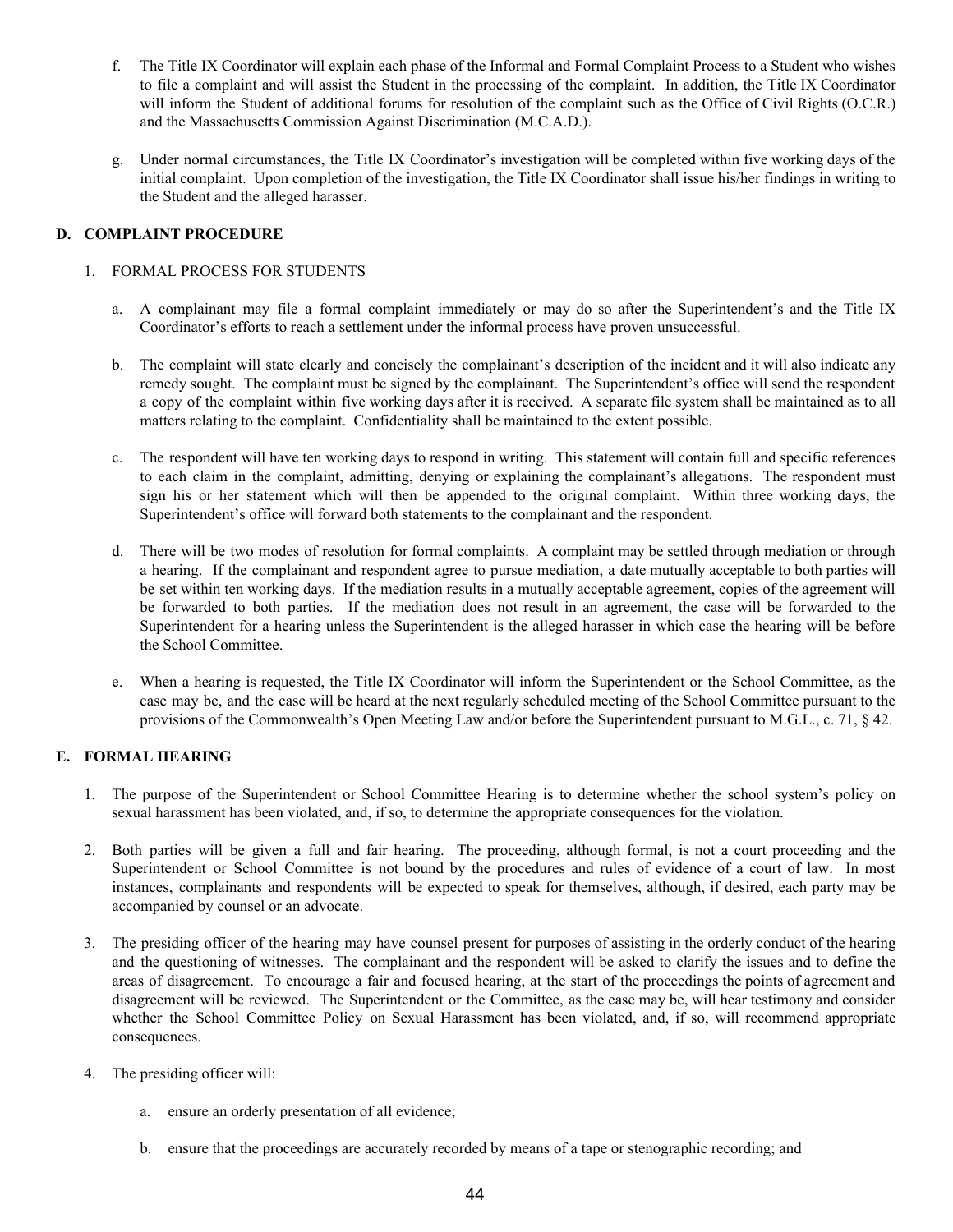- arguments are submitted, ten working days after their submission. c. see that a decision is issued no later than ten working days after the conclusion of the hearing or, when written
- 5. The Superintendent or the Committee, as the case may be, will:
	- a. conduct a fair and impartial hearing which ensures the rights of all parties involved;
	- b. define issues of contention;
	- c. receive and consider all relevant evidence which reasonable people customarily rely upon in the conduct of serious business;
	- be of assistance in making a decision; and d. ask relevant questions of the complainant, respondent, and any witnesses if needed to elicit information which may
	- present witnesses and evidence which may establish their claims. e. ensure that the complainant and respondent have full opportunity to present their claims orally or in writing, and to

#### **F. DECISION OF THE SUPERINTENDENT OR THE COMMITTEE**

- will be forwarded to the complainant and the respondent no later than fifteen working days after completion of the hearing. 1. After all the evidence, testimony, and written arguments have been presented, the committee will convene for deliberations to determine whether the school system's policy on sexual harassment has been violated. If the Committee finds after a roll call vote that the policy has not been violated, that fact will be registered in the records of the hearing, and the written decision
- written decision to the complainant and the respondent no later than fifteen working days after the completion of the hearing. In hearings before the Superintendent, if the Superintendent finds that the policy has not been violated, the Superintendent will issue a
	- days after the completion of the hearing. 2. If the Committee finds after a roll call vote that the charge of violating the school system's policy on sexual harassment has been substantiated, the hearing Committee will prepare findings and will determine a penalty for the respondent and relief for the complainant. The Committee will issue such decision to the complainant and the respondent no later than fifteen working
- than fifteen working days after the completion of the hearing. In hearings before the Superintendent, if the Superintendent finds that the charge of violating the school system's policy on sexual harassment has been substantiated, the Superintendent will prepare findings and will determine a penalty for the respondent and relief for the complainant. The Superintendent will issue such decision to the complainant and the respondent no later

The findings of fact as well as the penalty and relief will be based solely on the testimony and evidence presented at the hearing.

 for the complainant which reinstates and restores, as much as possible, the aggrieved party. 3. The penalty should reflect the severity of the harassment. The penalties may include, but will not be limited to, any one or combination of the following: verbal admonition, written warning placed in the respondent's personnel file or student record, probation, suspension without pay, dismissal, demotion, or removal from administrative duties within a department; Students may be subject to suspension or expulsion proceedings following a finding that the policy has been violated. The Committee or Superintendent may also make appropriate recommendations, such as professional counseling, and may recommend relief

## **XI. PROHIBITION OF TOBACCO AND TOBACCO RELATED PRODUCTS ON SCHOOL PROPERTY**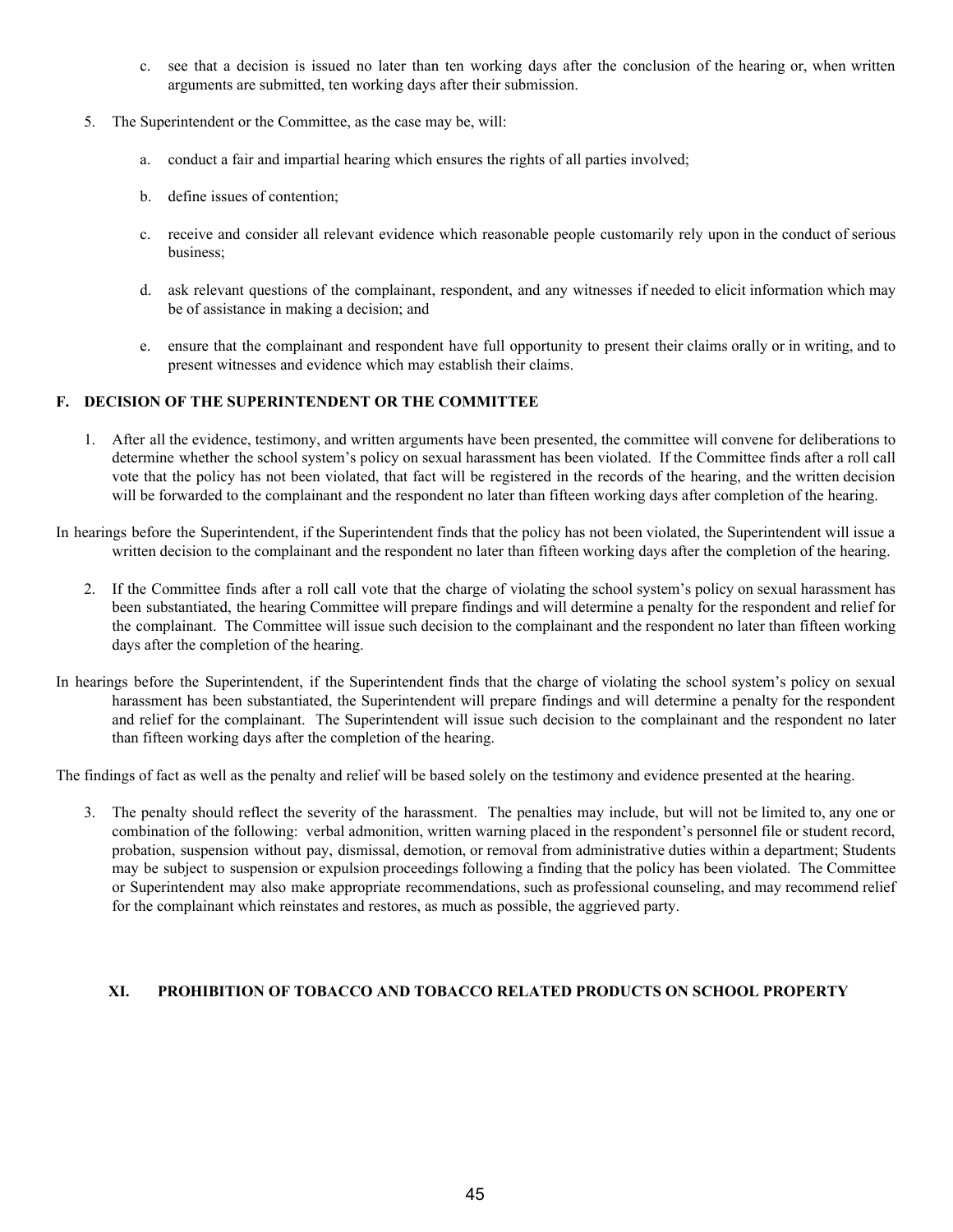A. Smoking and the use of tobacco products, including tobacco related products such as e-cigarettes and vaping devices by Students, Staff, volunteers and visitors are prohibited on all school property at all times in accordance *with Massachusetts General Laws Chapter 71, section 37H. District policy prohibits Student's possession of tobacco products, including tobacco related products including but not limited to e-cigarettes, vaping devices, or paraphernalia on school property and at school sponsored trips or events. School property includes school* buildings, school facilities, school grounds, school parking lots and school buses, any property controlled by the *School Committees.*

#### **XII. DANGEROUS WEAPONS ON SCHOOL PROPERTY**

- *athletic games, at any time.* A. In accordance with M.G.L. Chapter 71, Section 37H of the Education Reform Act of 1993, it is the policy of the Mohawk Trail Regional School District and the Hawlemont Regional School District, to prohibit the possession of or use of firearms on school property including, school buses or at school sponsored or school related events, including
- Police Department for further action. *B.* Any Student who is determined to have brought a firearm to school will be automatically expelled for a minimum of one year subject to modification by the Superintendent on a case by case basis. The Student will also be referred to the
- *dangerous weapon found in the possession of a Student will be confiscated.* C. Other dangerous weapons such as knives or other objects that can be construed as a weapon are not permitted. Any
- *an expulsion hearing according to M.G.L. Chapter 71, Section 37H.* D. Any Student who in the judgment of the Principal, as verified by due process, is determined to be in violation of this policy shall be suspended from attendance (out of school) and in the discretion of the Principal, may be referred for

#### **XIII. INTERNET USE POLICY**

#### *A. Acceptable Use Policy*

- access, are revocable privileges dependent upon compliance with school/district policy and these procedures. 1. The following explains Mohawk Trail Regional School District and the Hawlemont Regional School District, policy for acceptable use of the schools' and districts' technology. Use of computer networks and the Internet, including wireless
- disciplinary action up to and including suspension or expulsion. 2. A user's failure to comply with the policy shall result in limited network/Internet access, suspension of access, and/or other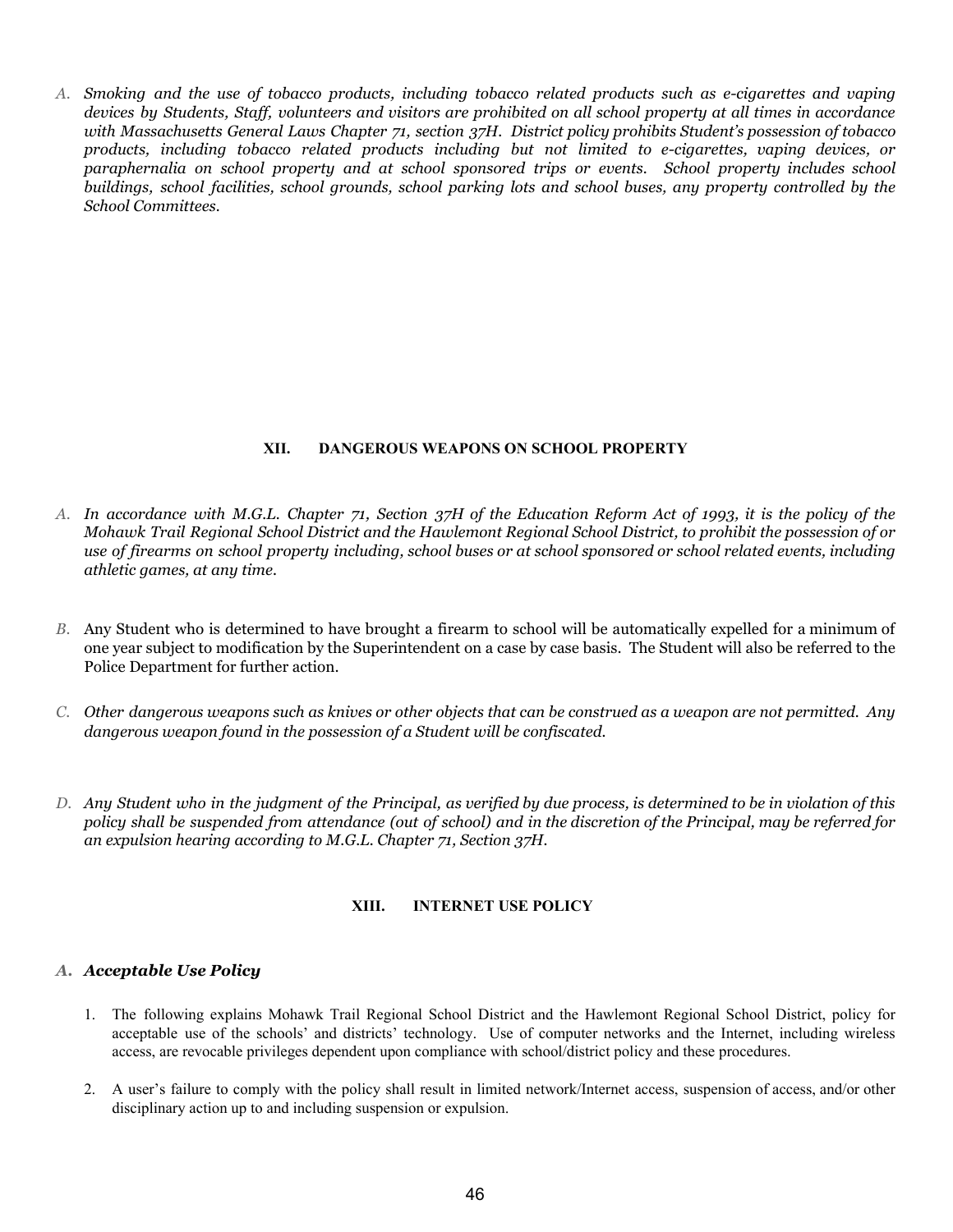#### *B. Students, Administrators, Staff and Faculty shall not:*

- 1. Use the network to access and/or transmit material in violation of any U.S. or Commonwealth law, including copyrighted material.
- origin, sexual orientation, race, color, ancestry, religion, pregnancy, pregnancy related condition, handicap or age. 2. Access, download, display, transmit, produce, generate, copy or propagate any material that is obscene or pornographic; advocates illegal acts; contains ethnic slurs or racial epithets; or discriminates on the basis of gender, gender identity, national
- the network for other users). 3. Degrade, damage or disrupt equipment or system / network performance (for example excessive bandwidth use that disrupts
- 4. Gain unauthorized access to network resources.
- 5. Permit or authorize any other person to use their name or login password.
- 6. Use an account of any other person or vandalize another user's data.
- 7. Waste electronic storage space by saving unnecessary files or programs.
- 8. Download, install, load or use programs without written permission of the technology coordinator/administrator.
- 9. Use the Internet for personal commercial purposes or for political lobbying.
- 10. Use inappropriate, offensive, foul or abusive language.
- images or language. 11. Harass or annoy any other party with obscene, libelous, threatening or anonymous messages, objectionable information,
- 12. Forward chain letters.
- 13. Forward e-mail messages of broad interest—including virus alerts and jokes—to the entire school community.
- 14. Knowingly make use of pirated software or violate software licensing agreements.
- 15. Engage in the practice of "hacking" or knowingly engage in any other illegal activity using the network.
- 16. Engage in any form of cyberbullying.
- 17. Engage in any other inappropriate use of the system.

#### *C. Students, Staff and Faculty must:*

- 1. Use the Internet and other electronic resources only for legitimate educational purposes.
- 2. Respect commonly accepted practices of Internet etiquette including, but not limited to, use of appropriate language.
- 3. Be aware of potential security risks at all times and take all reasonable steps to minimize risks by, at minimum, logging off the network when a computer is unattended and reporting all unauthorized use of one's account to a technology administrator.
- 4. Avoid bulk e-mailing.
- entire school community. 5. Forward all e-mails of broad interest, such as virus alerts, to a technology administrator for appropriate distribution to the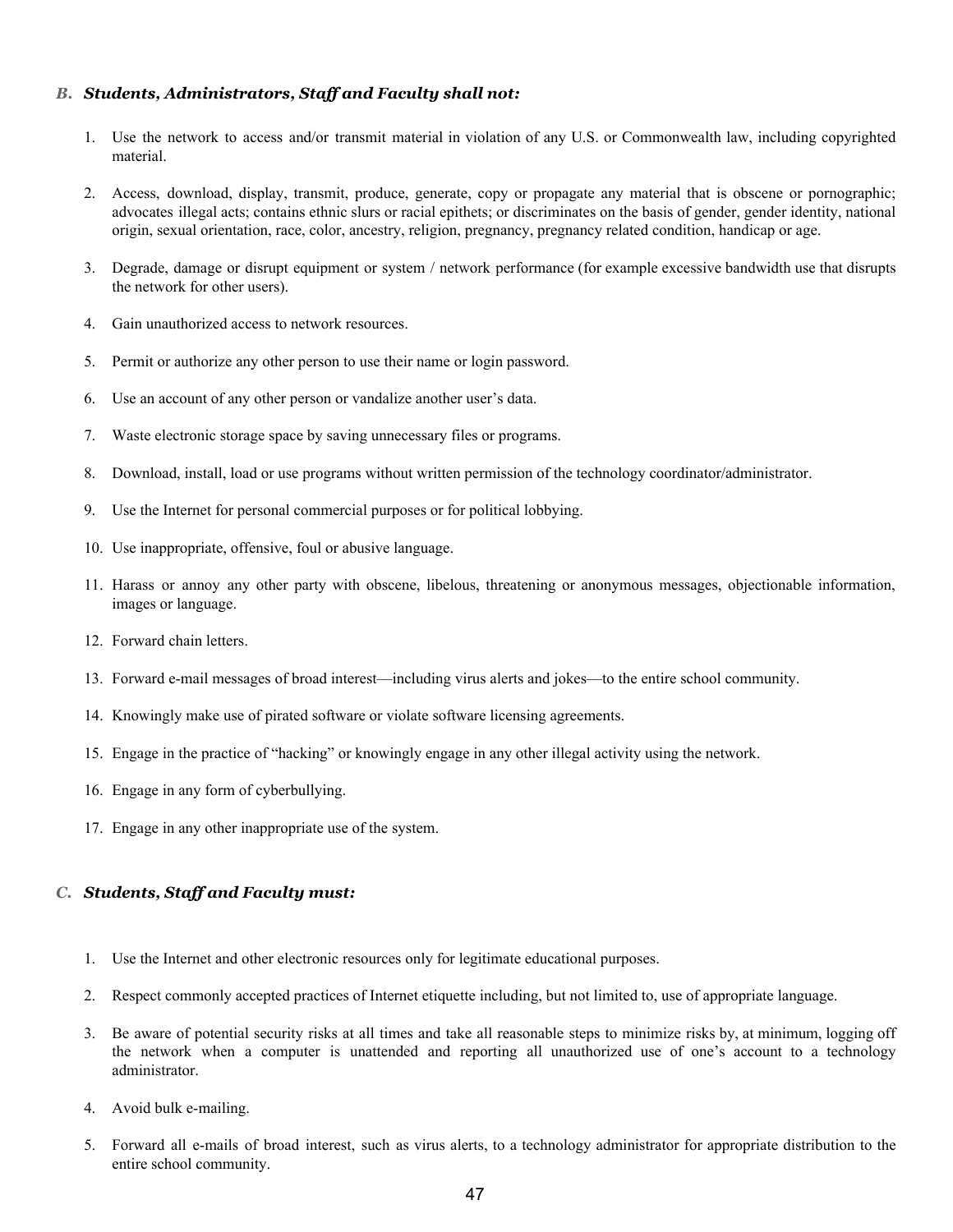6. Treat all computer areas and equipment with the utmost care and respect

#### **XIV. NON-CUSTODIAL PARENT LAW**

A non-custodial parent may have access to the student record in accordance with the following provisions:

(a) A non-custodial parent is eligible to obtain access to the student record unless:

- 1. the non-custodial parent has been denied legal custody or has been ordered to supervised visitation, based on a threat to the safety of the student and the threat is specifically noted in the order pertaining to custody or supervised visitation; or
- 2. the non-custodial parent has been denied visitation; or
- 3. the non-custodial parent's access to the student has been restricted by a temporary or permanent protective order, unless the protective order (or any subsequent order modifying the protective order) specifically allows access to the information contained in the student record; or
- 4. there is an order of a probate and family court judge which prohibits the distribution of student records to the non-custodial parent.

 (b) The District will place documents in the student's record indicating that a non-custodial parent's access to the student's record is limited or restricted pursuant to 603 CMR 23.07(5)(a).

(c) In order to obtain access, the non-custodial parent must submit a written request for the student record to the school Principal.

 (d) Upon receipt of the request the District will immediately notify the custodial parent by certified and first class mail, that it will provide the non-custodial parent with access after 21 days, unless the custodial parent provides the principal with documentation that the non-custodial parent is not eligible to obtain access as set forth in 603 CMR 23.07 (5)(a).

 (e) The District will delete all electronic and postal address and telephone number information relating to either work or home locations of the custodial parent from student records provided to non-custodial parents. In addition, such records will be marked to indicate that they shall not be used to enroll the student in another school.

 (f) Upon receipt of a court order that prohibits the distribution of information pursuant to G.L. c. 71, §34H, the school shall notify the non-custodial parent that it shall cease to provide access to the student record to the non-custodial parent.

#### **XV. POLICY ON PUBLIC COMPLAINTS**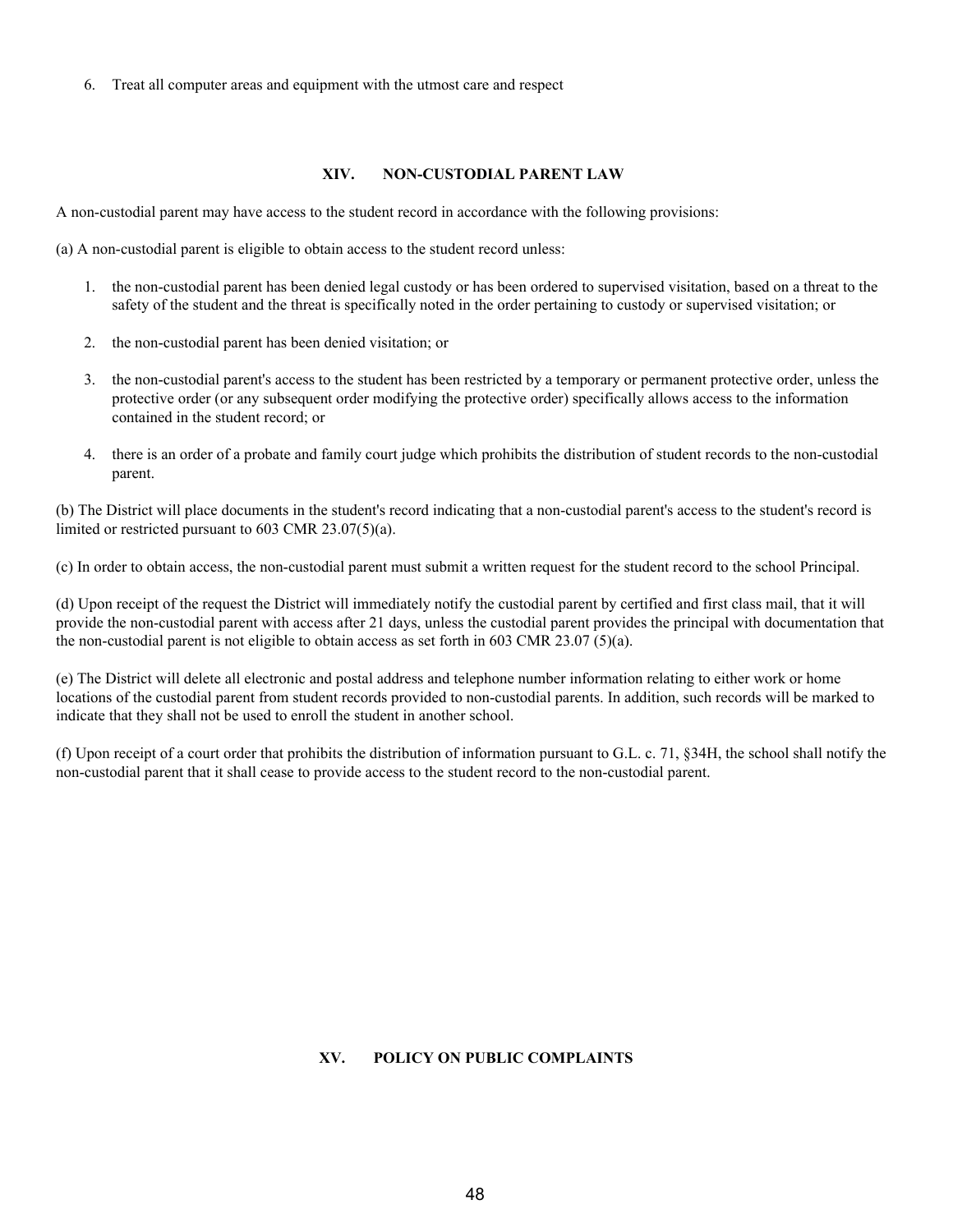- *involving instruction, discipline or learning materials will be as follows:* A. Although no member of the community will be denied the right to bring complaints to the School Committee, they *will be referred through the proper channels for solution before investigation or action by the Committee. Exceptions will be made only when the complaints concern School Committee action or School Committee* operations. The School Committee believes that complaints are best handled and resolved as close to their origin as possible, and that the professional Staff should be given every opportunity to consider the issues and attempt to *resolve the problem prior to involvement by the committee. Therefore, the proper channeling of complaints*
	- 1. Teacher
	- 2. School building administrator
	- 3. Superintendent
	- 4. School Committee
- B. Any complaint having to do with the condition of the school facilities will be first presented to the Principal.
- *School Committee and then placed in the official files.* C. If a complaint, which was presented to the School Committee and referred back through the proper channels, is adjusted before it comes back to the School Committees, a report of the disposition of the matter will be made to the
- *of action desired.* D. Matters referred to the Superintendent and/or School Committees must be in writing and should be specific in terms
- *to the complainant.* E. The School Committees expects the professional Staff to receive complaints courteously and to make a proper reply

## **XVI. PUBLIC COMPLAINTS ABOUT SCHOOL PERSONNEL**

- A. Complaints about school personnel will be investigated fully and fairly. However, before any such complaint is *investigated, the complainant must submit his/her complaint in writing. Anonymous complaints will be disregarded.*
- *individual, it will be referred to the school Administration for study and possible solution.* B. Whenever a complaint is made directly to the School Committee as a whole or to a committee member as an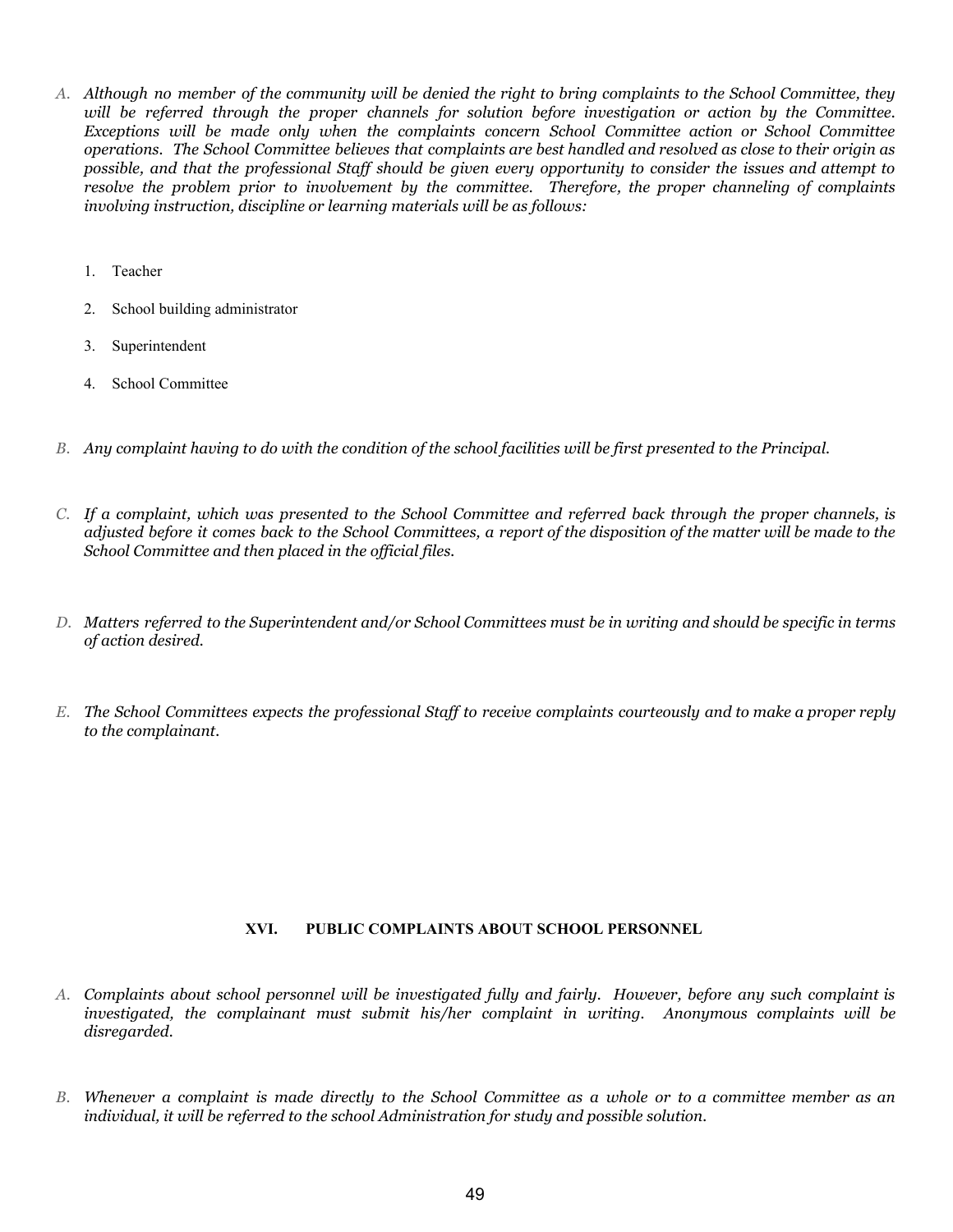- complaint be informed promptly and be afforded the opportunity to present the facts as he/she sees them. C. The Superintendent will develop, for approval by the Committee, procedures that assure prompt and fair attention to complaints against school personnel. The procedures will require that the employee who is the object of a
- *executive session will be observed.* D. If it appears necessary, the Administration, the person who made the complaint, or the employee involved may request an executive session of the School Committee for a formal hearing and decision. Statutory restrictions on

CROSS REF.: BEC, Executive Session

#### XVII. **COMMUNITY USE OF SCHOOL FACILITIES**

- *facilities, school-sponsored activities have priority over non-school-sponsored functions.* A. The policy of the Mohawk Trail Regional School District and the Hawlemont Regional School District, is to make its *facilities and resources available to the community. Community groups may make application for the use of* facilities to the Principal of the school or the Superintendent if the Principal is unavailable. The BUILDING RENTAL *APPLICATION/CONTRACT FOR SCHOOL FACILITIES form is available in the school office. In scheduling use of*
- *agreement with the School Committee.* B. Groups using school facilities must comply with the use regulations (KF-R) and pay any applicable rental fees. Groups wishing to use school facilities on a regular and sustained basis may be required to negotiate a separate

#### **XVIII. STUDENT RECORDS**

- *signed log is kept in each cumulative record for all Students.* A. Parents and Students are quaranteed the right to inspect, as well as, seek addition to or deletion from all records, which are kept or requested to be kept by the School Department, concerning individual Students. The records include the Student's transcript and any other recorded information, which is identified by the Student's name. A
- *without the specific informed written consent of the eligible Student or the Parent/Guardian.* B. Pursuant to M.G.L. c.71, §§ 34D & 34E, and the regulations promulgated there under, no third party, other than *authorized school or Department of Elementary and Secondary Education personnel, law enforcement personnel as* may be legally allowed under state or federal law or regulations, and state or federal agencies to assist in the carrying out of their statutory or regulatory duties shall have access to information in or from a Student record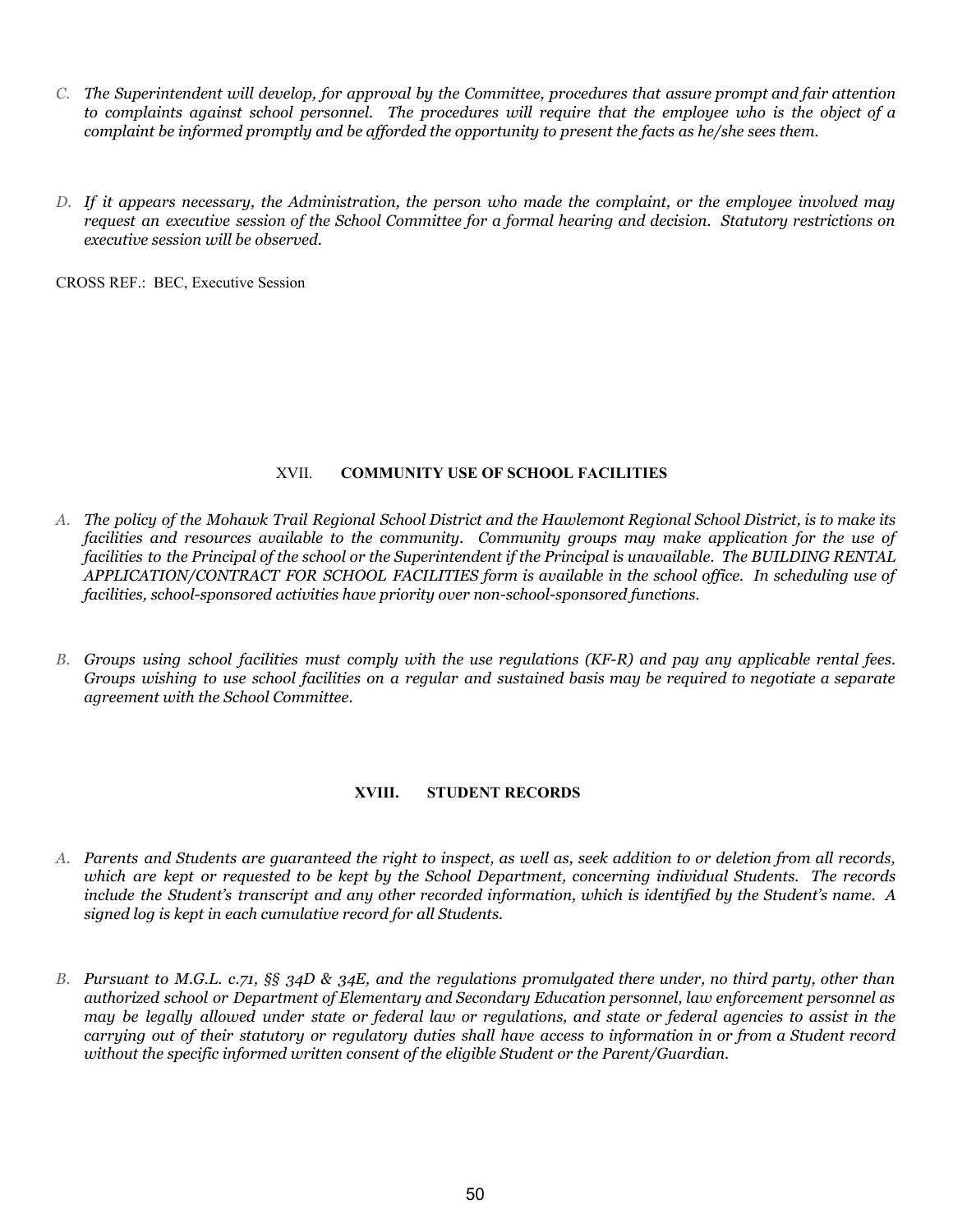- *to have the process quashed.* C. Upon receipt of a court order or lawfully issued subpoena, or upon receipt of a request from a Court or the Department of Youth Services for information regarding a Student, the school, prior to compliance, shall notify the eligible Student or Parent/Guardian of the order, subpoena or request in such reasonable time that he/she may seek
- D. Except for certain limited and specifically defined individuals, i.e., certain court officers, health officials and authorized school personnel, no individual or agency may have access to school records of the Student(s) without *"the specific informed written consent" of the Student or his/her Parent/Guardian. This means that if a Parent/Guardian or Student wishes transcripts or records forwarded to school, colleges, or prospective employers,* a written release must be delivered to the Principal of the school or appropriate custodian of the Student's school *records.*
- *or older may exercise these rights alone.* E. In case of a Student 14 through 17 years of age, or of one who has entered the ninth grade, both the Student and his/her Parent/Guardian, or either one acting separately, shall exercise these rights. Any Student 18 years of age
- *activities and sports, honors, awards, and post-high school plans.* F. Schools may release for publication a Student's name, class, information about participation in officially recognized
- *building Principal's office.* G. Complete copies of the state regulations concerning Parents' and Students' rights to records may be obtained in the

#### **FAMILY EDUCATIONAL RIGHTS and PRIVACY ACT (FERPA)**

 certain publications. Examples include: *The Family Educational Rights and Privacy Act* (FERPA), a Federal Law, requires that Mohawk Trail Regional School, with certain exceptions, obtain your written consent prior to the disclosure of personal identifiable information from your child's education records. However, Mohawk Trail Regional School may disclose appropriately designated "directory information" without written consent, unless you have advised the District to the contrary in accordance with District procedures. The primary purpose of this directory information is to allow the Mohawk District to include this type of information from your child's education records in

- 1. A playbill, showing your student's role in a drama production;
- 2. The annual yearbook;
- 3. Honor roll or other recognition lists;
- 4. Graduation programs; and
- 5. Sports activity sheets, such as wrestling, showing weight and height of team members

 Directory information, which is information that is generally not considered harmful or an invasion of privacy if released, can also be disclosed to outside organizations without a parent's prior consent. Outside organizations include, but are not limited to, companies that manufacture class rings or publish yearbooks. In addition, two federal laws require local educational agencies (LEAs) receiving assistance under the *Elementary and Secondary Education Act of 1965*(ESEA) to provide military recruiters, upon request, with three information categories-names, addresses and telephone listings-unless parents have advised the LEA that they do not want their student's information disclosed without prior written consent.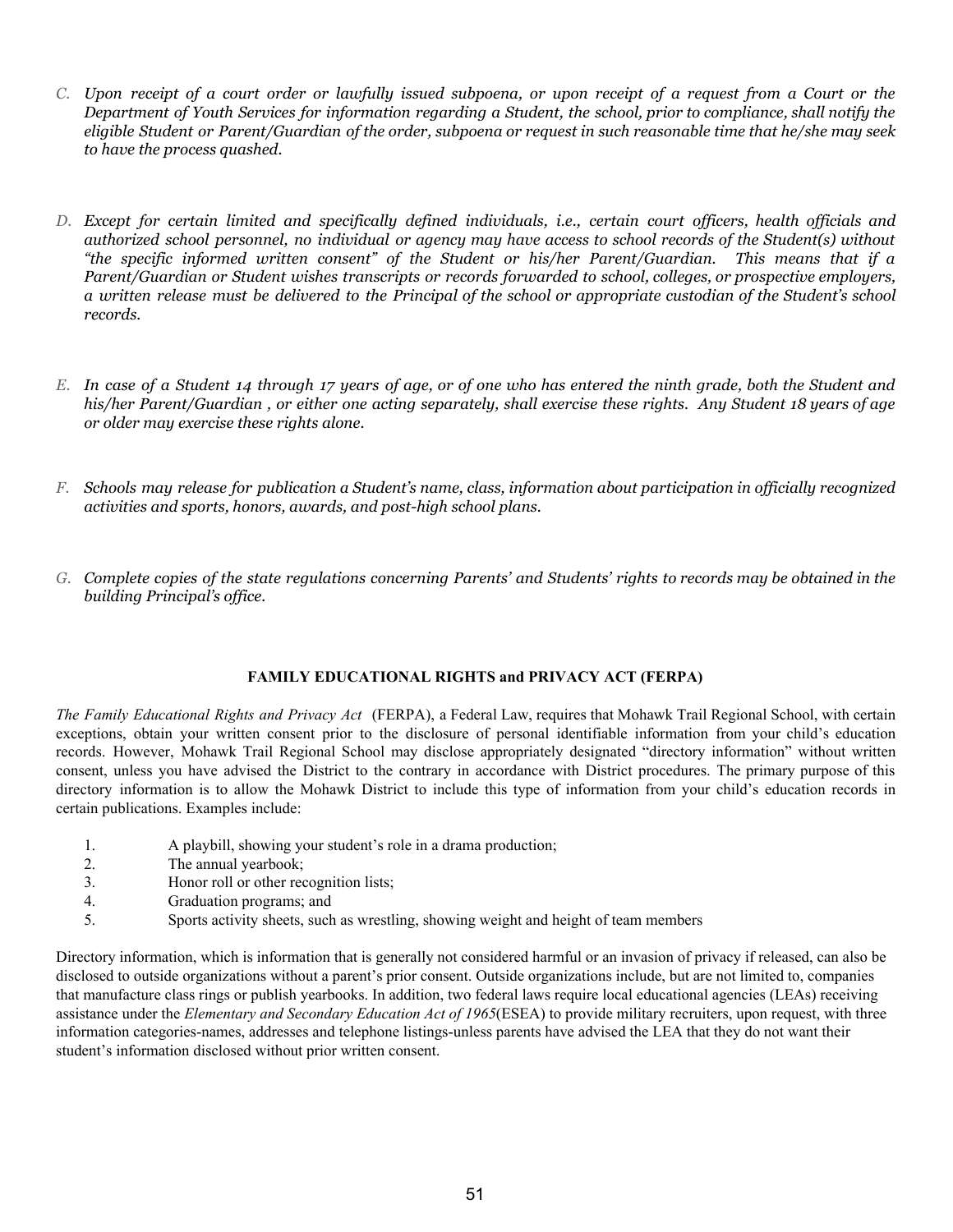#### **XIX. EMERGENCY CLOSINGS**

- *if conditions affect a single school, only that school will be closed.* A. The Superintendent or his/her designee may close the schools or dismiss them early in the event of hazardous weather or other emergencies that threaten the health or safety of Students and personnel. It may be prudent, under certain circumstances, to excuse all Students from attending school, delay the opening hour or to dismiss Students early. The Superintendent has the authority to cancel school in the event of hazardous weather or other emergencies that threaten the health or safety of Students and personnel. The Superintendent has the responsibility to see that as much administrative, supervisory and operational activity is continued as may be possible. Therefore,
- *principle ones relating to the fundamental concern for the safety and health of the children:* B. In making the decision to close schools, the Superintendent will consider many factors, including the following
	- 1. Weather conditions, both existing and predicted
	- 2. Driving, traffic and parking conditions affecting public and private facilities
	- 3. Actual occurrence or imminent possibility of emergency conditions that would make the operation of schools difficult or dangerous
	- 4. Inability of teaching personnel to report for duty, which might result in inadequate supervision of Students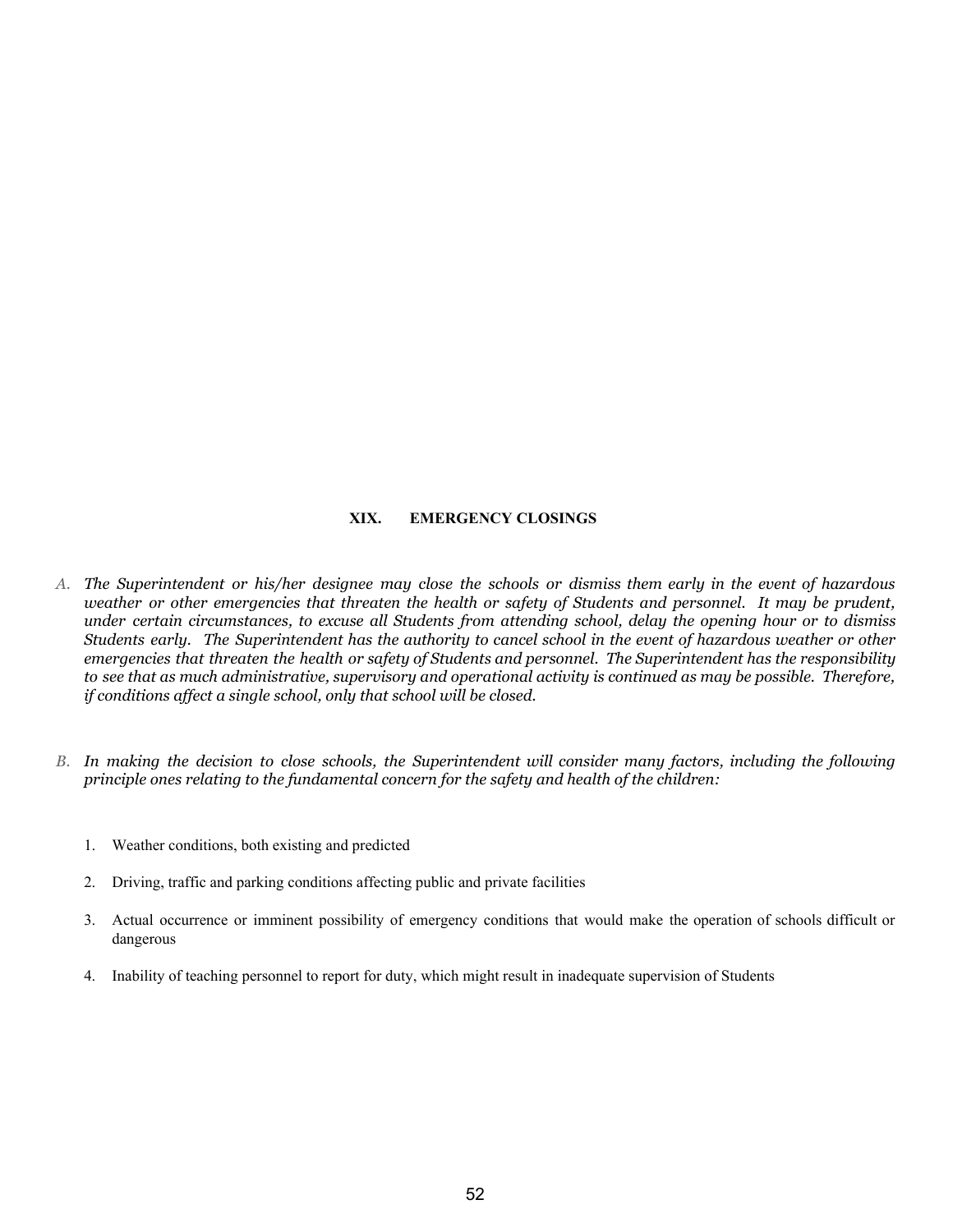*with School Committee policy in reporting to work.* C. The Superintendent or his/her designee will weigh these factors and take action to close schools only after *consultation with public works and public safety authorities and with school officials from neighboring towns.* Students, Parents and Staff will be informed early in each school year of the procedures that will be used to notify them in case of emergency closings. When schools are closed for emergency reasons, Staff members will comply

#### **XX. NO IDLING POLICY (MOTOR VEHICLE IDLING ON SCHOOL GROUNDS)**

- *unnecessarily, except for any of the following reasons:* A. No motor vehicle operator shall cause or allow any motor vehicle operated by him or her on school grounds to idle
	- 1. traffic conditions
	- 2. queuing at a school for the purpose of picking up or discharging Students
	- 3. turbo-charged diesel engine cool down or warm up
	- minutes in any fifteen minute period or one minute in any fifteen minute period for other motor vehicles 4. maintenance of appropriate temperature for school buses when accepting or discharging passengers not to exceed three
	- 5. for circumstances involving safety or emergencies and for servicing or repairing motor vehicles
	- 6. and as these exceptions are more completely described in the below referenced regulations.
- *parking lot appurtenant to such school athletic field, facility or playground.* B. The term "school grounds" shall mean in, on or within 100 feet of the real property of the school whether or not it is in session, and shall include any athletic field or facility and any playground used for school purposes or functions which is owned by the municipality or school district, regardless of proximity to a school building, as well as any
- *which may be within 100 feet of an idling motor vehicle.* C. Reasonable efforts shall be made by the Districts to identify by signage all known and actual air intake systems,
- *block traffic, impair Student safety or are not cost effective.* D. A motor vehicle operator shall not idle a motor within 100 feet of such air intake system, unless the Mohawk Trail *Regional School District and the Hawlemont Regional School District, have determined that alternative locations*

LEGAL REF: M.G.L. 41:35

#### **XXI. DRUG AND ALCOHOL POLICY**

A. The Mohawk Trail Regional School District is committed to providing safe and healthy school environments in which our students can learn. The use of drugs and alcohol can negatively impact a student physically, emotionally, socially, academically, and legally. Scientific studies have shown that drugs and alcohol have particularly harmful effects on developing adolescent brains. Therefore, the district provides substance use education as part of their comprehensive health curriculum and has created this policy to define the district's position on drugs and alcohol use on school grounds and at school-sponsored activities. The regulations of the drug and alcohol policy provide written guidelines for handling incidents of consumption, possession, and/or distribution.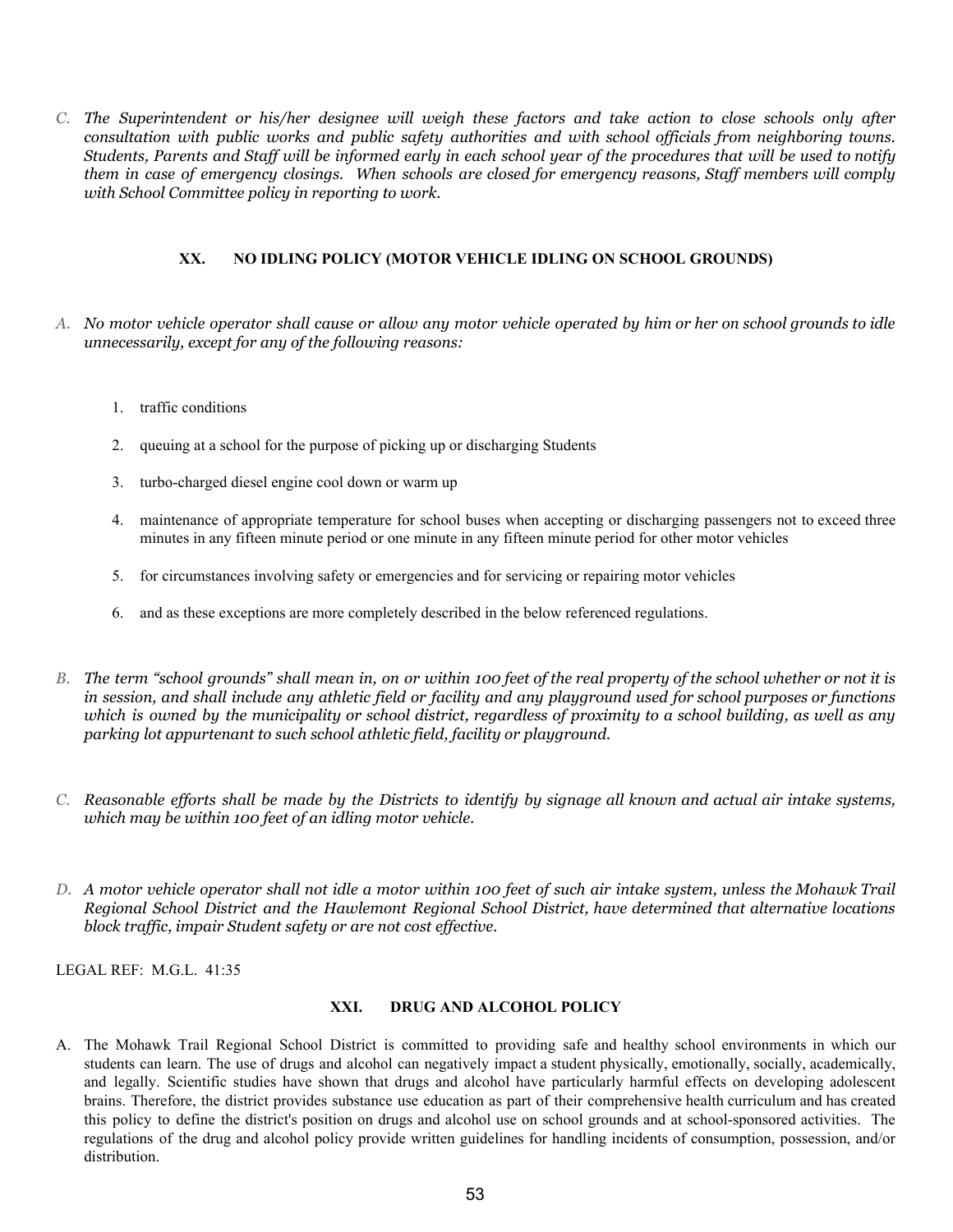- and school buses and any other property controlled by the school committee. B. In accordance with M.G.L. c.71, Section 37H and c. 272, Section 40A, drug and alcohol use by students, staff and visitors is prohibited on all school properties at all times. District policy prohibits students, staff and visitors from ingesting, possessing, or distributing drugs and alcohol on school grounds or at school sponsored functions at any time. Possession or distribution of drug paraphernalia is also prohibited. School property includes school buildings, school facilities, school grounds, school parking lots
- C. Definitions:
	- odors behavioral changes, and/or changes in physical appearance. 1. Ingestion - Ingestion is the eating, drinking, inhaling or absorbing of drugs or alcohol into the body. Ingestion may or may not have occurred on school property or at a school sponsored function. Ingestion may be detected through the presence of
	- 2. Possession Possession is the unlawful custody of alcohol or a controlled substance.
	- transfer does not require the knowledge of the receiver nor does it require a transaction by sale. 3. Distribution - Distribution is the unlawful transfer of alcohol or a controlled substance from one person to another. The
	- when used or possessed in accordance with the school medication administration policy. 4. Drugs - The term "drug(s)" as used in this policy includes any narcotic substance, hallucinogen substance, any substance taken for the purpose of "getting high" or becoming intoxicated, and all chemical and controlled substances as defined by state or Federal law, including, but not limited to substances commonly known as marijuana, LSD, cocaine, crack, heroin, amphetamine and methamphetamine, and barbiturates. The term "drug(s)" also includes all prescription medicines, except

## XXII. **PARENTAL NOTIFICATION RELATIVE TO SEX EDUCATION**

In accordance with General Laws Chapter 71, Section 32A, at the beginning of each school year, all parents/guardians of students in our schools will be notified in writing of the courses we offer that primarily involve human sexual education or human sexuality issues. The Superintendent of Schools will determine the administrator(s) responsible for sending the notice(s). Parents/guardians of students who enroll in school after the start of the school year will be given the written notice at the time of enrollment. If the planned curriculum changes during the school year, to the extent practicable, parents/guardians will be notified of this fact in a timely manner before implementation.

 parents/guardians that they may: Each such notice to parents/guardians will include a brief description of the curriculum covered by this policy and will inform

- request of the parent/guardian under this policy may be given an alternative assignment. 1. exempt their child from any portion of the curriculum that primarily involves human sexual education or human sexuality issues, without penalty to the student, by sending a letter to the school principal requesting an exemption. Any student who is exempted by
- 2. inspect and review program instruction materials for these curricula, which will be made reasonably accessible to parents/guardians and others to the extent practicable. Parents/guardians may arrange with the principal to review the materials at the school.

 each principal by September 1 of each year. A parent/guardian who is dissatisfied with a decision of the principal concerning notice, access to instructional materials, or exemption for the student under this policy may send a written request to the Superintendent for review of the issue. The Superintendent or designee will review the issue and give the parent/guardian a timely written decision, preferably within two weeks of the request. A parent/guardian who is dissatisfied with the Superintendent's decision may send a written request to the School Committee for review of the issue. The School Committee will review the issue and give the parent/guardian a timely written decision, preferably within four weeks of the request. A parent/guardian who is still dissatisfied after this process may send a written request to the Commissioner of Education for review of the issue in dispute. The Superintendent of Schools will distribute a copy of this policy to

#### **XXIII. POLICY ON PHYSICAL RESTRAINT**

 Mohawk Trail Regional School District complies with the Department of Education (DOE) restraint regulations, 603 CMR 46.00 et seq. ("regulations"), as required by law on school ground and at school-sponsored events and activities. Physical restraint shall only be used by trained staff in emergency situations of last resort, after other lawful and less intrusive alternatives have failed or been deemed inappropriate, and with extreme caution.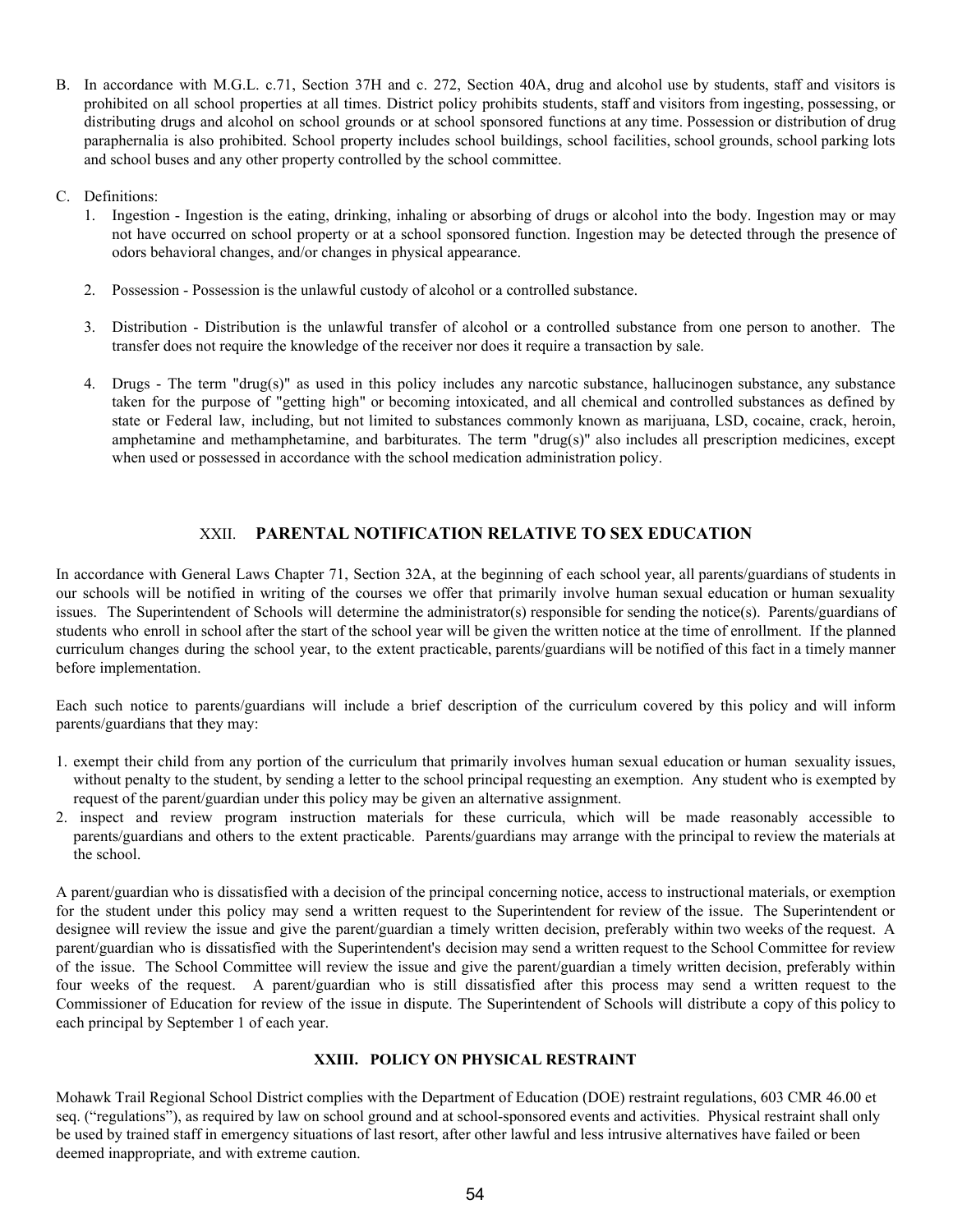in the written report. The principal or director or his/her designee shall maintain an on-going record of all reported instances of physical restraint, which shall be made available for review by the parent or the Department upon request. The principal or director of the program or his/her designee will make reasonable efforts to verbally inform the student's parent of the restraint within 24 hours of the event, and will notify the parent by written report sent either within three (3) school working days of the restraint to an email address provided by the parent for communications about the student, or by regular mail postmarked no later than three (3) school working days of the restraint. If the school or program customarily provides a parent of a student with report cards and other necessary school-related information in a language other than English, the written restraint report shall be provided to the parent in that language. The principal shall provide the student and the parent an opportunity to comment orally and in writing on the use of the restraint and on information

The District will comply with our Physical Restraint Policy JKAA.

# **MOHAWK TRAIL REGIONAL SCHOOL SYSTEM**

# **MOHAWK TRAIL REGIONAL SCHOOL DISTRICT**

## **HAWLEMONT REGIONAL SCHOOL DISTRICT**

## *Acknowledgment and Permission Form*

**Student(s) Name(s) (please print):**

**Student(s) Grade(s):**

**Parent or Guardian's Name (please print):**

## **Please complete and then sign this form. It should be returned to school within 10 days.**

We have received, read and reviewed this Handbook.

We have received, read and reviewed the Bullying Prevention and Intervention Plan contained in this Handbook.

We have received, read and reviewed the Transportation Policy contained in this Handbook.

We have received, read and reviewed the Internet Acceptable Use and Safety Policy contained in this Handbook.

We have received, read and reviewed the Sexual Harassment Policy contained in this Handbook.

We have received, read and reviewed the Drug and Alcohol Policy contained in this Handbook.

Yes No I give permission for my child(ren) to use the Internet at School.

Yes  $\quad$  No I give permission for my child(ren)'s picture(s) and first name(s) only to be posted on district web pages and social media platforms.